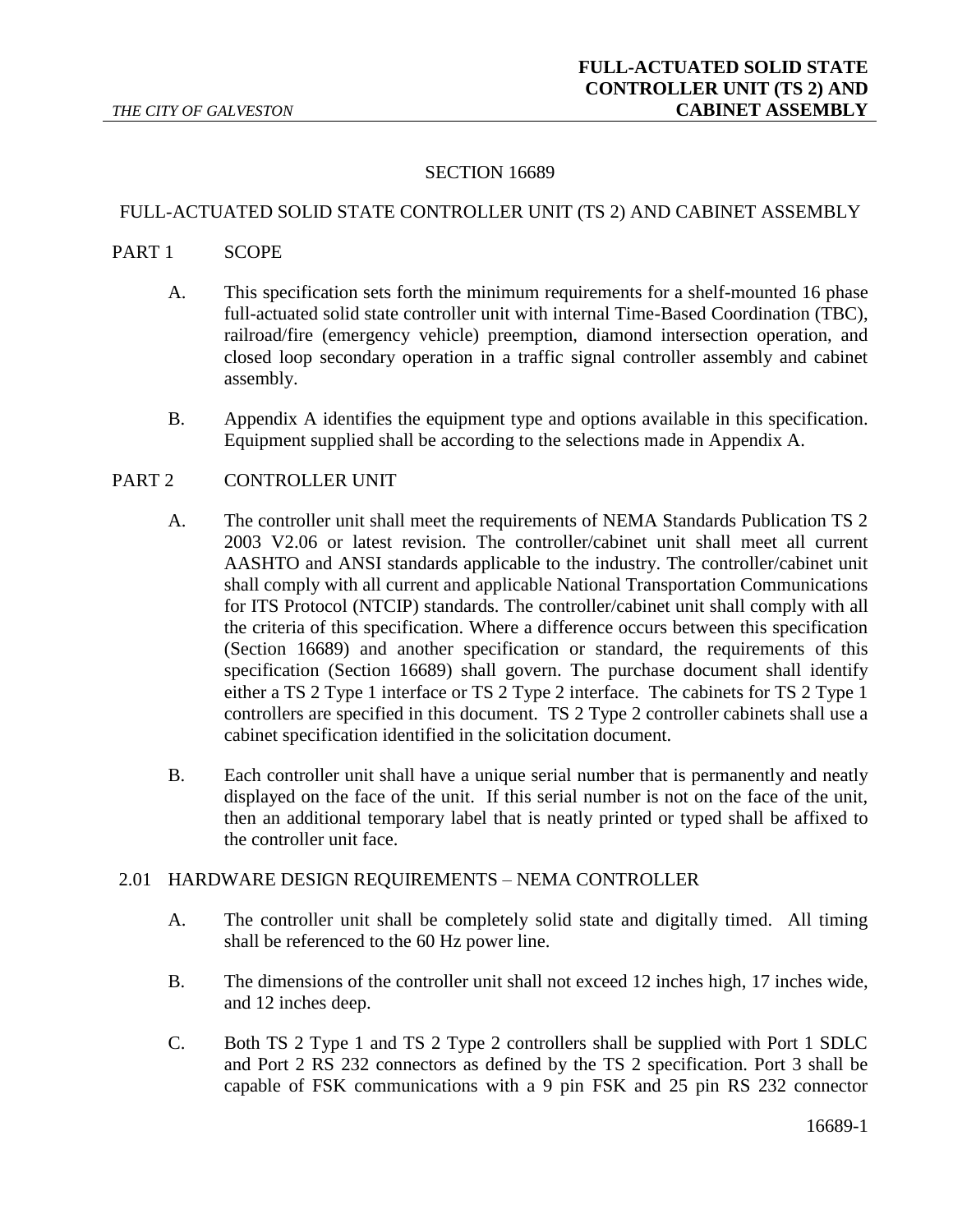provided on the front face of the unit. The controller shall have an Ethernet port on the front face of the unit.

- D. The controller unit shall be built using one or more circuit boards. All printed circuit boards shall be designed to plug into or out of a mother board or harness within the unit. Power supply, transformers, capacitors, and heat dissipating components are exempted from the above requirements.
- E. The design shall allow for removal or replacement of a circuit board without unplugging or removing other circuit boards.
- F. The unit shall be designed so that one side of each board can be completely accessible for troubleshooting and testing the unit while it is still operating. This may be accomplished with extender boards or cables. This need apply to only one circuit board at a time.
- G. No more than two circuit boards shall be attached to each other to constitute a circuit sub- assembly. Attaching hardware shall use captive nuts or other acceptable method to secure the boards together. The boards shall be designed so that the Owner's Representative can test and operate the controller unit with the boards separated.
- H. No circuit cuts shall be allowed on circuit boards in any of the equipment supplied. Any wire jumpers included on circuit boards shall be placed in plated through holes that are specifically designed to contain them. Jumpers that are tack soldered to circuit traces or are added to correct board layout errors are not acceptable.
- I. Each of the following shall be simultaneously displayed during standard NEMA dual ring operation on the face of the unit:
	- 1. Phase(s) in service (one per ring)
	- 2. Phase(s) next to be serviced (one per ring)
	- 3. Presence of vehicle call (one per phase)
	- 4. Presence of pedestrian call (one per phase)
	- 5. Reason for green termination (one per ring)
		- a. Gap-out
		- b. Maximum time-out
		- c. Force-off
	- 6. Pedestrian service (one per ring)
	- 7. Max II in effect (one per ring)
- J. User programmed entries shall be stored and maintained in non-volatile memory. Battery power will not be allowed for this application.
- K. Controller unit shall be designed to operate properly with the logic ground isolated from the AC neutral (common).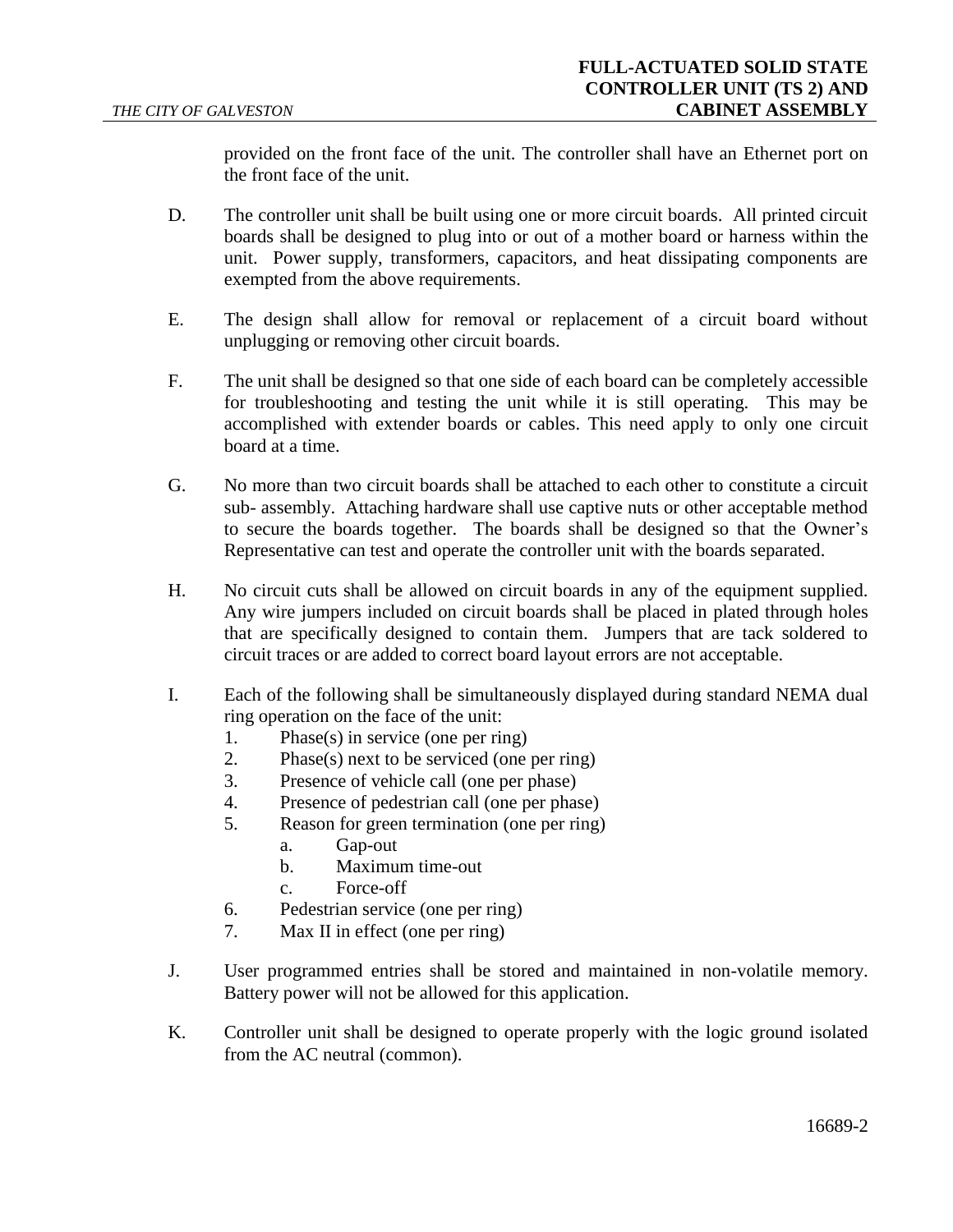- L. High quality keyboard with a rated lifetime of 1 X  $10^6$  operations/key shall be provided on the front panel of the controller unit. The keyboard shall be used for programming all user-entered timings and settings. An operator entry shall be provided that will enable/disable the audible sound output (default shall be enabled).
- M. Direct-reading alphanumeric liquid crystal display (LCD) with back lighting shall be provided on the front panel of the controller unit. The display shall be clearly readable in ambient light including the cabinet light, in full sunlight, or in the absence of light from a distance of 1.0 meters at a 45 degree angle. The display shall have an automatic time-out feature unless the display has an expected continuous life of 10 years or more, and shall have an operating temperature range of -34*°*C to +74*°*C. The display shall blank out approximately 10 minutes after the last keystroke is made.
- N. Display shall be a minimum 40 characters  $X$  4 line display. The respondent may be required to supply literature which demonstrates that all display requirements of this specification are met prior to the awarding of the purchase order. If a LCD contrast adjustment is required for visibility at temperature extremes, then the control shall be on the face of the controller unit, adjustable without the use of tools.

## 2.02 TIME CLOCK

- A. The clock shall use the 60 Hz power line frequency as time base when power is present. The clock operating voltage range shall be 89 to 135V AC over the temperature range of -34  $\mathbb C$  to +74  $\mathbb C$ . A 10 year lithium battery shall maintain the time-of-day clock and digital data during a power outage lasting up to 30 days. Leadacid, nickel-cadmium, or alkaline batteries are not acceptable.
- B. The time base clock shall be maintained to within  $\pm 0.005\%$  at 20<sup> $\degree$ </sup>C and to within a  $\pm 0.02\%$  over the specified operating temperature range as compared to coordinated universal time (WWV) standard for a period of 30 days during periods when AC power is not applied.

## 2.03 CLOCK/CALENDAR PROGRAMMING REQUIREMENTS

- A. The clock shall be easily set to the year, month, day of month, day of week, hour, minute, and second.
- B. Automatic daylight savings time shall be available by keyboard entry.
- C. The dates for fixed and floating holidays and special events shall be keyboard programmable by the user.
- D. Calendar adjustments for leap years shall be automatic.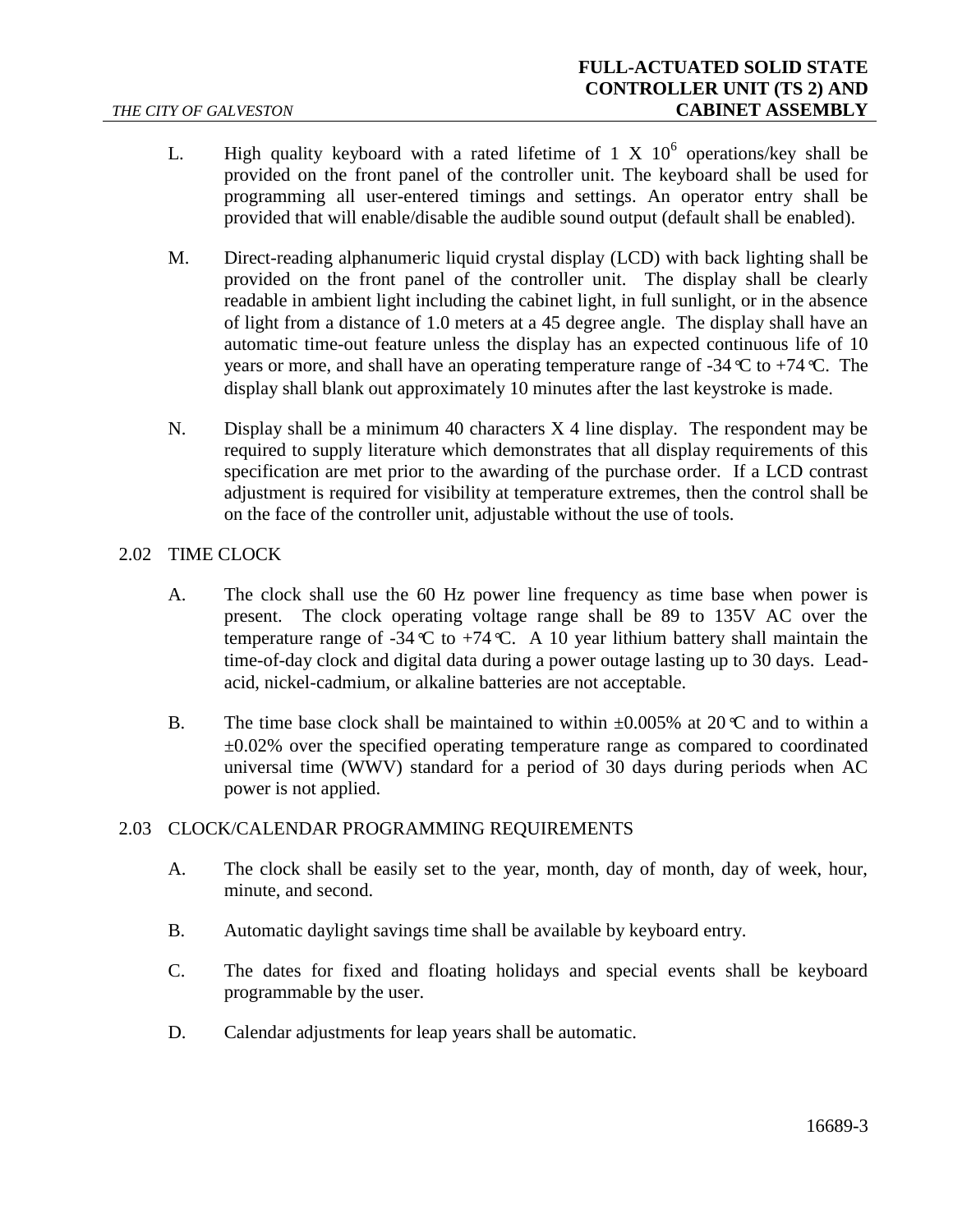E. The clock shall store sequences of operations in the form of 255 entries and 15 day plans.

| Global Time Base Schedule |                   |          |         | <b>Actuated Traffic</b><br>Signal |                          |
|---------------------------|-------------------|----------|---------|-----------------------------------|--------------------------|
| Entry                     | Months            | Dates of | Days of | Day Plan                          | <b>Time Base Actions</b> |
|                           |                   | Month    | Week    |                                   |                          |
|                           | $1 - 12$          | $1 - 31$ | $1 - 7$ | $1 - 15$                          | entry 1 actions          |
|                           | $^{\prime\prime}$ | "        | "       | "                                 |                          |
| 255                       | $^{\prime\prime}$ | "        | "       | $^{\prime\prime}$                 | entry 255 actions        |

- F. The structure and interrelationships of each type of program shall be in accordance with the following paragraphs.
	- 1. A day plan shall consist of the following:

| Hour: Minute Action 1  | (time to implement: action to implement) |
|------------------------|------------------------------------------|
|                        |                                          |
| Hour: Minute Action 10 | (time to implement: action to implement) |

where each action is unique. There shall be a minimum of ten actions per day plan. There shall be a minimum of 15 day plans.

- 2. Each action in a day plan shall consist of a group of the following objects:
	- a. pattern (consisting of):
		- (1). cycle length
		- (2). offset
		- (3). split
		- (4). MUTCD flash (on/off)
		- (5). free operation
	- b. sequence
	- c. special functions 1-8 (on/off)
	- d. auxiliary functions 1-3 (on/off)
	- e. mode of operation (a means of changing operating modes by T.O.D.)
	- f. max II
	- g. gap/ext II
	- h. phase omits

Any or all of these may be selected within a single action.

Transfer into and out of Flash shall be in accordance with the Texas MUTCD. It shall be possible to program each phase and overlap to flash either yellow or red via the front panel of the controller unit. This shall be accomplished by flashing the load switch driver outputs simultaneously.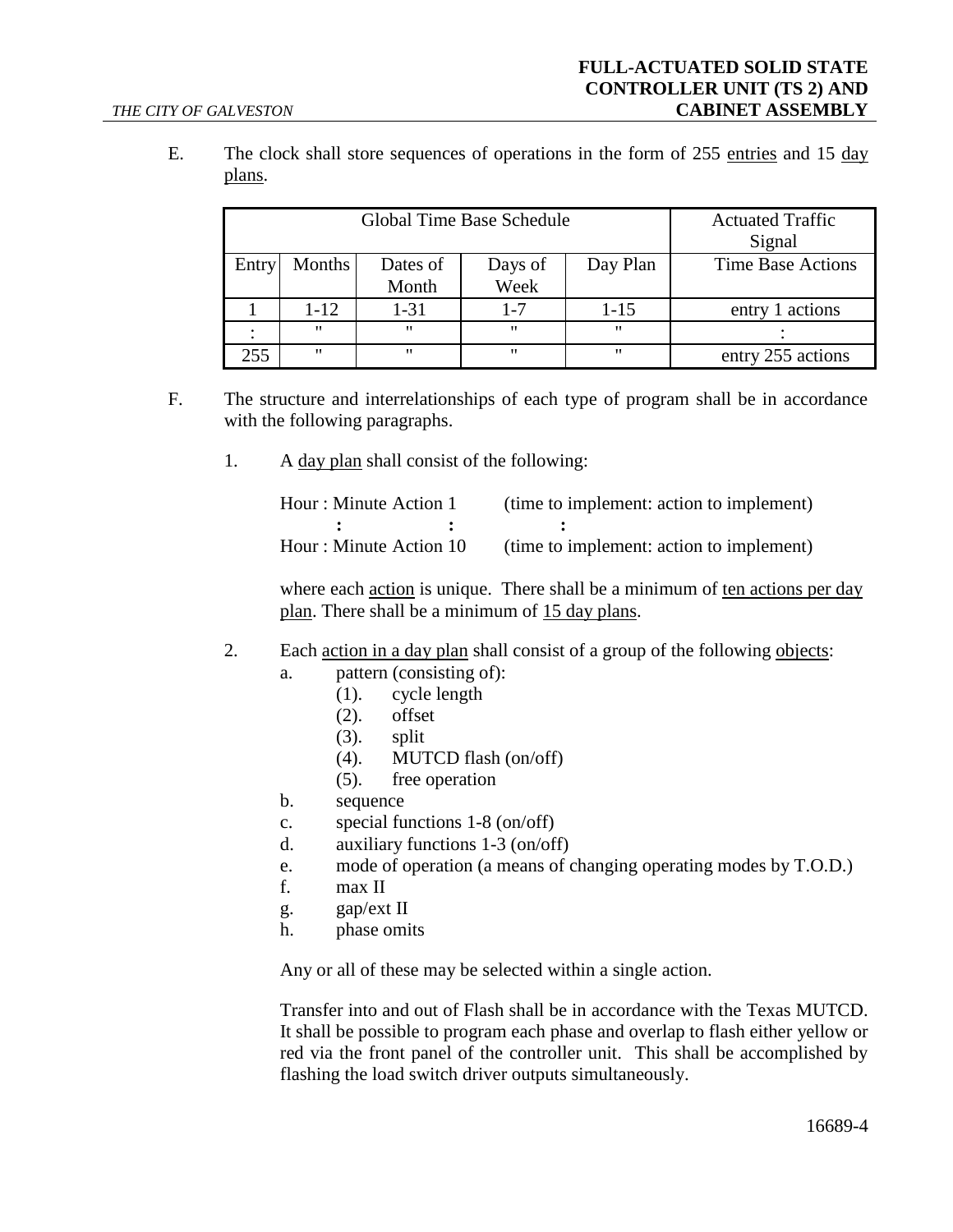- 3. An entry shall consist of time period implemented:  $\frac{day \text{ plan}}{day \text{ plan}}$ , month(s),  $\frac{date(s)}{day \text{ plan}}$ of month, and day(s) of week.
- 4. A minimum of 255 entries shall be programmable.
- 5. There shall be a copy feature that allows the transfer of entries between day plans.
- 6. Other programming schemes that meet the functional intent are acceptable but require approval in writing by the Owner's Representative.

#### 2.04 PROGRAM REQUIREMENTS

- A. Programming
	- 1. Programming of the controller unit shall be by the use of a keyboard and display on the front of the controller unit. Programming shall require only simple keystrokes aided by full menu displays. It shall be possible for the controller to interface with a laptop and using compatible software, upload, download, and save data to a database.
	- 2. Ease of programming through a well-organized menu structure and ease in interpreting the display shall be required for acceptance. The menu structure shall contain a main menu that contains options for all sections of the controller on one screen. Each option shall be selectable by a numeric entry. Each subsequent menu shall be a detailed breakdown of one of the previous menu options. Each menu option shall be a descriptive name to prompt the user to the desired section for programming.

All entries shall be displayed and entered in plain English. Toggle type entries shall be set by entering YES/NO or ON/OFF responses. Nonalphanumeric symbols and abbreviations used to display information shall be clear and unambiguous in their meaning. Numeric entries shall be in the base 10 (decimal) number system. Entries in other number bases, such as hexadecimal or binary, are not acceptable.

- 3. A user selectable 4 digit (minimum) code shall be available to secure access to timing and configuration of the unit. Display features shall be available without the need to access the unit. The controller units shall be supplied with the code preset to be all zeros (0000). Internal DIP switches may be used to establish codes.
- 4. Instructions for use of the access code shall **not** be provided on the face of the unit.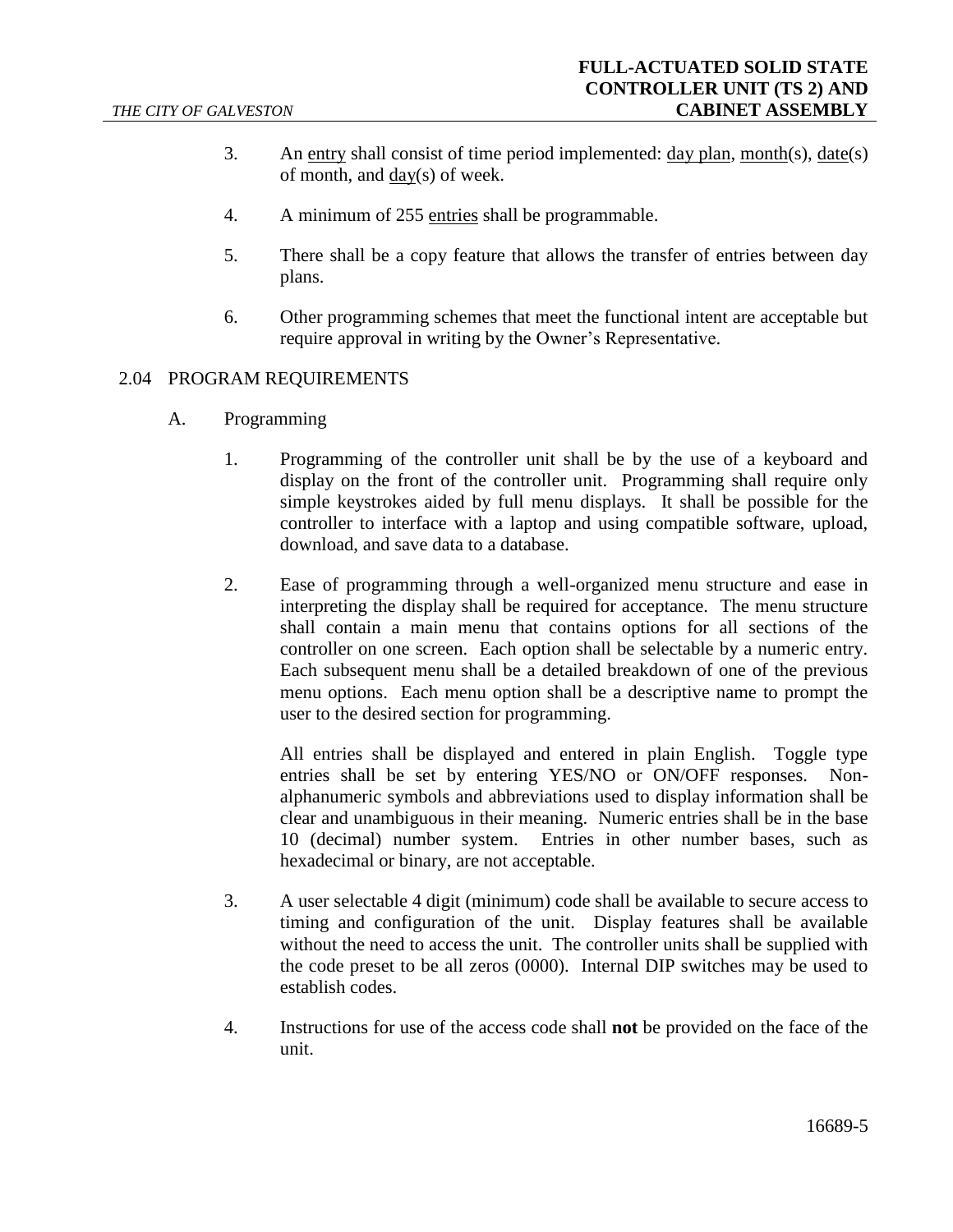- 5. A keyboard entered coded command (a series of commands or entries, not a single entry) shall be provided which will set all controller and TBC timings and entries to a default or inactive value. This coded command shall allow new values to be entered without first deleting prior entries.
- 6. With the intersection display active, a keyboard command shall enable the keyboard for the user to place a call to each phase individually.
- B. Phase Operation
	- 1. In NEMA operating mode, the controller unit shall provide as a minimum, 16 possible phases and 8 possible overlaps. All overlaps shall be programmable through the keyboard and shall function as specified by TS 2.
	- 2. Each of the NEMA timing intervals shall be programmable for a minimum of 8 phases at a time from the same display screen in a spreadsheet format. The display may be rolled or paged down to display additional intervals or information.
	- 3. The controller unit shall have a copying mode whereby the user, after having programmed all intervals of one phase may copy this information into all or selected remaining phases. Other versions of the copying process that meet the functional intent are acceptable.
	- 4. In addition to the modes defined by TS 2, the following modes shall be available on a per phase basis:
		- a. Soft recall
		- b. Phase omit
	- 5. The following configurations, as a minimum, shall be programmed within the controller unit and be user selectable:
		- a. 8 phase NEMA
		- b. 8 phase sequential
		- c. NEMA phasing to the left of the barrier, sequential phasing to the right of the barrier (quad sequential).
		- d. 4 phase diamond
		- e. 3 phase diamond
		- f. Separate intersection (see [Part 2, Section 2.06, A, 3\)](#page-10-0)
	- 6. The controller shall have a configuration which allows user programmable rings (compatibility lines, reference points to assure there shall be no concurrent selection and timing of conflicting phases). A minimum of 4 rings will be available in this configuration.
	- 7. The controller shall have programmable conflicting phase settings where simultaneous operation of compatible phases is not allowed.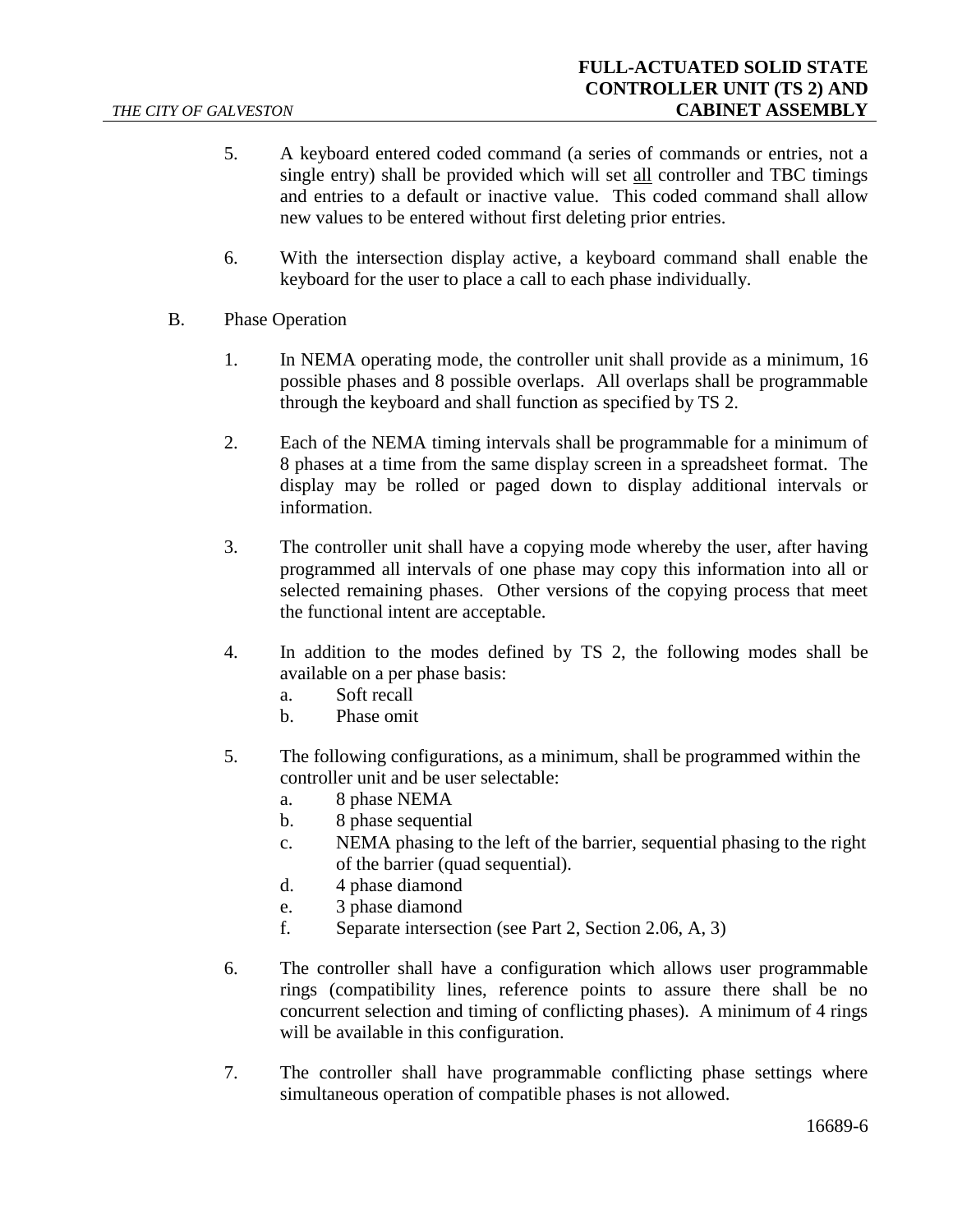- 8. A dynamic maximum operation which increments the current maximum in programmable steps (dynamic max step) in seconds to a maximum limit (dynamic max limit) in seconds shall be provided. The operation shall function as defined by NEMA Standard Publication NTCIP 1202:1996 (TS 3.5) Object Definitions for Actuated Traffic Signal Controller Units, or latest revision.
- 9. The TBC shall select and coordinate reversible left turn sequence operations (dual leading, leading and lagging, or lagging and leading left turns). It shall be possible to transfer operation from one sequence to another at a preprogrammed time. Transfer shall take place at  $T_0$  during coordination (see [Part 2, Section 2.04, D, 2\)](#page-6-0).
- C. Pedestrian Timing
	- 1. Actuated pedestrian movements shall operate as follows:
		- a. When NO pedestrian calls are present, the normal phase timings shall be effective for service of the intersection.
		- b. When a pedestrian call is present, the call will be serviced by extended phase timings that account for pedestrian crossing times and override the normal phase timings. If the intersection is coordinated, it may drop out of coordination when servicing the pedestrian call if the pedestrian times exceed the vehicle splits. The controller shall return to coordination in the manner described in this specification after the call is serviced.
	- 2. The controller shall rest in main-street green and Don't Walk when no actuated pedestrian calls are present.
- <span id="page-6-0"></span>D. Coordination
	- 1. A minimum of 16 timing plans, each with a unique cycle length and split combination, shall be required as per TS 2. Each of the 16 timing plans shall have 3 unique offsets available. Cycle length selections are to be each changeable from 30 to 255 seconds in one second increments. Split and offset selections adjustable from 0 to 254 in 1 second increments.
	- 2. The coordinator shall reference a system-wide reference cycle timer (system cycle timer). The term  $T_0$  shall refer to the point in the local cycle timer when the first coordinated phase (or leading coordinated phase if a pair of coordinated phases was selected by the user) is scheduled on for the first time. NOTE: This may not be the beginning of green in the case of early return. The offset shall be the amount the local cycle timer is behind the system cycle timer.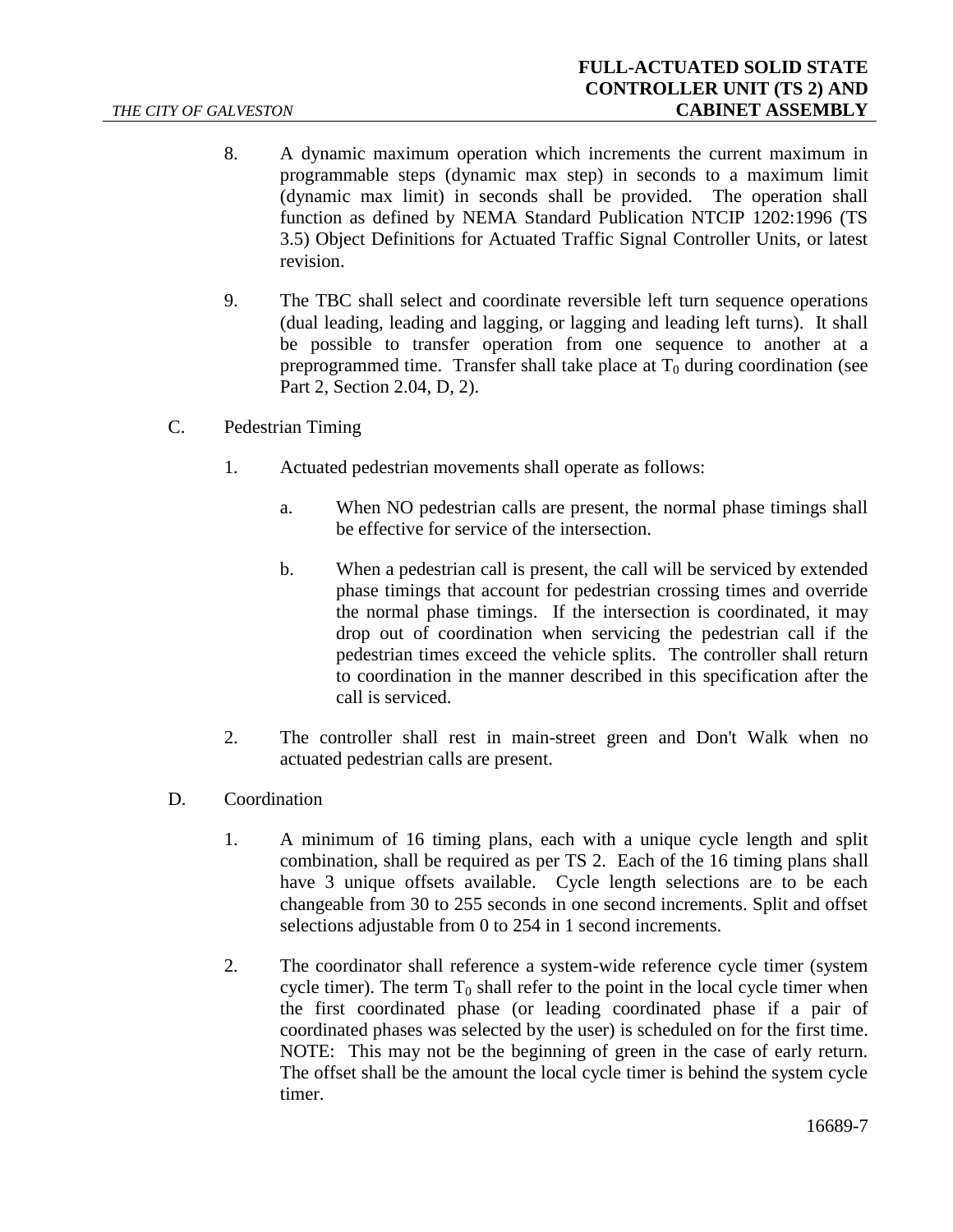Example: If the offset is  $+10$  seconds,  $T_0$  (the point at which the local cycle timer is at 0) will occur when the system cycle timer is at 10 seconds.

- 3. There shall be two modes of automatic coordination programming, fixed and floating force off modes. The following information shall be all that is required from the user to establish a pattern.
	- a. Basic NEMA controller timing.
	- b. Cycle length in seconds.
	- c. Phase sequence desired for the particular pattern.
	- d. Total seconds of the cycle that a phase is to be active including green, amber, and red clearance times when there is constant demand on all input detectors.
	- e. The coordinated phase or phases (from Part 2, Section 2.04, D, 9).
	- f. The offset of the first coordinated phase serviced in the sequence from the reference clock's  $T_0$  in seconds.
- 4. Using the above information in fixed force-off mode, the coordinator must perform the following functions for each pattern.
	- a. Guarantee the coordinated phase(s) programmed time will be serviced in its entirety to achieve coordination between intersections (when not correcting). The programmed time of the first coordinated phase in the phase sequence shall start at  $T_0$ .
	- b. Calculate each phase's force off point (the point at which a phase's Green must terminate in order to not violate the following phases' programmed times).
	- c. Calculate the beginning of each phase's permissive window (the point in the cycle when the coordinated phase is allowed to yield to each corresponding phase).
	- d. Calculate the end of each phase's vehicle permissive window (the point preceding a phase's force off point by its minimum time and the prior phase's clearance time). Any phase receiving a vehicle call before the end of vehicle permissive window will be serviced during the current cycle.
	- e. Calculate the end of each phase's pedestrian permissive window (the point preceding a phase's force off point by pedestrian Walk and pedestrian clearance times and the prior phase's clearance time). Any pedestrian call received by a phase before the end of pedestrian permissive window will be serviced during the current cycle up to the beginning of the phase vehicle green.
	- f. Guarantee that each phase's programmed time be serviced in full if a call was received before the beginning of permissive window and the phase does not terminate due to Gap out.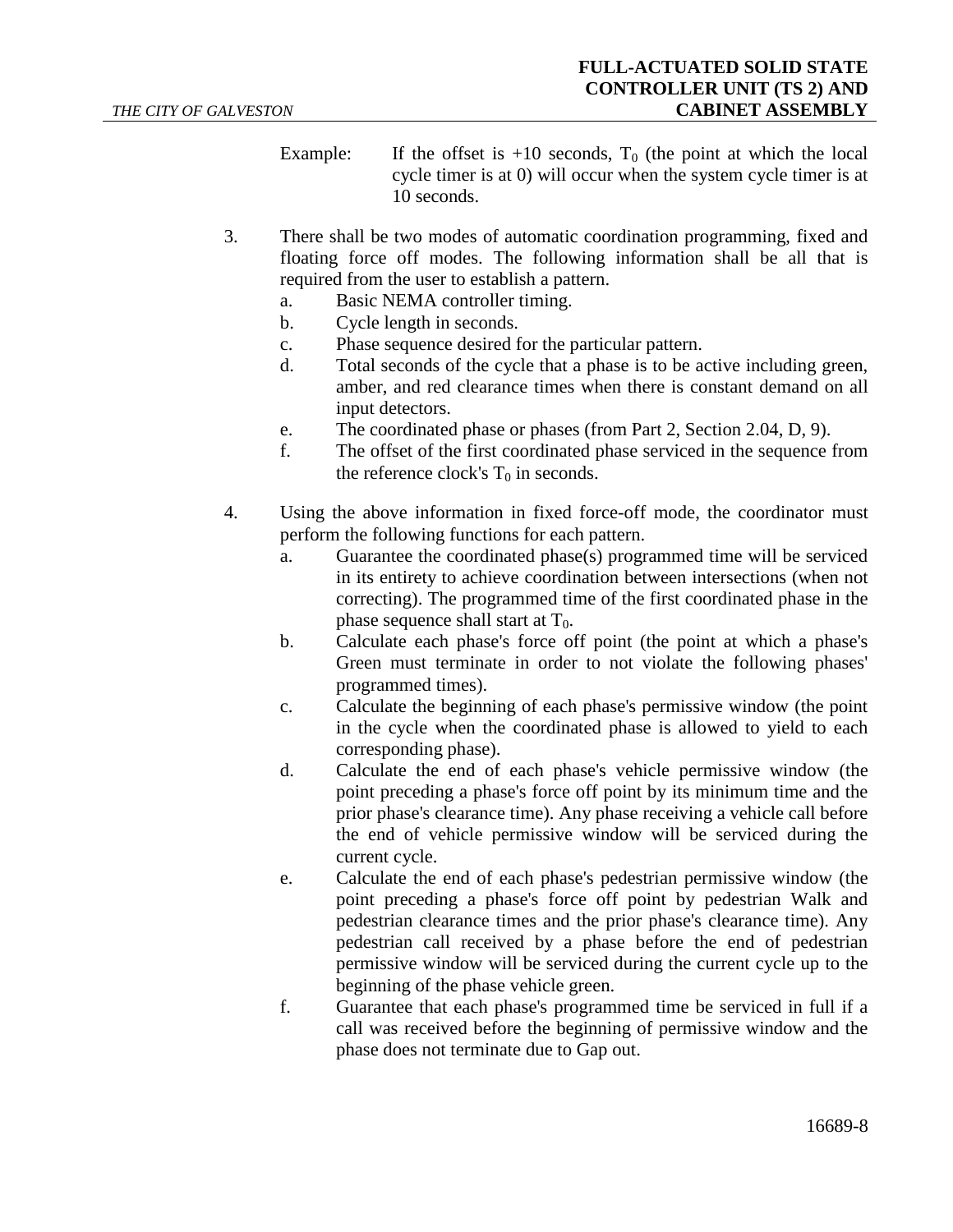- 5. Using the same information in floating force-off mode, the coordinator must operate in the same manner as fixed force-off mode except that if a noncoordinated phase is entered early, it will remain active only for the time programmed in the split time. Automatically setting the max timer in each split to accomplish this function is acceptable.
- 6. No percentage inputs are allowed. Once the information for phase service is entered via the keyboard, the controller unit shall test the plan to insure that the plan does not violate any minimum times based on the specified numbers and cycle length. If a faulty plan is detected, the controller unit shall show an error code indicating the problem. If the error is not corrected, the controller unit shall run in free operation mode whenever the erroneous plan is selected. If actuated pedestrian movements are programmed, the coordinator shall ignore errors detected due to the pedestrian Walk and clearance times violating the phase split time for any actuated pedestrian.
- 7. The coordinator shall be programmable to seek offsets by short-way (lengthening or shortening the cycle length up to 20%) and by dwell in the coordination phase awaiting the proper offset. The user shall determine which method and may program the longest permissible dwell times.
- 8. The controller unit coordination program shall be designed to be programmed from the front panel to emulate the operation of a pre-timed controller by recall for applications where no vehicle detection is provided.
- 9. For each configuration a coordinated phase must be selected from Ring 1. A coordinated phase must also be selected from other rings if a compatible phase with the Ring 1 coordinated phase exists. The coordinated phase or phase pair shall be selectable from one of the individual phases or phase pairs shown in the following table:

| <b>CONFIGURATION</b>    |                                                  |                    |                       |                                    |  |
|-------------------------|--------------------------------------------------|--------------------|-----------------------|------------------------------------|--|
| Coordinated<br>Phase(s) | 8 Phase NEMA<br>dual ring and $3\phi$<br>Diamond | Quad<br>Sequential | 8 Phase<br>Sequential | $4\phi$ Diamond                    |  |
| Individual              |                                                  | 4 or 8             | $2, 4, 6$ or $8$      |                                    |  |
| Pairs                   | 2 & 6<br>or<br>4 & 8                             | 2 & 6              |                       | 2 & 5, 4 &<br>5, 1 & 6 or<br>1 & 8 |  |

Compatible phase pairs shall not be forced to begin simultaneously.

10. When establishing its offset from the reference point the coordinator shall reference only the leading edge of the sync pulse, regardless of its width.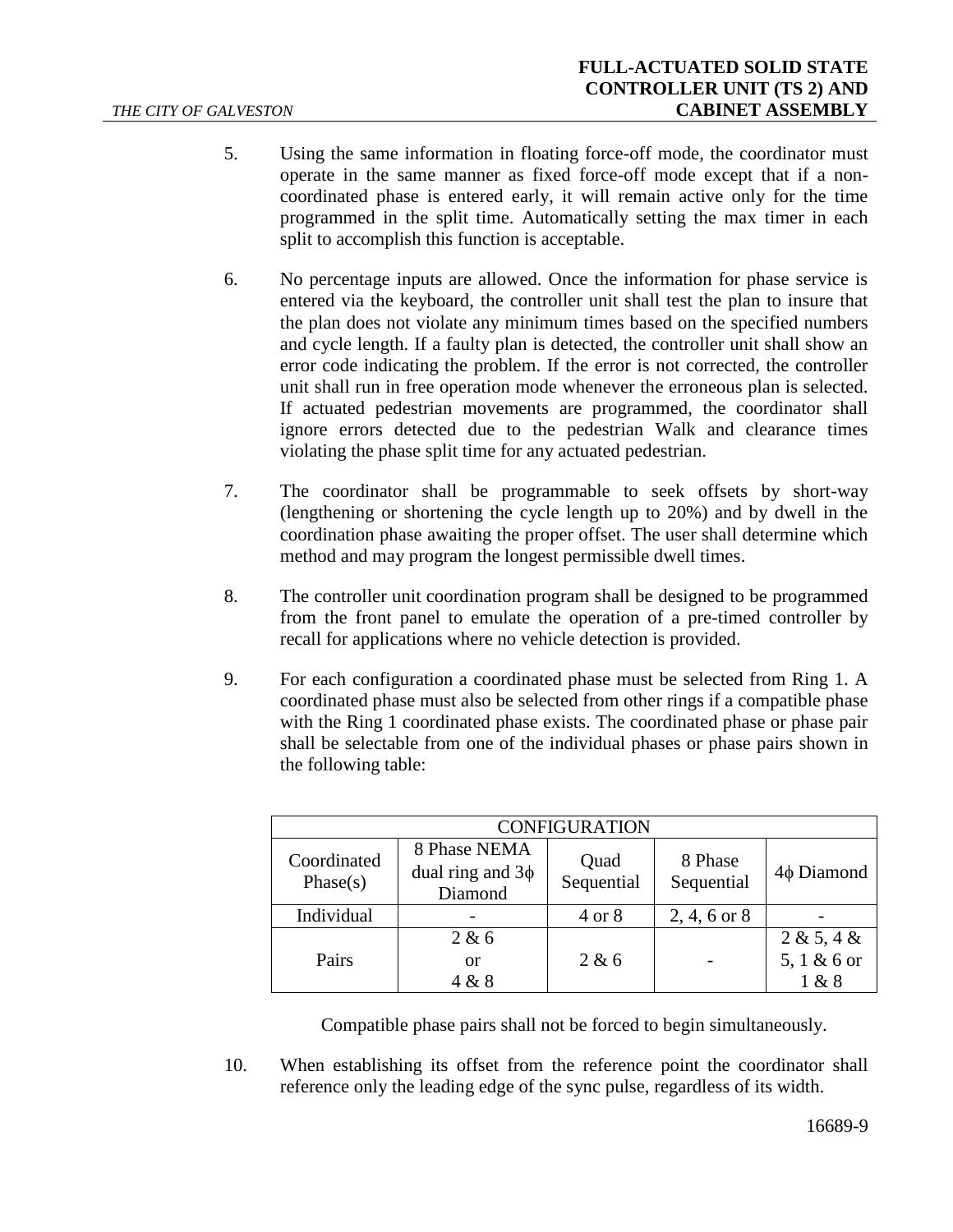11. The internal coordination and upload/download programs shall not interfere with normal intersection operation except when changing ring structure in the controller or active phases. These operations (changing ring structure and active phases) shall require a confirmation and put the controller in a flash condition and a restart sequence. The implementation of revised timing parameters loaded into the timer shall be programmed to occur only at points in the controller coordination cycles which do not alter the controller phase sequence. The controller unit may temporarily drop out of synchronization during the upload / download, but must continue to operate.

## 2.05 TIME-BASED COORDINATOR (TBC)

A. The internal reference sync pulse, from which the local offset is calculated, shall resync at midnight, or the re-sync shall be user programmable with a default to midnight. A pulse shall be generated whenever the time-of-day clock shows a time that is an exact multiple of the current cycle length after this resynchronization. In case of a power failure, re-sync shall be calculated from the programmed re-sync time. The power failure recovery routine shall accommodate the case of a power failure at midnight.

## 2.06 DIAMOND OPERATION

- A. Program Requirements for Diamond Operation
	- 1. Phase numbers shall be assigned to traffic movements as shown on the diamond intersection layout of Figure 1. Overlap A (OL A) is defined as phases  $1+2$ . Overlap B (OL B) is defined as phases  $5+6$ .



## **Figure 1**

2. There shall be 6 additional user programmable overlaps. All additional overlaps shall be programmable through the keyboard and shall function as specified by TS 2.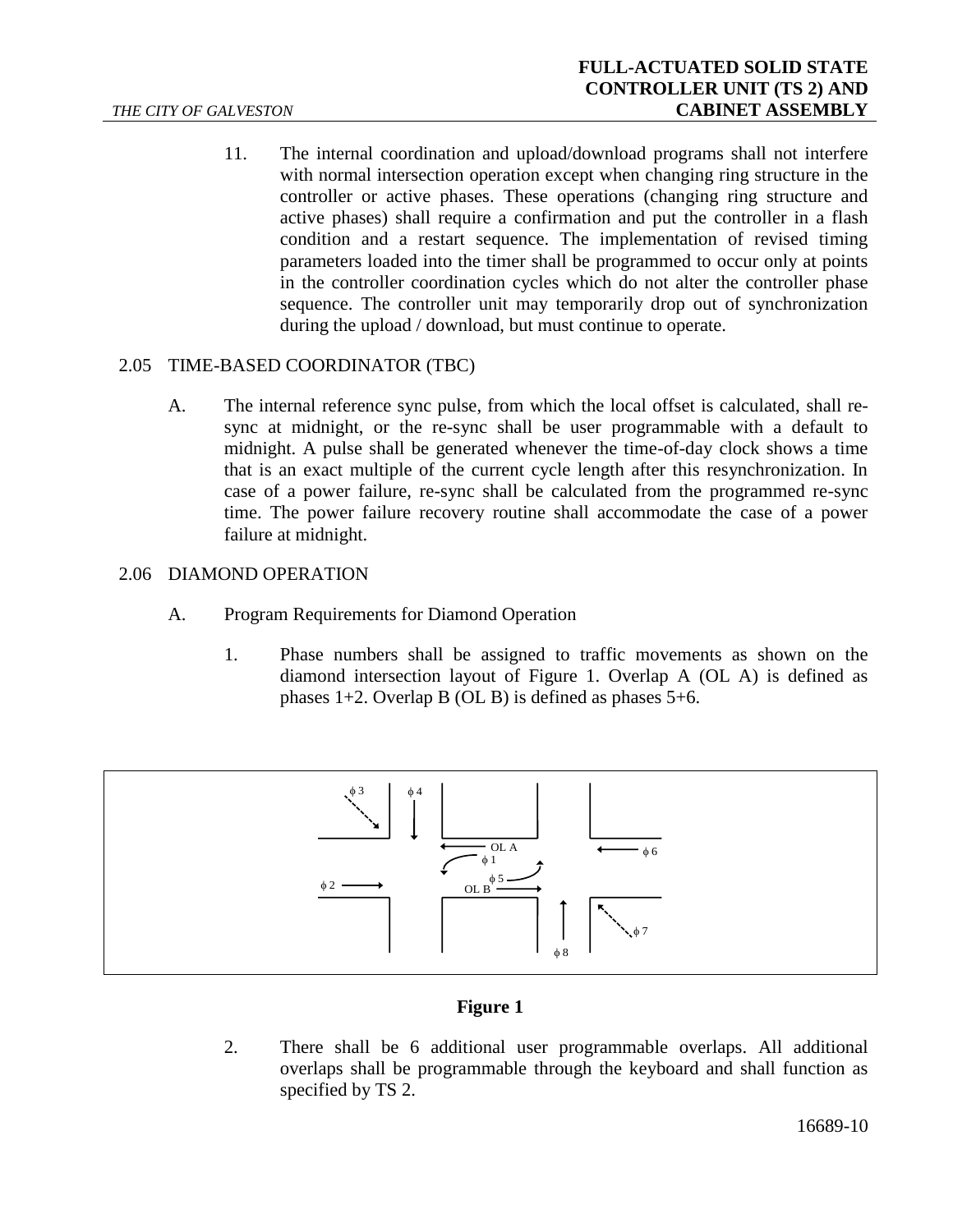<span id="page-10-0"></span>3. The controller unit shall be programmable for 4 phase and 3 phase diamond operation as well as 2 independent 4 phase rings (separate intersection operation) as defined in Figure 2.





- 4. The following modes shall be available for each phase and for the intervals identified as special intervals in 3 phase and 4 phase operation:
	- a. Maximum recall
	- b. Minimum recall
	- c. Pedestrian recall
	- d. Detector locking and non-locking memory
	- e. Phase omit
- 5. The controller unit shall be designed to provide pedestrian phasing with phases 2, 4, 6, and 8.
- 6. All timing entries and displays shall be available for phases 3 and 7.
- 7. The operation of the controller unit as a 4 phase, 3 phase, or separate intersection operation diamond shall be keyboard selectable. This shall be overridden while under closed loop system control or by TBC control.
- B. Four Phase Operation
	- 1. The controller unit shall perform the sequences for 4 phase and/or 6 phase diamond operation defined in Figures 3a to 3f.
	- 2. The normal 4 phase operation sequence shall be  $25 \rightarrow 45 \rightarrow 16 \rightarrow 18$ . The 6 phase operation sequence shall be  $25 \rightarrow 35 \rightarrow 45 \rightarrow 16 \rightarrow 17 \rightarrow 18$ .
	- 3. The point at which operation may be switched from 4 phase to 3 phase operation shall be at the clearance interval 2516B or 2518B to the 3 phase clearance interval 2648.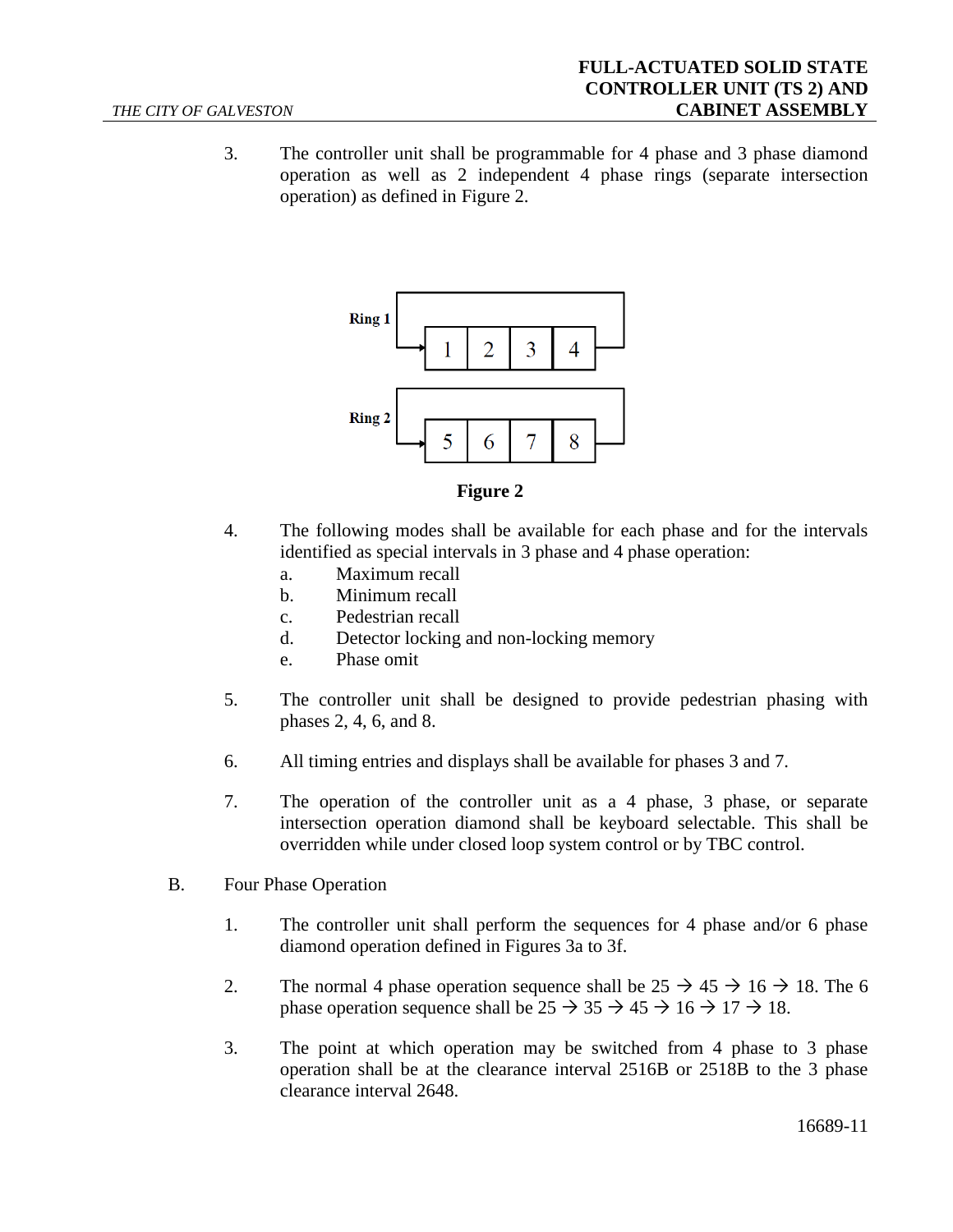- C. Concurrent Timing Requirements
	- 1. Refer to Figures 3a 3f for the following descriptions:
		- a. Intervals 4516B and 4516C shall time concurrently with interval 16, however interval 16 may not terminate green until interval 4516C has timed out.
		- b. Intervals 3516B and 3516C shall time concurrently with interval 16, however interval 16 may not terminate green until interval 3516C has timed out.
		- c. Intervals 1825B and 1825C shall time concurrently with interval 25, however interval 25 may not terminate green until interval 1825C has timed out.
		- d. Intervals 1725B and 1725C shall time concurrently with interval 25, however interval 25 may not terminate green until interval 1725C has timed out.
		- e. All left to right internal clearance times (intervals 4518B, 4517B, 3518B, 3517B, 2518B, 2517B, 2516B) shall use the same timing settings for minimum green, extension, maximum green, yellow clearance, and red clearance.
		- f. All right to left internal clearance times (intervals 1845B, 1835B, 1745B, 1735B, 1645B, 1635B, 1625B) shall use the same timing settings for minimum green, extension, maximum green, yellow clearance, and red clearance.
		- g. Separate timing settings for minimum green, extension, maximum green, yellow clearance, and red clearance shall be provided for each of the 4 external clearance intervals (1825B, 1725B, 4516B, 3516B).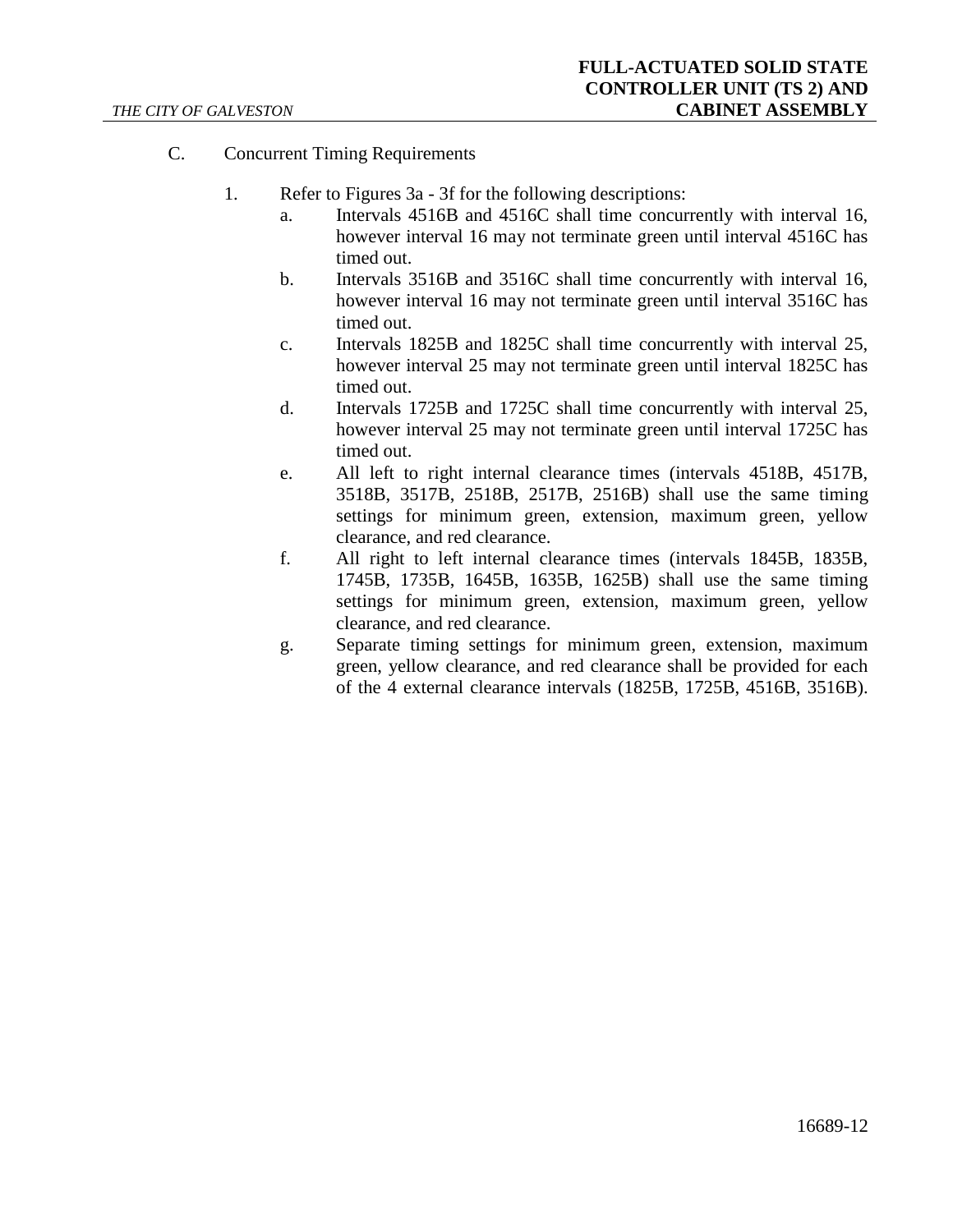#### *THE CITY OF GALVESTON*

## **FULL-ACTUATED SOLID STATE CONTROLLER UNIT (TS 2) AND CABINET ASSEMBLY**



**Figure 3a**



**Figure 3b**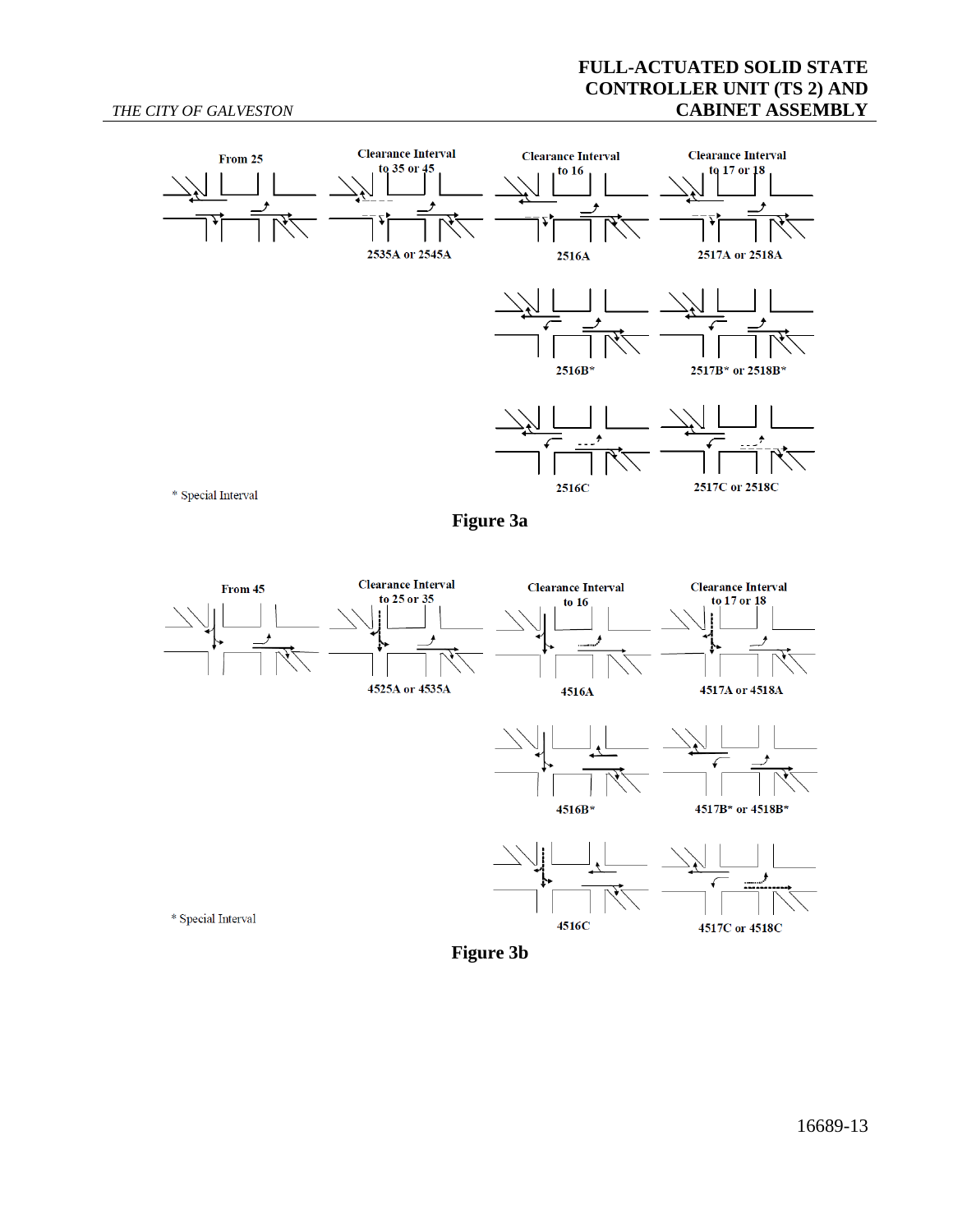## **FULL-ACTUATED SOLID STATE CONTROLLER UNIT (TS 2) AND CABINET ASSEMBLY**



\* Special Interval

**Figure 3c**



**Figure 3d**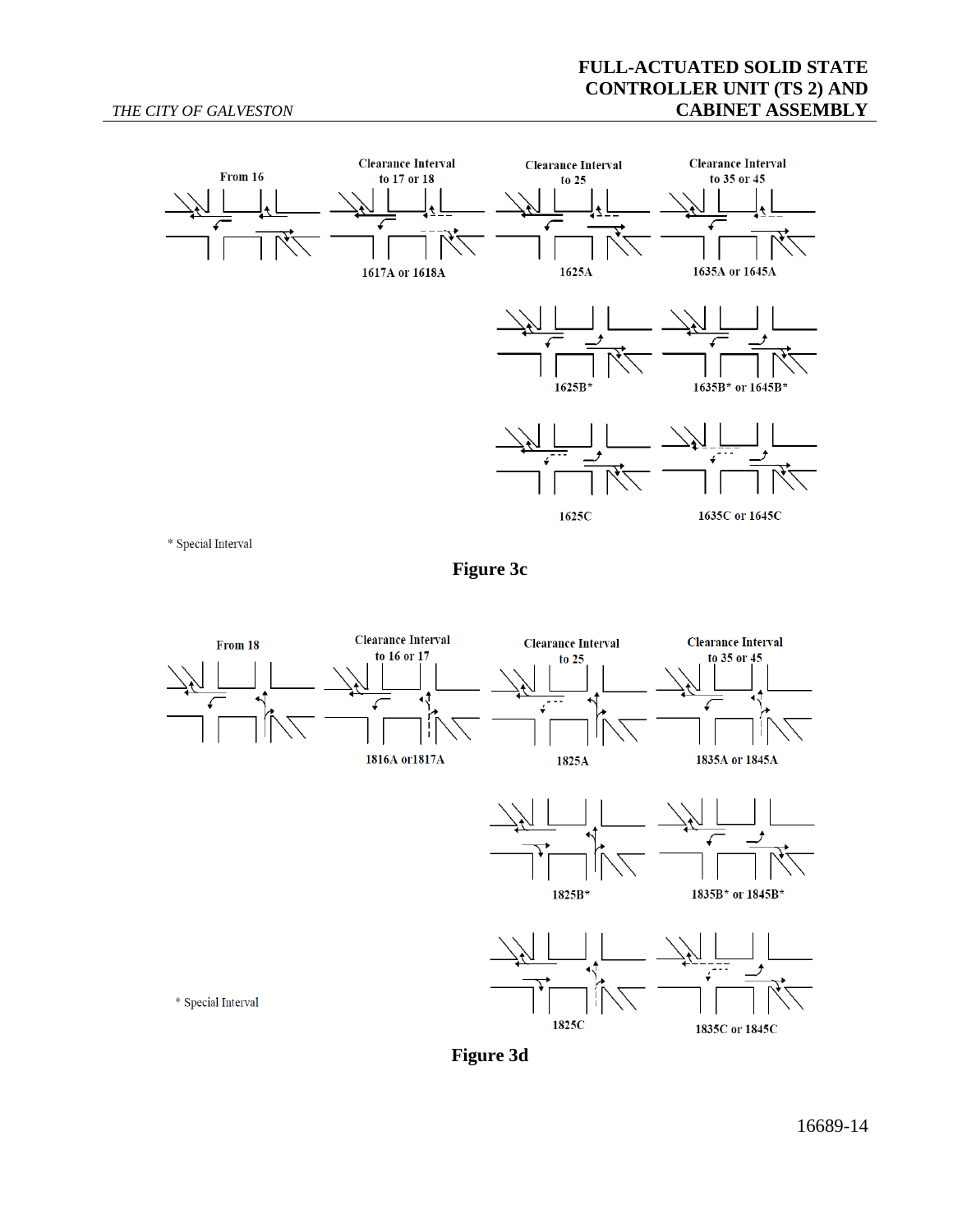## **FULL-ACTUATED SOLID STATE CONTROLLER UNIT (TS 2) AND CABINET ASSEMBLY**



**Figure 3e**

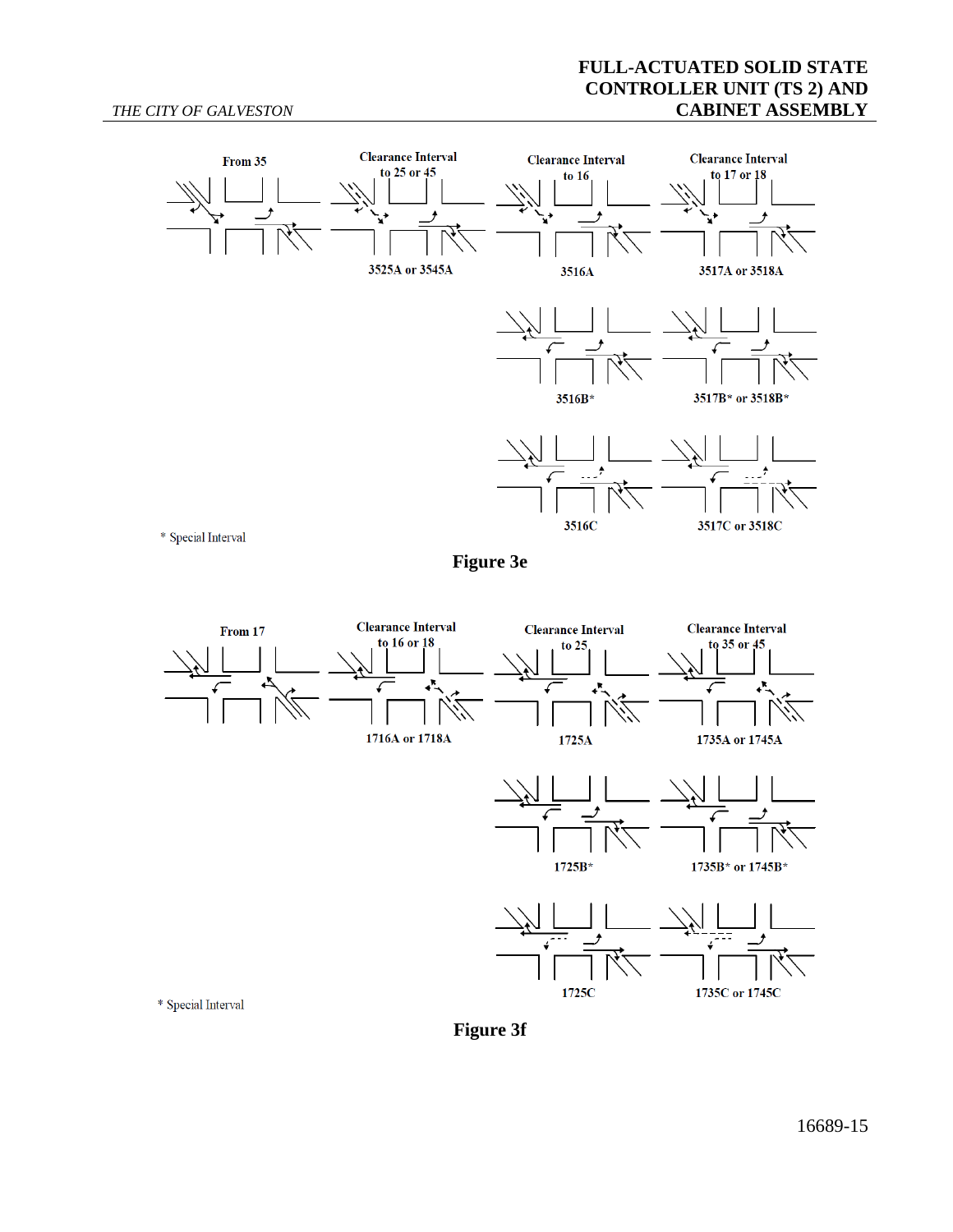- D. Diamond Detector Operation
	- 1. The loop detector layout for 3 phase, 4 phase, 6 phase, or separate intersection diamond operation shall be as defined in Figure 4. The detector operation defined shall be automatically loaded when any diamond sequences are selected.



**Figure 4**

- 2. The controller unit software shall provide the logic for detector operation described below:
	- a. Detector 1
		- (1). In 4 phase operation:
			- (a). Shall call phase 6 if overlap A is not green and phase 7 is not called.
			- (b). Shall call phase 6 if overlap A is not green and phase 8 is not called.
			- (c). Extend intervals 2516B, 2517B, 2518B, 4517B, 4518B, 3517B, and 3518B.
		- (2). In 3 phase operation: call and extend phase 1 (left turn)
	- b. Detector 5
		- (1). In 4 phase operation:
			- (a). Shall call phase 2 if overlap B is not green and phase 3 is not called.
			- (b). Shall call phase 2 if overlap B is not green and phase 4 is not called.
			- (c). Extend intervals 1625B, 1635B, 1645B, 1735B, 1745B, 1835B, and 1845B.
		- (2). In 3 phase operation: call and extend phase 5 (left turn)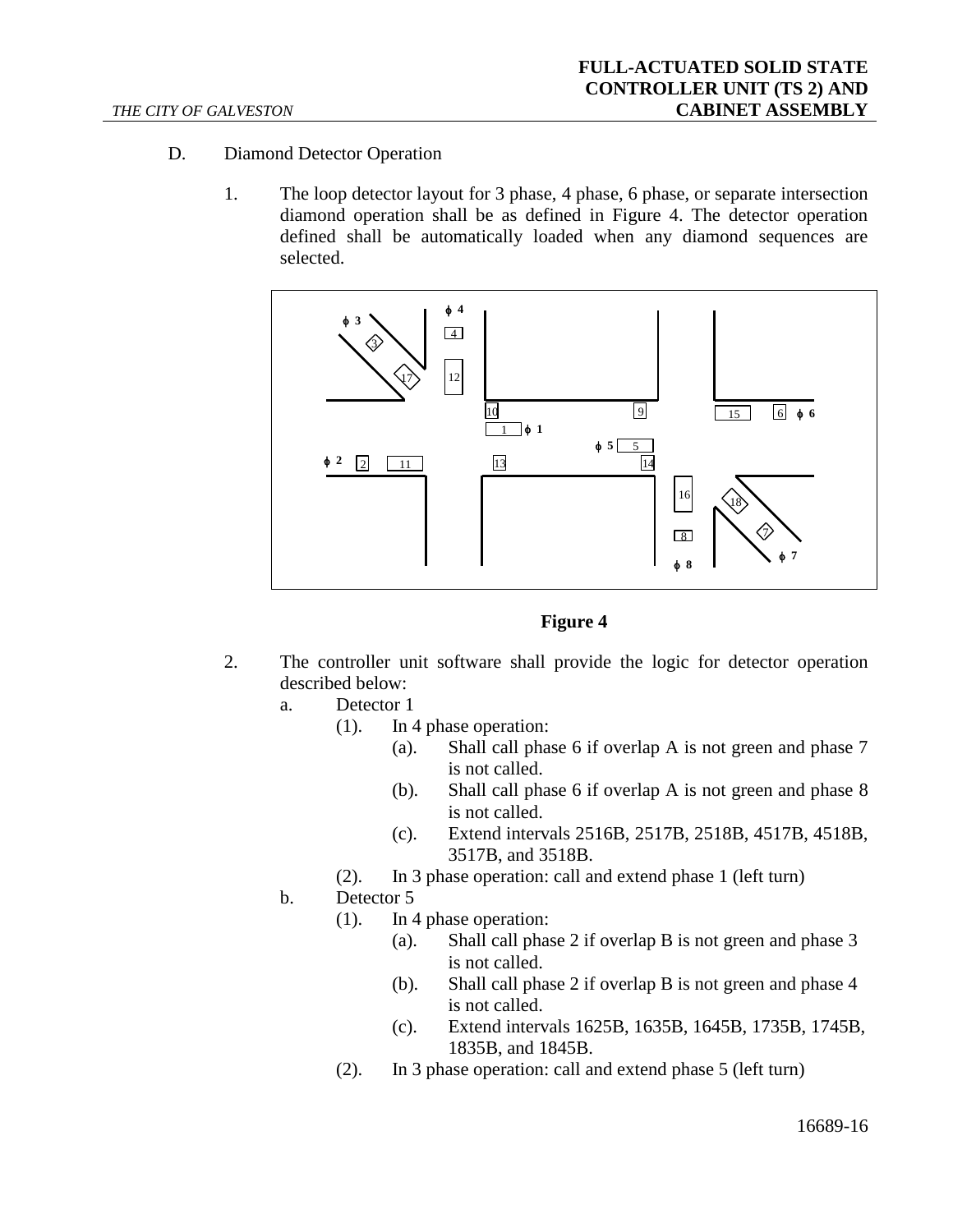- c. Detectors 2, 3, 4, 6, 7, and 8
	- (1). These setback detectors (or detector sets) belong to the parent phases with the same number (e.g. detector 2 belongs to phase 2) as shown in Figure 4. These detectors shall have a 2 second delay set during red conditions of their parent phase. The detector(s) are used to extend during green.
- d. Detectors 11, 12, 15, 16, 17, and 18
	- (1). These detectors are stop bar detectors and are used to call the associated parent phases shown in Figure 4. The parent phase green plus a call for that phase plus a 0.2 second gap on the detector shall disable the detector until the end of green.
- e. Detectors 9 and 10
	- (1). In 4 phase operation:
		- (a). Shall extend phase 2 if phase 3 is called.
		- (b). Shall extend phase 2 if phase 4 is called.
		- (c). Shall call phase 6 if overlap A is not green and phase 7 is not called.
		- (d). Shall call phase 6 if overlap A is not green and phase 8 is not called.
		- (e). Extend intervals 2516B, 2517B, 2518B, 4517B, 4518B, 3517B, and 3518B.
	- (2). In 3 phase operation: shall function as a phase 1 calling detector during phase 3 or 4 and as a phase 1 extending detector when a phase 3 or 4 call exists.
- f. Detectors 13 and 14
	- (1). In 4 phase operation:
		- (a). Shall extend phase 6 if phase 7 is called.
		- (b). Shall extend phase 6 if phase 8 is called.
		- (c). Shall call phase 2 if overlap B is not green and phase 3 is not called.
		- (d). Shall call phase 2 if overlap B is not green and phase 4 is not called.
		- (e). Extend intervals 1625B, 1635B, 1645B, 1735B, 1745B, 1835B, and 1845B.
	- (2). In 3 phase operation: shall function as a phase 5 calling detector during phase 7 or 8 and as a phase 5 extending detector when a phase 7 or 8 call exists.
- E. Three Phase Operation
	- 1. The controller unit shall be keyboard selectable for 3 phase diamond operation.
	- 2. The controller unit shall perform the sequences for 3 phase diamond operation defined in Figures 5a to 5b.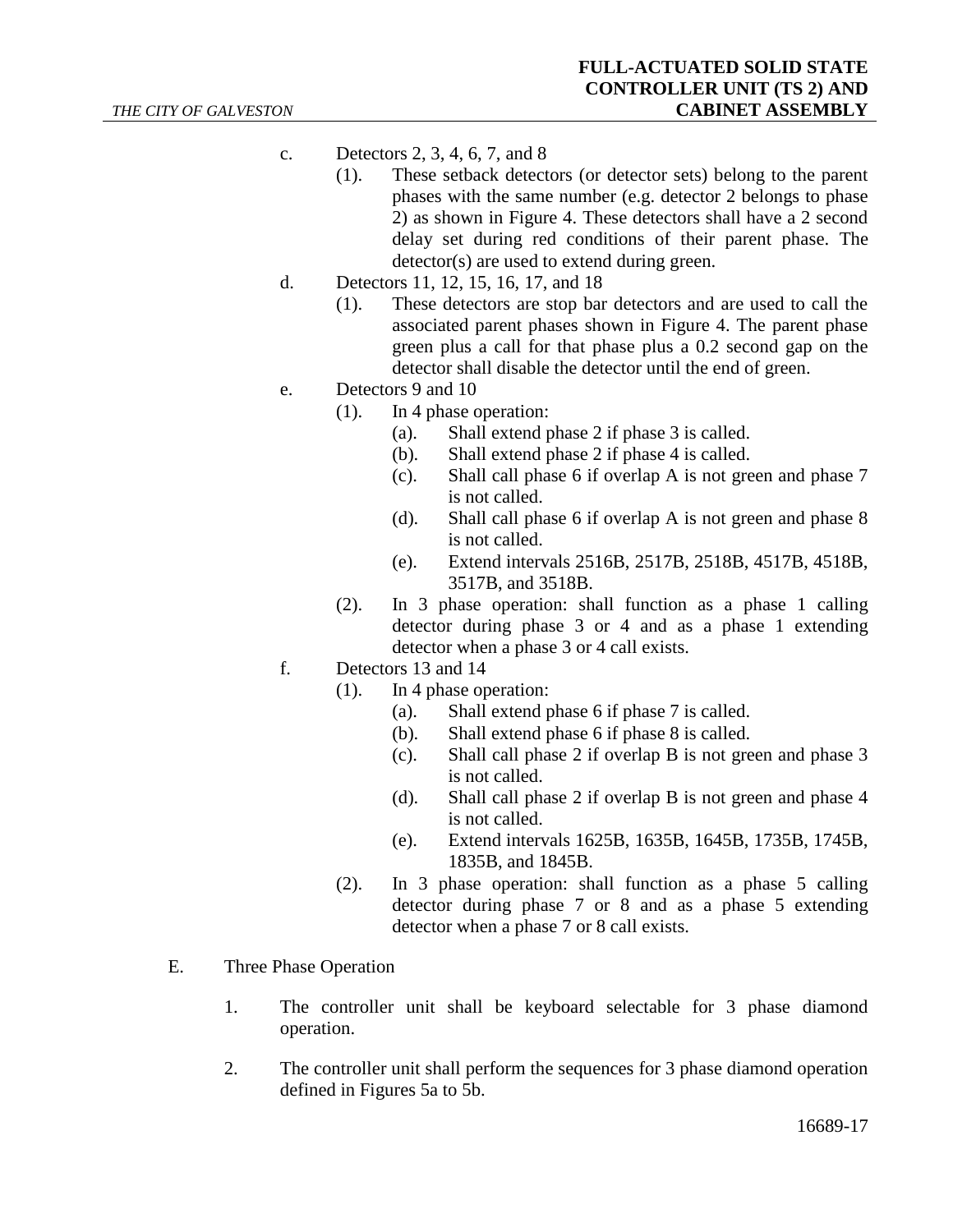- 3. The normal sequence of operation shall be  $4+8 \rightarrow 2+6 \rightarrow 1+5$ .
- 4. The point at which operation may be switched from 3 phase to 4 phase operation shall be through the transition phase sequence to 4 phase interval 2516 as indicated in Figure 5a.
- 5. The controller shall be programmable for simultaneous gap operation for phases 4 and 8 in 3 phase operation to allow a phase to extend out of a green rest state. When the phase(s) to be serviced next conflicts with both phases being serviced, both concurrent phases must reach a green rest state together before they terminate. Termination of the max timer or application of a force off shall override this feature. The phases shall not be allowed to advance to a green interval beyond the rest state which might override defeat the simultaneous gap operation.



**Figure 5a**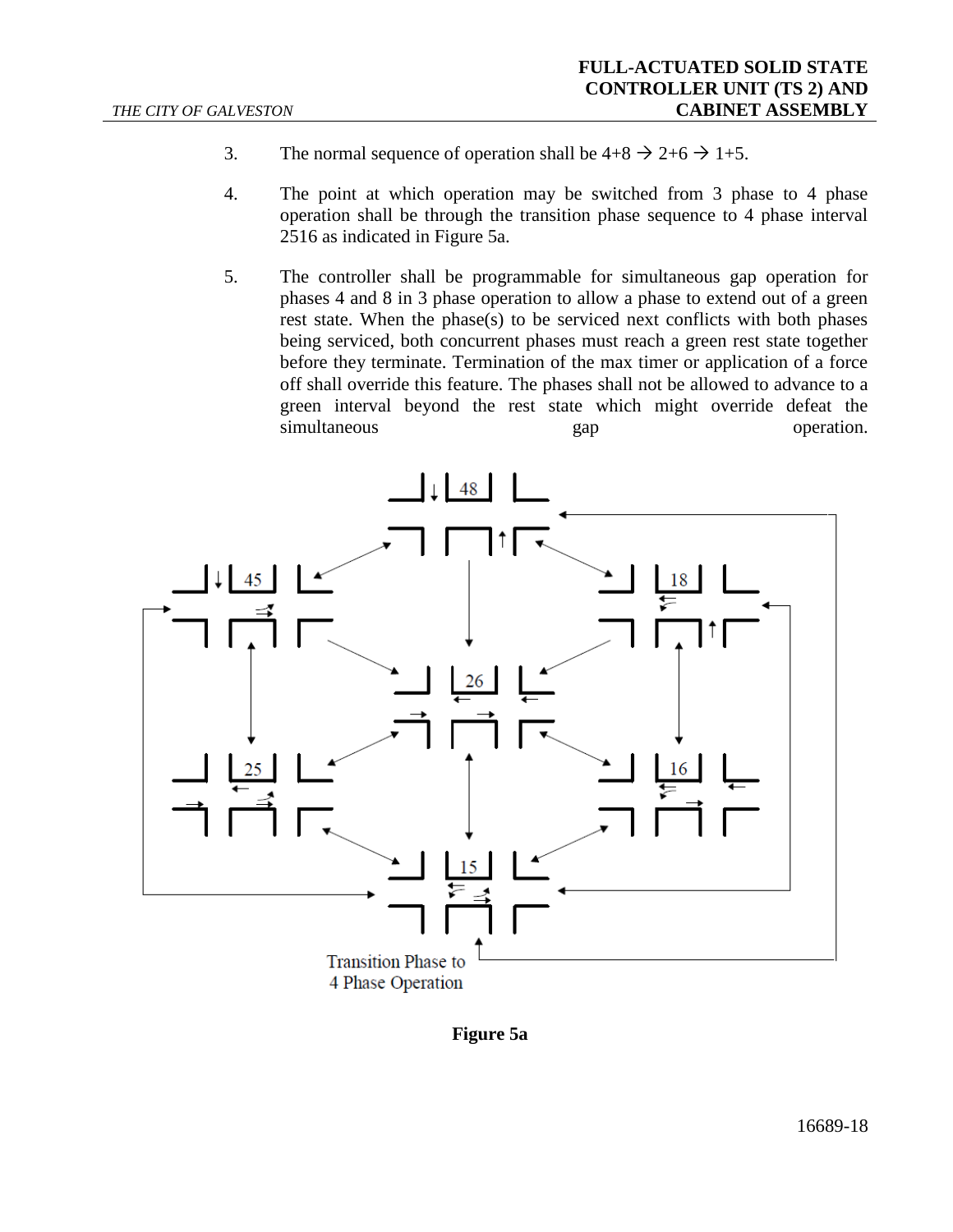#### *THE CITY OF GALVESTON*

## **FULL-ACTUATED SOLID STATE CONTROLLER UNIT (TS 2) AND CABINET ASSEMBLY**

# **3 Phase Diamond Sequence Figure 5b (below)**

| Call On<br>No Call On<br>Interval<br>48<br>$2$ and $6$<br>$2 + 6$<br>$\qquad \qquad -$<br>$2$ or $6$<br>1 or 5<br>$2 + 6$<br>$\overline{c}$<br>1 and $6$<br>$1+6$<br>2 and 5<br>6<br>$2 + 5$<br>5<br>$4 + 5$<br>1 or 2 or 6<br>$4 + 5$<br>4 and 5<br>8<br>if min. time of 5 can be serviced before max. time of 4<br>1<br>2 or 5 or 6<br>$1 + 8$<br>1 and 8<br>$1 + 8$<br>$\overline{4}$<br>if min. time of 1 can be serviced before max. time of 8<br>2 or 6<br>1 and 5<br>$1 + 5$<br>8<br>45<br>$4 + 8$<br>if $4+8$ was not serviced immediately prior to $4+5$<br>8<br>$4 + 8$<br>1 or 2 or 6<br>$2$ and $6$<br>8<br>$2 + 6$<br>8 or 1<br>$2 + 6$<br>6<br>$\overline{2}$<br>8 or 6<br>$2 + 5$<br>8 or 2<br>1 and $6$<br>$1 + 6$<br>8 or 2 or 6<br>1<br>$1+5$<br>18<br>$4 + 8$<br>$\overline{4}$<br>if $4+8$ was not serviced immediately prior to $1+8$<br>5 or 2 or 6<br>4<br>$4 + 8$<br>$2$ and $6$<br>$\overline{4}$<br>$2+6$<br>$\overline{2}$<br>4 or 5<br>$2 + 6$<br>6<br>4 or 2<br>$1+6$<br>2 and 5<br>4 or 6<br>$2 + 5$<br>5<br>4 or 2 or 6<br>$1+5$<br>$(1 \text{ and } 5)$ or 4 or 8<br>26<br>$2$ or $6$<br>$1 + 5$<br>6 or 4 or 8<br>$2 + 5$<br>5<br>$2 + 5$<br>2 and 5<br>6<br>2 or 4 or 8<br>$1+6$<br>$\mathbf{1}$<br>1 and 6<br>$\overline{2}$<br>$1 + 6$<br>25<br>1 or 8<br>$1+5$ | From Interval | IF | <b>AND</b> | GO TO   |
|-----------------------------------------------------------------------------------------------------------------------------------------------------------------------------------------------------------------------------------------------------------------------------------------------------------------------------------------------------------------------------------------------------------------------------------------------------------------------------------------------------------------------------------------------------------------------------------------------------------------------------------------------------------------------------------------------------------------------------------------------------------------------------------------------------------------------------------------------------------------------------------------------------------------------------------------------------------------------------------------------------------------------------------------------------------------------------------------------------------------------------------------------------------------------------------------------------------------------------------------------------------------------------------------------------|---------------|----|------------|---------|
|                                                                                                                                                                                                                                                                                                                                                                                                                                                                                                                                                                                                                                                                                                                                                                                                                                                                                                                                                                                                                                                                                                                                                                                                                                                                                                     |               |    |            |         |
|                                                                                                                                                                                                                                                                                                                                                                                                                                                                                                                                                                                                                                                                                                                                                                                                                                                                                                                                                                                                                                                                                                                                                                                                                                                                                                     |               |    |            |         |
|                                                                                                                                                                                                                                                                                                                                                                                                                                                                                                                                                                                                                                                                                                                                                                                                                                                                                                                                                                                                                                                                                                                                                                                                                                                                                                     |               |    |            |         |
|                                                                                                                                                                                                                                                                                                                                                                                                                                                                                                                                                                                                                                                                                                                                                                                                                                                                                                                                                                                                                                                                                                                                                                                                                                                                                                     |               |    |            |         |
|                                                                                                                                                                                                                                                                                                                                                                                                                                                                                                                                                                                                                                                                                                                                                                                                                                                                                                                                                                                                                                                                                                                                                                                                                                                                                                     |               |    |            |         |
|                                                                                                                                                                                                                                                                                                                                                                                                                                                                                                                                                                                                                                                                                                                                                                                                                                                                                                                                                                                                                                                                                                                                                                                                                                                                                                     |               |    |            |         |
|                                                                                                                                                                                                                                                                                                                                                                                                                                                                                                                                                                                                                                                                                                                                                                                                                                                                                                                                                                                                                                                                                                                                                                                                                                                                                                     |               |    |            |         |
|                                                                                                                                                                                                                                                                                                                                                                                                                                                                                                                                                                                                                                                                                                                                                                                                                                                                                                                                                                                                                                                                                                                                                                                                                                                                                                     |               |    |            |         |
|                                                                                                                                                                                                                                                                                                                                                                                                                                                                                                                                                                                                                                                                                                                                                                                                                                                                                                                                                                                                                                                                                                                                                                                                                                                                                                     |               |    |            |         |
|                                                                                                                                                                                                                                                                                                                                                                                                                                                                                                                                                                                                                                                                                                                                                                                                                                                                                                                                                                                                                                                                                                                                                                                                                                                                                                     |               |    |            |         |
|                                                                                                                                                                                                                                                                                                                                                                                                                                                                                                                                                                                                                                                                                                                                                                                                                                                                                                                                                                                                                                                                                                                                                                                                                                                                                                     |               |    |            |         |
|                                                                                                                                                                                                                                                                                                                                                                                                                                                                                                                                                                                                                                                                                                                                                                                                                                                                                                                                                                                                                                                                                                                                                                                                                                                                                                     |               |    |            |         |
|                                                                                                                                                                                                                                                                                                                                                                                                                                                                                                                                                                                                                                                                                                                                                                                                                                                                                                                                                                                                                                                                                                                                                                                                                                                                                                     |               |    |            |         |
|                                                                                                                                                                                                                                                                                                                                                                                                                                                                                                                                                                                                                                                                                                                                                                                                                                                                                                                                                                                                                                                                                                                                                                                                                                                                                                     |               |    |            |         |
|                                                                                                                                                                                                                                                                                                                                                                                                                                                                                                                                                                                                                                                                                                                                                                                                                                                                                                                                                                                                                                                                                                                                                                                                                                                                                                     |               |    |            |         |
|                                                                                                                                                                                                                                                                                                                                                                                                                                                                                                                                                                                                                                                                                                                                                                                                                                                                                                                                                                                                                                                                                                                                                                                                                                                                                                     |               |    |            |         |
|                                                                                                                                                                                                                                                                                                                                                                                                                                                                                                                                                                                                                                                                                                                                                                                                                                                                                                                                                                                                                                                                                                                                                                                                                                                                                                     |               |    |            |         |
|                                                                                                                                                                                                                                                                                                                                                                                                                                                                                                                                                                                                                                                                                                                                                                                                                                                                                                                                                                                                                                                                                                                                                                                                                                                                                                     |               |    |            |         |
|                                                                                                                                                                                                                                                                                                                                                                                                                                                                                                                                                                                                                                                                                                                                                                                                                                                                                                                                                                                                                                                                                                                                                                                                                                                                                                     |               |    |            |         |
|                                                                                                                                                                                                                                                                                                                                                                                                                                                                                                                                                                                                                                                                                                                                                                                                                                                                                                                                                                                                                                                                                                                                                                                                                                                                                                     |               |    |            |         |
|                                                                                                                                                                                                                                                                                                                                                                                                                                                                                                                                                                                                                                                                                                                                                                                                                                                                                                                                                                                                                                                                                                                                                                                                                                                                                                     |               |    |            |         |
|                                                                                                                                                                                                                                                                                                                                                                                                                                                                                                                                                                                                                                                                                                                                                                                                                                                                                                                                                                                                                                                                                                                                                                                                                                                                                                     |               |    |            |         |
|                                                                                                                                                                                                                                                                                                                                                                                                                                                                                                                                                                                                                                                                                                                                                                                                                                                                                                                                                                                                                                                                                                                                                                                                                                                                                                     |               |    |            |         |
|                                                                                                                                                                                                                                                                                                                                                                                                                                                                                                                                                                                                                                                                                                                                                                                                                                                                                                                                                                                                                                                                                                                                                                                                                                                                                                     |               |    |            |         |
|                                                                                                                                                                                                                                                                                                                                                                                                                                                                                                                                                                                                                                                                                                                                                                                                                                                                                                                                                                                                                                                                                                                                                                                                                                                                                                     |               |    |            |         |
|                                                                                                                                                                                                                                                                                                                                                                                                                                                                                                                                                                                                                                                                                                                                                                                                                                                                                                                                                                                                                                                                                                                                                                                                                                                                                                     |               |    |            |         |
|                                                                                                                                                                                                                                                                                                                                                                                                                                                                                                                                                                                                                                                                                                                                                                                                                                                                                                                                                                                                                                                                                                                                                                                                                                                                                                     |               |    |            |         |
|                                                                                                                                                                                                                                                                                                                                                                                                                                                                                                                                                                                                                                                                                                                                                                                                                                                                                                                                                                                                                                                                                                                                                                                                                                                                                                     |               |    |            |         |
|                                                                                                                                                                                                                                                                                                                                                                                                                                                                                                                                                                                                                                                                                                                                                                                                                                                                                                                                                                                                                                                                                                                                                                                                                                                                                                     |               |    |            |         |
|                                                                                                                                                                                                                                                                                                                                                                                                                                                                                                                                                                                                                                                                                                                                                                                                                                                                                                                                                                                                                                                                                                                                                                                                                                                                                                     |               |    |            |         |
|                                                                                                                                                                                                                                                                                                                                                                                                                                                                                                                                                                                                                                                                                                                                                                                                                                                                                                                                                                                                                                                                                                                                                                                                                                                                                                     |               |    |            |         |
|                                                                                                                                                                                                                                                                                                                                                                                                                                                                                                                                                                                                                                                                                                                                                                                                                                                                                                                                                                                                                                                                                                                                                                                                                                                                                                     |               |    |            |         |
|                                                                                                                                                                                                                                                                                                                                                                                                                                                                                                                                                                                                                                                                                                                                                                                                                                                                                                                                                                                                                                                                                                                                                                                                                                                                                                     |               |    |            |         |
|                                                                                                                                                                                                                                                                                                                                                                                                                                                                                                                                                                                                                                                                                                                                                                                                                                                                                                                                                                                                                                                                                                                                                                                                                                                                                                     |               |    |            |         |
|                                                                                                                                                                                                                                                                                                                                                                                                                                                                                                                                                                                                                                                                                                                                                                                                                                                                                                                                                                                                                                                                                                                                                                                                                                                                                                     |               | 4  | 1 or 8     | $4 + 5$ |
| 1 or 4 or 8<br>6<br>$2 + 6$                                                                                                                                                                                                                                                                                                                                                                                                                                                                                                                                                                                                                                                                                                                                                                                                                                                                                                                                                                                                                                                                                                                                                                                                                                                                         |               |    |            |         |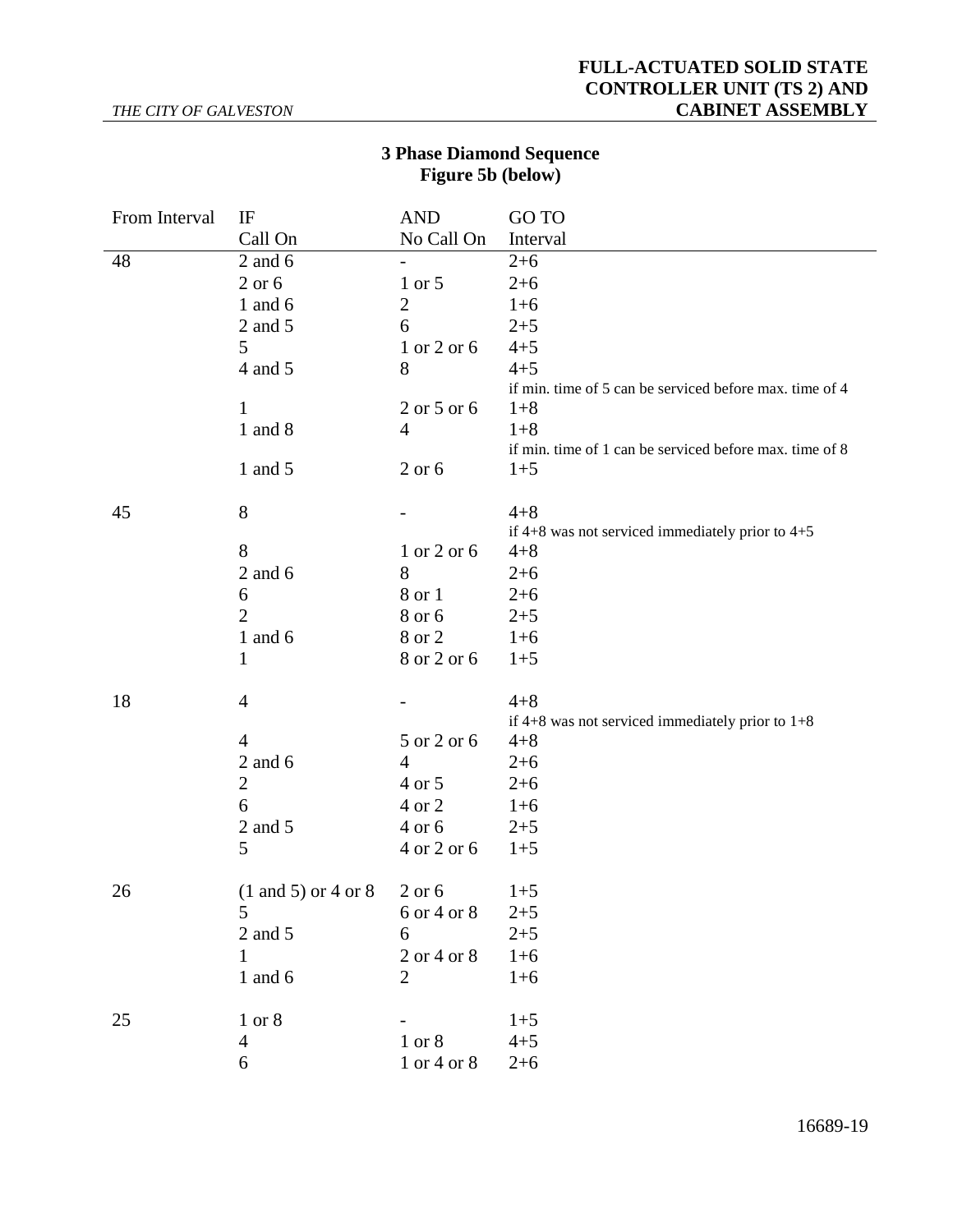# **FULL-ACTUATED SOLID STATE CONTROLLER UNIT (TS 2) AND CABINET ASSEMBLY**

#### From Interval IF Call On AND No Call On GO TO Interval  $16 \t 4 \text{ or } 5 \t -4+8$ 8 4 or 5 1+8 2 4 or 5 or 8 2+6  $15 \t 4 \t and 8 \t - \t 4+8$ 4  $8$   $4+5$ 8 4 1+8 2 and 6 4 or 8 2+6 2  $4 \text{ or } 6 \text{ or } 8$   $2+5$ 6 2 or 4 or 8 1+6

## 2.07 COORDINATION CONTROL HIERARCHY

- A. When the system switch is in the System position, the controller unit shall be under the control of the master controller or TBC.
- B. In the absence of any on-line closed loop system control by a master controller, the internal TBC shall control the coordinated, free, and flash operation of the intersection when the system switch is in the System position.
- C. When a master controller brings the intersection on-line, its control shall supersede that of the internal time base coordination.
- D. When the system switch is in the Free position, the controller unit shall operate in a noncoordinated (free) mode.

#### 2.08 PREEMPTION (PE)

*THE CITY OF GALVESTON*

- A. The internal preemptor supplied shall be easily programmable from the front panel for either railroad or emergency vehicle preemption sequences.
- B. Phases shall be selectable such that a limited signal sequence may be operational during preempt (PE). It shall be possible to add phases to this special limited sequence, which is not in the intersection sequence. This shall be accomplished without adding external logic.
- C. The following intervals shall be provided as a minimum. Terminology may vary but the meaning must be clear. Additional unspecified intervals that may lead to confusion shall be programmable to zero. If abbreviations are used on the display, they shall be defined on the front panel. While in preemption, the display will clearly identify the intervals being timed as preempt intervals. Yellow and red clearances from the phase timings may be utilized in place of the clearance intervals shown.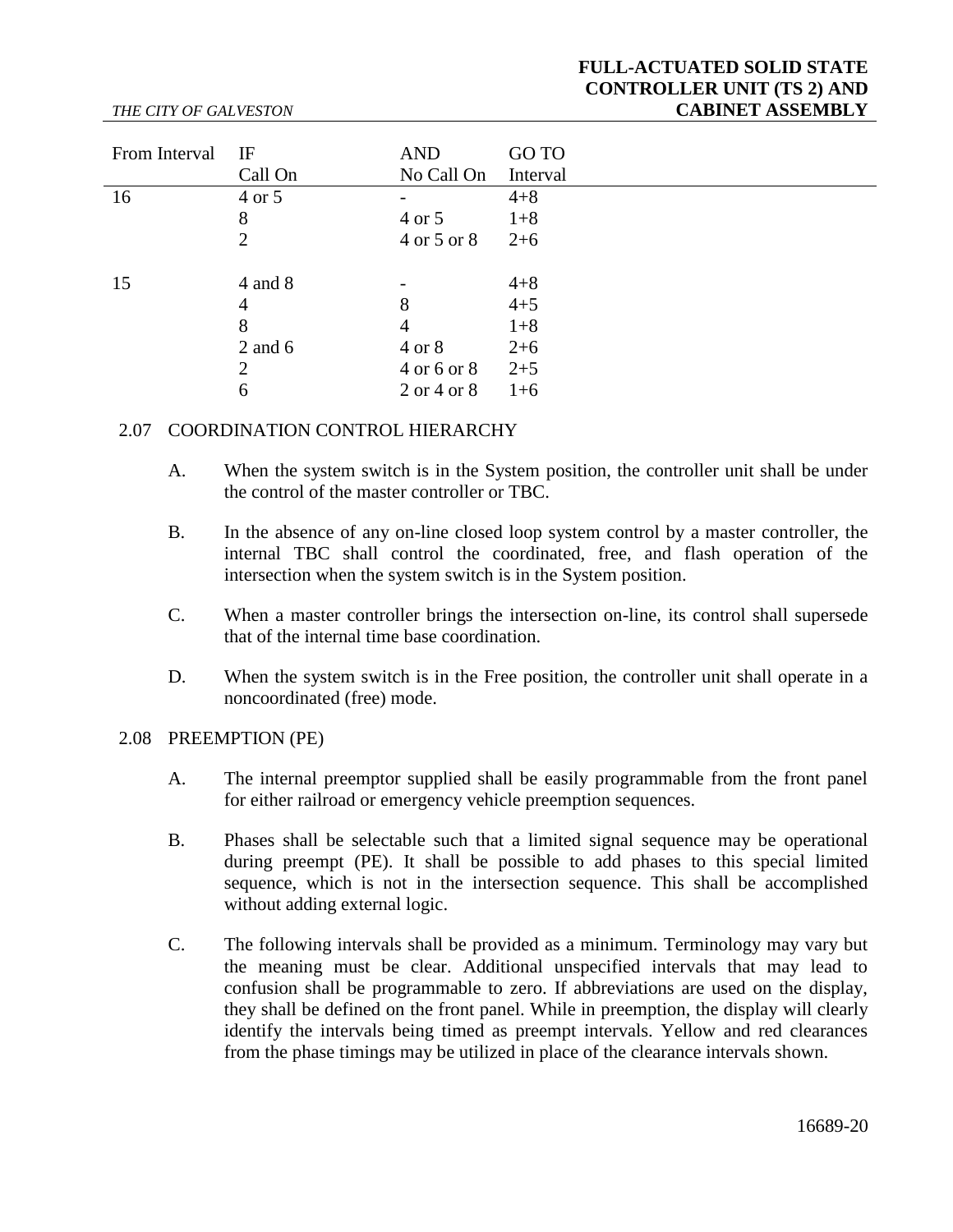- 1. Preemption Timing Interval Definition
	- a. All intervals are sequential.
		- (0). **PE Delay** This time shall start immediately when the preempt command is received. It shall not affect the normal operation of the controller unit until the delay time out occurs. This interval may be used for emergency vehicle (fire lane) preemption delay. If 0 time is set, the interval shall be omitted.
		- (1). **PE Minimum Duration** The preempt sequence shall not terminate until the preempt input signal is removed and the minimum duration time has expired.
		- (2). **PE Minimum Green** Any vehicle signal that is green at the time this interval becomes active shall not terminate unless it has been displayed for at least the time programmed in this interval. If 0 time is set the interval shall be omitted.
		- (3). **PE Minimum Walk** Preempt minimum walk time in seconds. A preempt initiated transition shall not cause the termination of a Walk prior to its display for this period.
		- (4). **PE Pedestrian Clearance** At the time of preempt call, Walk indications shall immediately change to pedestrian clearance interval. The pedestrian clearance interval shall not terminate unless it has been displayed for at least the time programmed in this interval. If 0 time is set, the interval shall be omitted.
		- (5). **PE Track Green** Signals programmed as track (or fire lane) signals shall remain green or be changed to green. All other signals shall be red. This interval shall be optionally programmable to zero during emergency vehicle PE.
		- (6). **PE Dwell Green** Minimum dwell time in seconds. This parameter controls the minimum timing for the dwell movement. The phase(s) allowed during the dwell interval shall be selectable to include all phases that do not cross the track. The dwell interval shall not terminate prior to the completion of preempt duration time, preempt dwell time, and the call is no longer present. Each signal shall be keyboard programmable for red, red flash, yellow flash or green. As an alternative, a limited cycle shall be programmable for use with railroad preempts.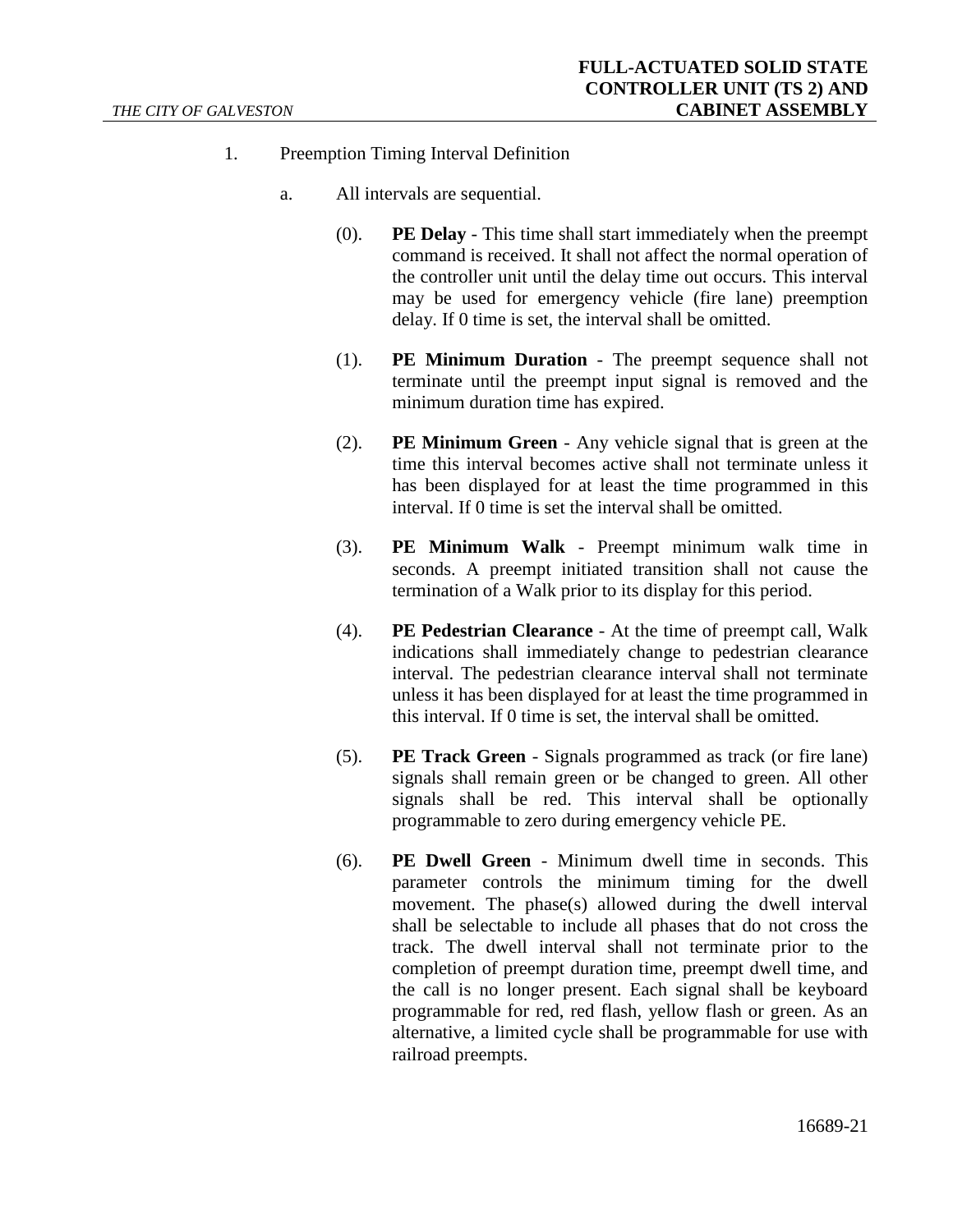- (7). **PE Exit Pedestrian Clear** Preemption exit pedestrian clear time in seconds. This parameter controls the pedestrian clear timing for a Walk signal transition to the exit phase(s).
- (8). **PE Exit Yellow** This interval shall provide a solid yellow clearance for indications that were green or flashing yellow. Red and flashing red displays shall display solid red.
- (9). **PE Exit Red Clearance** This interval shall be an all red clearance in preparation for return to the normal cycle. Return phases shall be programmable from the keyboard.
- (10). **PE Max Call** This interval is the amount of time that a preempt call may remain active and be considered valid. When the preempt call has been active for this amount of time, the controller shall return to normal operation. The preempt call shall be considered invalid until the call is no longer active.

| <b>TIMING INTERVAL</b>                  | <b>TIME</b>  | <b>INCREMENTS</b> |
|-----------------------------------------|--------------|-------------------|
|                                         | (Seconds)    | (Seconds)         |
| 0. PE Delay (emergency vehicle preempt) | 0-999        |                   |
| 1. PE Minimum Duration                  | 0-999        |                   |
| 2. PE Minimum Green                     | $0 - 255$    |                   |
| 3. PE Minimum Walk                      | $0 - 255$    |                   |
| 4. PE Pedestrian Clearance              | $0 - 255$    |                   |
| 5. PE Track Green                       | $0 - 255$    |                   |
| 6. PE Dwell Green                       | $1 - 255$    |                   |
| 7. PE Exit Pedestrian Clear             | $0 - 255$    |                   |
| 8. PE Exit Yellow                       | $3.0 - 25.5$ | 0.1               |
| 9. PE Exit Red Clearance                | 0.25.5       | 0.1               |
| 10. PE Max Call                         | $0-999$      |                   |

2. Preempt Timing Interval Ranges

- D. The phases to be serviced following the preempt sequence shall be front panel keyboard programmable.
- E. Preempt sequences shall be selectable using external inputs. Preempt priority shall be assigned with #1 being the highest. If a higher priority preempt input is received during a preempt sequence, the controller unit shall immediately transition to the new sequence subject to the constraints of PE minimum green and PE minimum walk. The transition shall take place in a safe manner from any point in the sequence meeting all Texas MUTCD requirements. Provisions shall be made to clear two conflicting track phases from a single preempt input. This may be provided by two track clearance phases for a single preempt or by combining two preempts.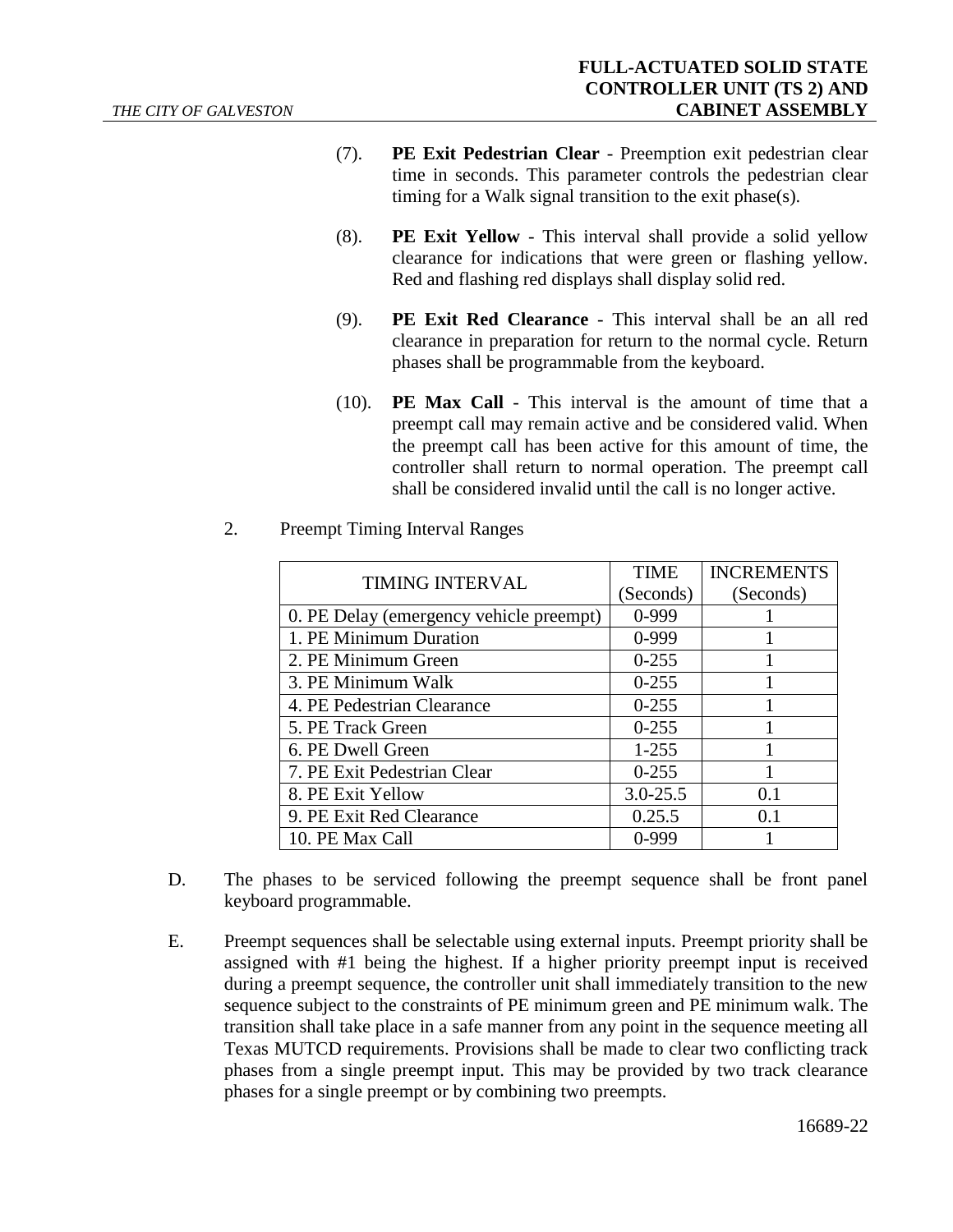- F. Preempt 1 shall be reserved for a priority railroad preempt. If more than two preempts are provided it shall be possible to delete the priority override for all but the railroad preempt. If a non-priority preempt is activated during another preempt cycle, the one in progress shall continue through its entire cycle. If the second preempt input is still active when the first one is completed, the controller unit shall immediately go to all red flash or initiate the non-priority preempt. When all preempt inputs are removed, the controller unit shall proceed through the normal sequence to return red clearance (interval 9).
- G. Once the controller unit has entered the first timed interval following preempt delay (interval 1), the sequence shall continue to the end even if the preempt call is dropped. If the call returns, the minimum preempt duration (interval 1) the controller unit should reinitiate track green and complete the preempt sequence.
- H. The controller unit shall be programmable to be in flash or in limited sequence during interval 6. If flash is specified, the phases shall flash yellow or red as programmed from the front panel. Flash shall be implemented by simultaneously flashing the appropriate load switch driver outputs. If limited sequence is selected, all phases shall be programmable even if not normally used in the intersection sequence.
- I. In the event of a power interrupt as defined by TS 2, if the preempt command is present when power is restored, the controller unit shall power up in cabinet flash operation and remain there until the PE command is removed.
- J. Overlap phases shall begin and terminate with the parent phases as described in TS 2. If the PE call occurs during yellow or red displays between parent phases, the overlap phase shall display a minimum of 3 seconds of yellow and a minimum of 1 second of red clearance.
- K. Don't Walk shall be displayed throughout the preempt sequence unless a limited cycle is run. During a limited cycle (interval 6) the pedestrian heads may be programmed to be dark.
- L. Preempt routines shall have priority over all controller functions.
- M. The controller shall be programmable to allow multiple track clearance phases either within a single preemption sequence or by mapping multiple preempts together in all modes of operation including 3 phase and 4 phase diamond modes.

# 2.09 CLOSED LOOP OPERATION AND MONITORING SOFTWARE (CLS)

A. The controller software must either be capable of implementing NTCIP or be downward compatible with CLS masters supplied by the same manufacturer since January 1992 and provide all necessary components to upgrade to NTCIP, as specified by the plans. Short haul FSK modems, necessary to operate the controller as a closed loop system secondary, shall be provided internal to the timer. All necessary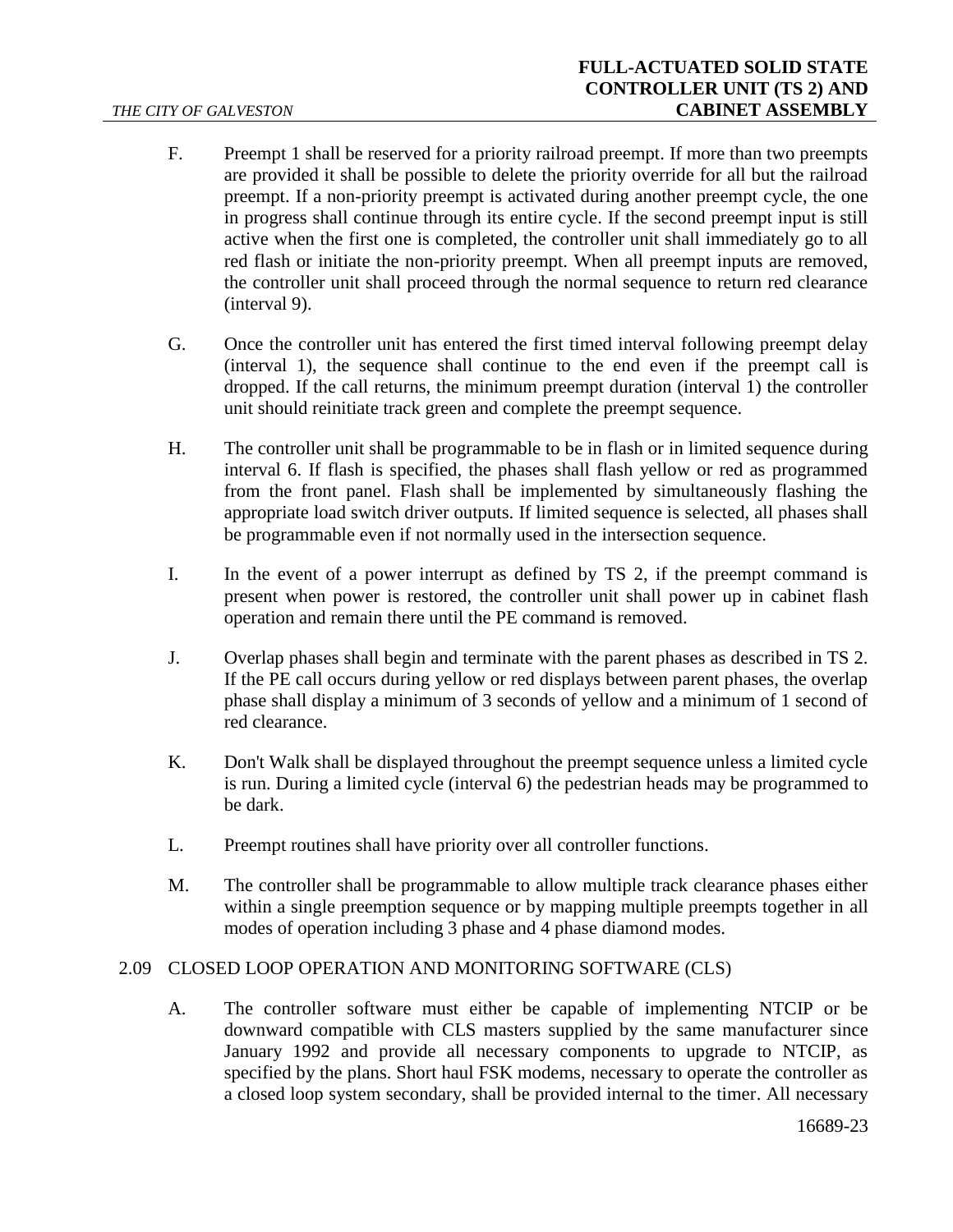cables and communication ports needed for operation in a closed loop system cabinet shall be provided. The modems shall meet TS 2 environmental requirements for traffic signal equipment.

- B. Window-based CLS software shall be provided (with a minimum of 5 licensed users per copy) according to the solicitation, that will allow the monitoring, setup, and programming of all controller unit timing entries, functions, and features. These functions and features shall include but not be limited to the following:
	- 1. Monitoring signal indications, detectors, alarms, and time base functions.
	- 2. Controller database error checking.
	- 3. Coordination parameters.
	- 4. Remote resetting of coordination errors.
	- 5. Toggle special function outputs from the controller.
	- 6. Receive reports and alarms generated from the controller.
	- 7. Setting up the dial-up modem for the traffic signal controller needed to accomplish the remote operation through the controller or the PC software. The setup strings for Hayes compatible modems (including Hayes, US Robotics, and Computer Peripherals modems as a minimum) shall be provided.
- C. All capabilities from the controller keyboard shall be capable remotely through the computer interface through a telephone modem connection. The software shall not require that the controller unit be connected while making entries until the actual download/upload process.
- D. Personal data assistants shall also be provided according to the solicitation. All necessary cables and hardware to upload and download intersection-timing programs shall be provided.
- E. A cable shall be supplied to direct connect the controller to a PC in order to upload and download data as well as monitor the controller operation.
- F. The controller shall have a minimum of 8 detector inputs per intersection for use with closed loop system operation. The system shall report volume and occupancy counts based on a user-selectable time period for each detector. Storage of this data may take place at either the local controller or on-street master. Allowances in the software shall be made for a minimum of 8 system detectors at any local controller, in addition to any local detectors.

#### 2.10 NTCIP COMPLIANCE

A. The controller software shall comply with the referenced NTCIP standards when installed. The software shall comply with the versions of the relevant NTCIP standards that are current at the date of this document, or latest revision.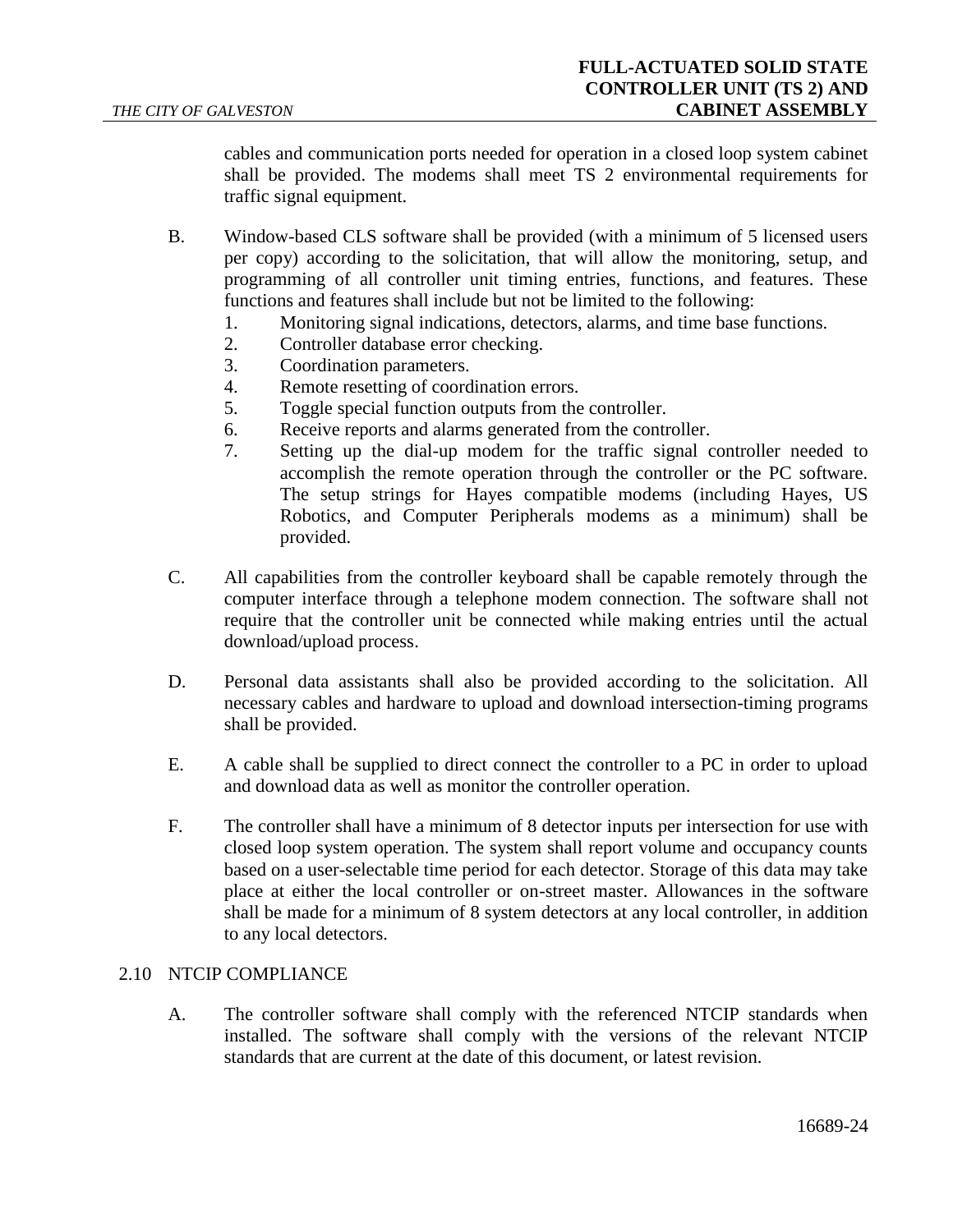- B. The software shall comply with NEMA Standard Publication TS 3.2 2003 (TS 3.2), or latest revision, the Simple Transportation Management Framework, and shall meet the requirements for Conformance Level 2. The software shall comply with NEMA Standard Publication TS 3.3 2003 (TS 3.3), or latest revision, the Class B Profile, and shall include both an EIA/TIA 232-E and an FSK modem interface for NTCIP based communications.
- C. The software shall implement all mandatory objects of all mandatory conformance groups as defined in Global Object Definitions, NEMA Standard Publication NTCIP 1201:1996 (TS 3.4), or latest revision:
	- 1. Configuration Conformance Group and Actuated Signal Controller Object Definitions, NEMA Standard Publication NTCIP 1202:1996 (TS 3.5), or latest revision.
	- 2. Phase Conformance Group
	- 3. Detector Conformance Group
- D. The software shall implement all mandatory objects of all optional conformance groups as defined in Global Object Definitions, NTCIP 1201:1996, or latest revision:
	- 1. Database Management Conference Group
	- 2. Time Management Conformance Group
	- 3. Time Base Event Schedule Conformance Group
	- 4. Report Conformance Group
	- 5. STMF Conformance Group
	- 6. PMPP Conformance Group and Actuated Signal Controller Object Definitions, NTCIP 1202: 1996, or latest revision.
	- 7. Volume Occupancy Report Conformance Group
	- 8. Unit Conformance Group
	- 9. Special Function Conformance Group
	- 10. Coordination Conformance Group
	- 11. Time Base Conformance Group
	- 12. Preempt Conformance Group
	- 13. Ring Conformance Group
	- 14. Channel Conformance Group
	- 15. Overlap Conformance Group
	- 16. TS 2 Port 1 Conformance Group
- E. The software shall also implement the following optional objects as defined in the Global Object Definitions, NTCIP 1201:1996, or latest revision:
	- 1. globalSetIDParameter
	- 2. dbMakeID
	- 3. eventLogOID
	- 4. eventConfigAction
	- 5. eventClassDescription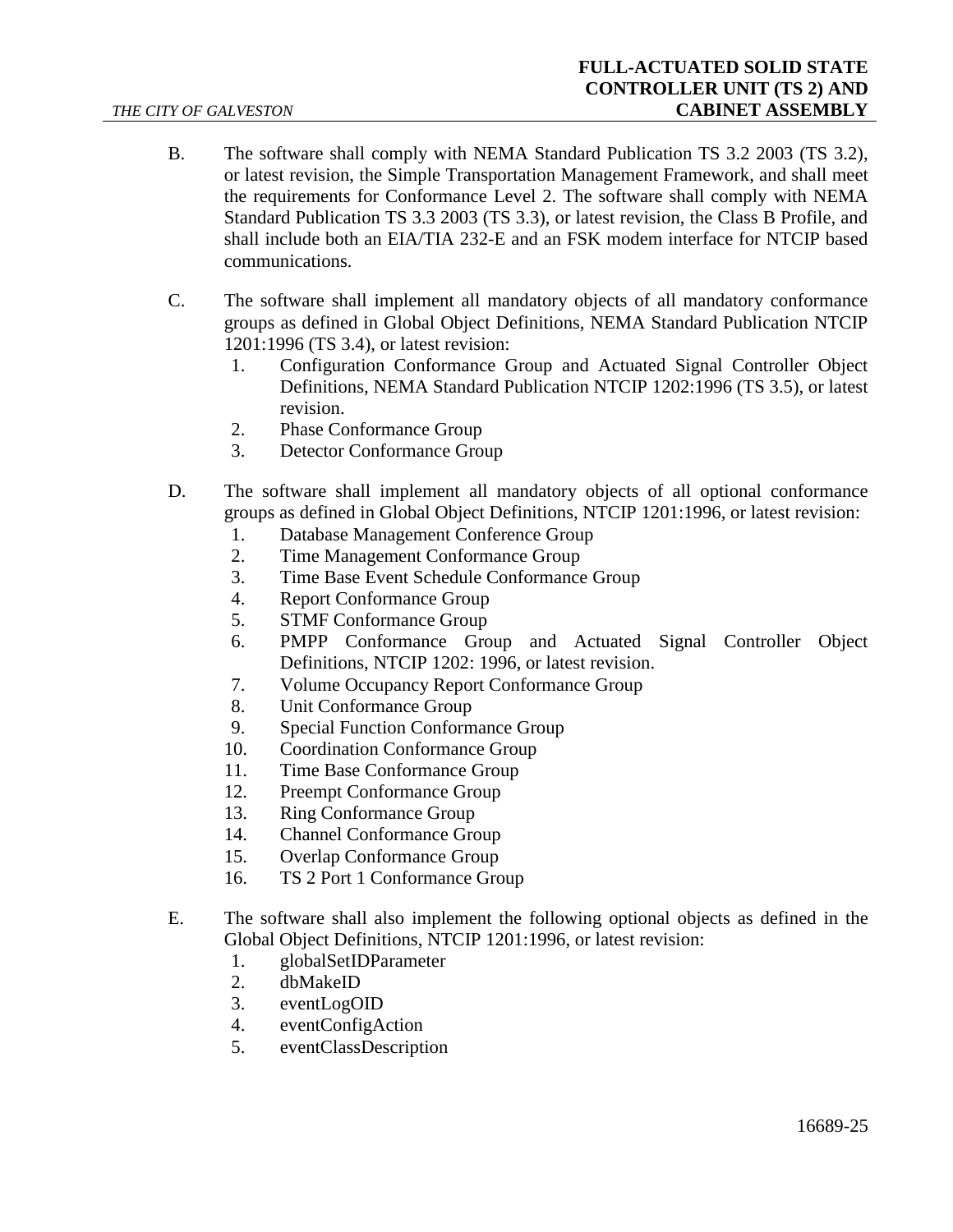- F. The software shall also implement the following optional objects as defined in the Actuated Signal Controller Object Definitions, NTCIP 1202:1996, or latest revision:
	- 1. unitRedRevert
	- 2. phaseDynamicMaxLimit
	- 3. phaseDynamicMaxStep
	- 4. phaseControlGroupTable
	- 5. ringControlGroupForceOff
	- 6. vehicleDetectorQueueLimit
	- 7. vehicleDetectorFailTime
	- 8. vehicleDetectorReportedAlarms
	- 9. alarmGroupTable
	- 10. specialFunctionOutputTable
	- 11. preemptMinimumGreen
	- 12. preemptMinimumWalk
	- 13. preemptEnterPedClear
	- 14. preemptState
	- 15. preemptControlTable
	- 16. ringControlGroupMax2
	- 17. ringControlGroupMaxInhibit
- G. All objects required by these procurement specifications shall support all values within its standardized range, unless otherwise approved by the Project Engineer. The standardized range is defined by a size, range, or enumerated listing indicated in the object's Syntax field and/or through descriptive text in the object's Description field of the relevant standard. The following provides the current listing of known variances for this project:

| <b>OBJECT</b>              | MINIMUM PROJECT REQUIREMENTS |  |
|----------------------------|------------------------------|--|
| <b>NTCIP 1201:1996</b>     |                              |  |
| ModuleType                 | Value 3                      |  |
| dbCreateTransaction        | <b>All Values</b>            |  |
| dbErrorType                | <b>All Values</b>            |  |
| globalDaylightSaving       | Values $2 & 3$               |  |
| maxTimeBaseScheduleEntries | 255                          |  |
| maxDayPlans                | 15                           |  |
| maxDayPlanEvents           | 10                           |  |
| maxEventLogConfigs         | 255                          |  |
| eventConfigMode            | Values 2 thru 5              |  |
| eventConfigAction          | Values $2 & 3$               |  |
| maxEventLogSize            | 255                          |  |
| maxEventClasses            |                              |  |

**Table 2.1 Object Range Values for Actuated Signal Controllers**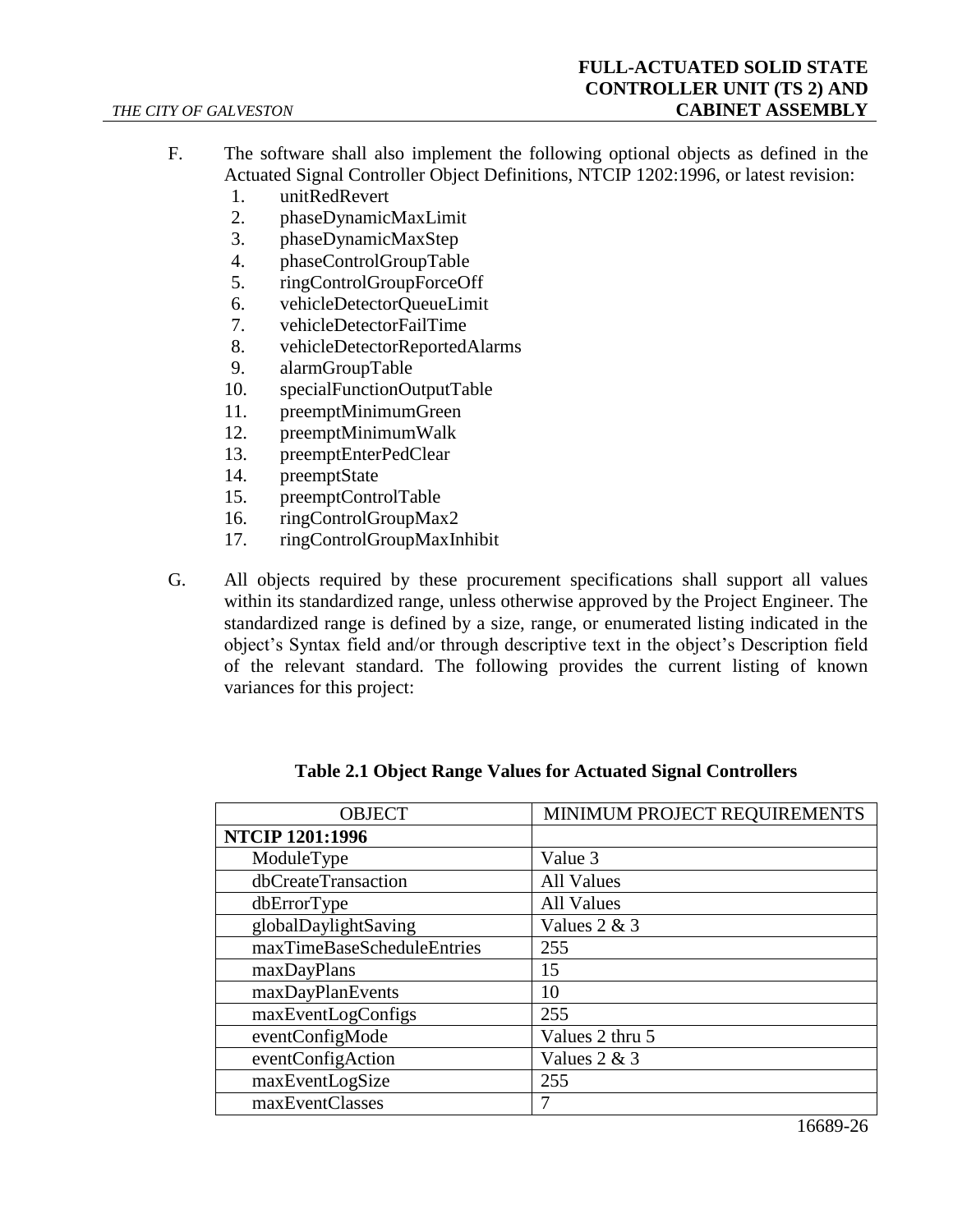# **FULL-ACTUATED SOLID STATE CONTROLLER UNIT (TS 2) AND CABINET ASSEMBLY**

| maxGroupAddress           | $\overline{2}$    |
|---------------------------|-------------------|
| <b>NTCIP 1202:1996</b>    |                   |
| maxPhases                 | 16                |
| phaseStartup              | Values 2 thru 6   |
| phaseOptions              | <b>All Values</b> |
| maxPhaseGroups            | $\overline{2}$    |
| maxVehicleDetectors       | 32                |
| vehicleDetectorOptions    | <b>All Values</b> |
| maxPedestrianDetectors    | 8                 |
| unitAutoPedestrianClear   | <b>All Values</b> |
| unitControlStatus         | <b>All Values</b> |
| unitFlashStatus           | <b>All Values</b> |
| unitControl               | <b>All Values</b> |
| maxAlarmGroups            | $\mathbf{1}$      |
| maxSpecialFunctionOutputs | 8                 |
| coordCorrectionMode       | Values 2 thru 4   |
| coordMaximumMode          | Values 2 thru 4   |
| coordForceMode            | Values $2 & 3$    |
| maxPatterns               | 48                |
| patternTableType          | Either 2 or 3     |
| maxSplits                 | 16                |
| splitMode                 | Values 2 thru 7   |
| <b>localFreeStatus</b>    | Values 2 thru 11  |
| maxTimebaseASCActions     | 255               |
| maxPreempts               | 6                 |
| preemptControl            | <b>All Values</b> |
| preemptState              | Values 2 thru 9   |
| maxRings                  | $\overline{4}$    |
| maxSequences              | 16                |
| maxChannels               | 16                |
| channelControlType        | Values 2 thru 4   |
| channelFlash              | <b>All Values</b> |
| maxChannelStatusGroups    | 16                |
| maxOverlaps               | 8                 |
| overlapType               | Values 2 & 3      |
| maxOverlapStatusGroups    | 8                 |
| maxPort1Addresses         | 255               |
| port1Status               | Values 2 & 3      |

H. The controller shall be able to implement all NTCIP messages called for in the specification without any additional vendor specific/proprietary statements.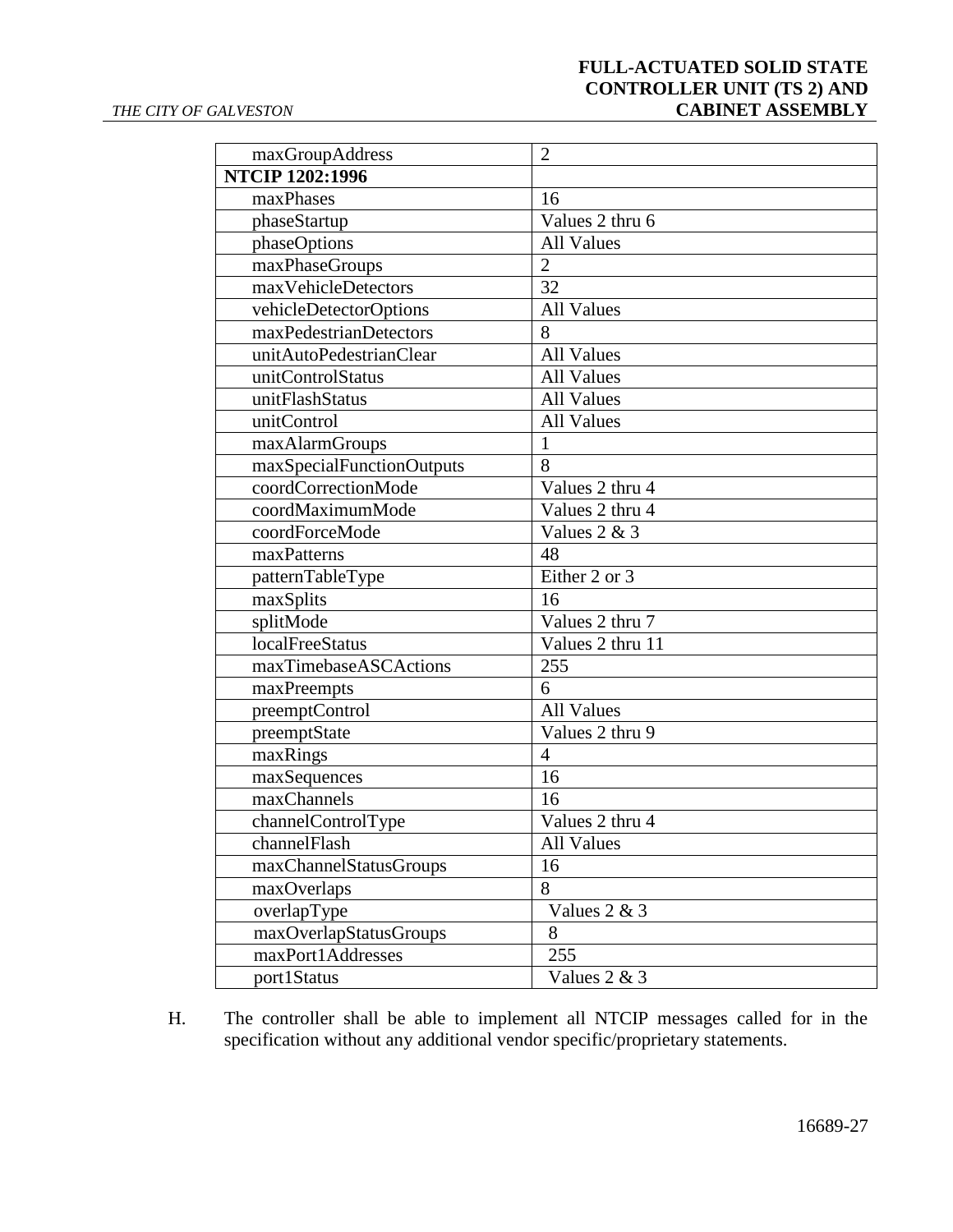- I. The software shall be supplied with full documentation, including a CD-ROM containing ASCII versions of the following MIB files in ASN.1 format:
	- 1. the relevant version of each official NEMA standard MIB module referenced by the device functionality; and
	- 2. if the device does not support the full range of any given object within a NEMA standard MIB module, a manufacturer specific version of the official NEMA standard MIB module with the supported range indicated in ASN.1 format in the Syntax field of the Object-Type macro. The filename of this file shall be the same as the standard MIB filename with the extension ".man".
- J. The software shall be supplied with full documentation, including a CD-ROM containing ASCII versions of any and all manufacturer-specific objects supported by the device in ASN.1 format in a manufacturer-specific MIB with accurate and meaningful Description fields and supported ranges indicated in the Syntax field of the Object-Type macros.
- K. The manufacturer shall not place any restrictions as to the passage of any and all of this documentation to any of TxDOT.
- L. The manufacturer shall provide a copy of the following table that has been completed to describe the operation of their controller including which objects are used and the procedures that are done with these objects to implement the functions listed using NTCIP.

| Function                                    | Objects  | Procedures to Implementation           |
|---------------------------------------------|----------|----------------------------------------|
| <i>Example:</i> Function X                  | Object T | Get object T then send objects Y and Z |
|                                             | Object Y | if $T>0$ .                             |
|                                             | Object Z |                                        |
| Change split time in an active coordination |          |                                        |
| plan                                        |          |                                        |
| Change ring structure                       |          |                                        |
| Change minimum Green in an active           |          |                                        |
| coordination plan                           |          |                                        |
| Change alternate sequence in an active      |          |                                        |
| coordination plan                           |          |                                        |

## **Table 2.2**

#### <span id="page-27-0"></span>PART 3 MALFUNCTION MANAGEMENT UNIT (MMU)

A. This specification sets forth the minimum requirements for a shelf-mountable, 16 channel, solid-state MMU. The MMU shall meet as a minimum, Section 4 of the NEMA Standards Publication TS 2 2003, or latest revision. Where differences occur, this specification shall govern.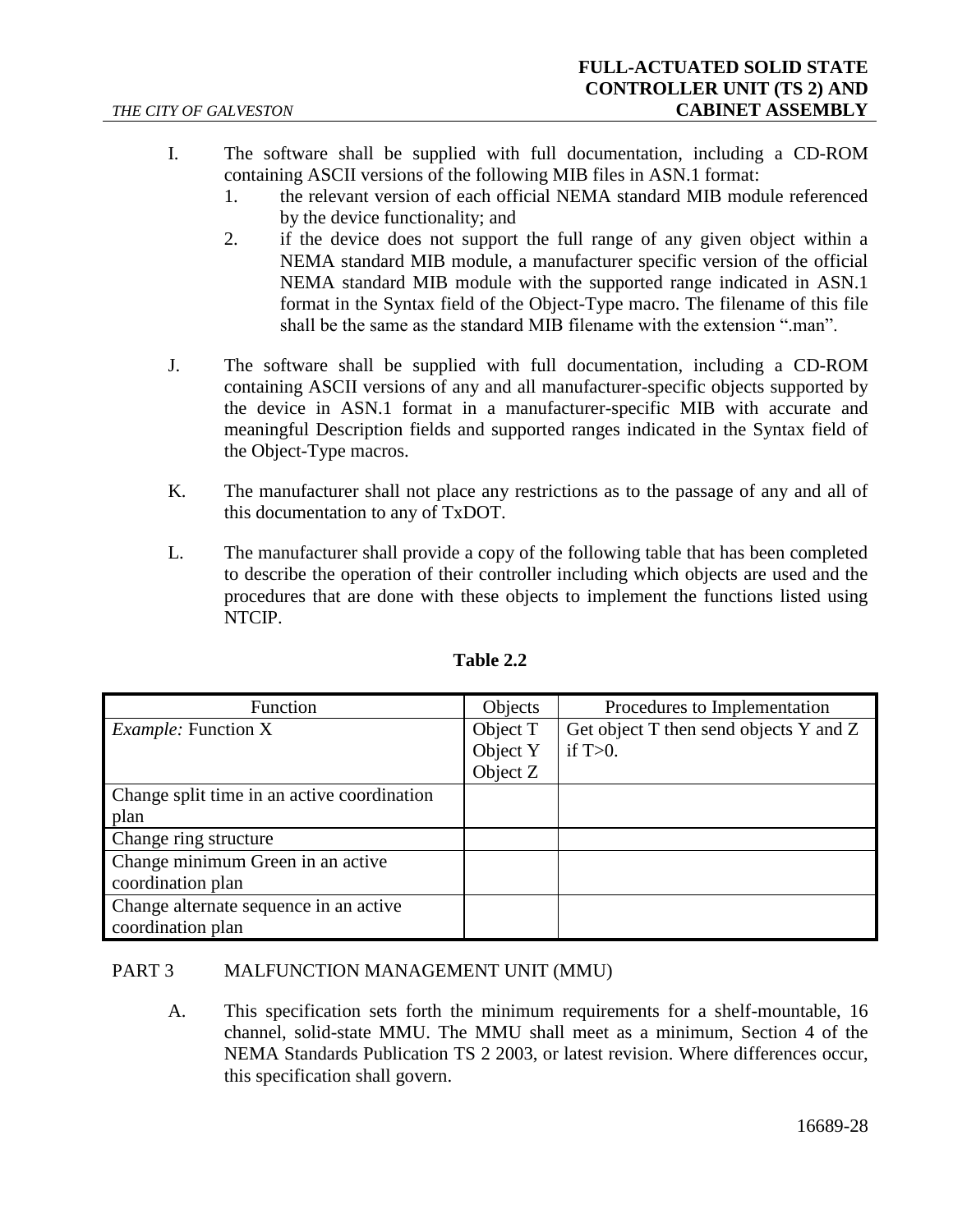- B. No circuit cuts shall be allowed on circuit boards in any of the equipment supplied. Any wire jumpers included on circuit boards shall be placed in plated through holes that are specifically designed to contain them. Jumpers that are tack soldered to circuit traces or that are added to correct board layout errors are not acceptable.
- C. All ICs with 16 or more pins shall be mounted in machine tooled sockets. All sockets shall have two-piece, machined contacts and closed end construction to eliminate solder wicking. The outer sleeve shall be brass with tin or gold plating and tapered to allow easy IC insertion. The inner contact shall be beryllium copper sub-plated with nickel and plated with gold. All sockets shall have thermoplastic bodies meeting UL Specification 94V-0. Other high quality sockets may be acceptable but must have prior approval of the Traffic Operations Division Signal Operations Engineer. Surface mount devices will be allowed. Sockets meeting alternate specifications shall be submitted in writing with the solicitation. Zero insertion force sockets will not be allowed.
- D. The design shall allow for removal or replacement of a circuit board without unplugging or removing other circuit boards.
- <span id="page-28-0"></span>E. The unit shall be designed so that one side of each board can be completely accessible for troubleshooting and testing the unit while it is still operating. This may be accomplished with extender boards or cables. This need apply to only one circuit board at a time.
- F. One set of extender boards (if required to meet [Part 3,](#page-27-0) Section [E](#page-28-0) [above\)](#page-28-0) for every 10 MMUs ordered or portion thereof shall be provided with the order.
- G. No more than two circuit boards shall be attached to each other to constitute a circuit assembly. Attaching hardware shall use captive nuts or other acceptable method to secure the boards together. Alternate methods shall be submitted in writing with the solicitation. The boards shall be designed so that the Owner's Representative can test and operate the controller unit with the boards separated.
- H. If this specification is used to support the purchase of a complete controller assembly, the unused red circuits shall be connected to the AC Line in the controller cabinet.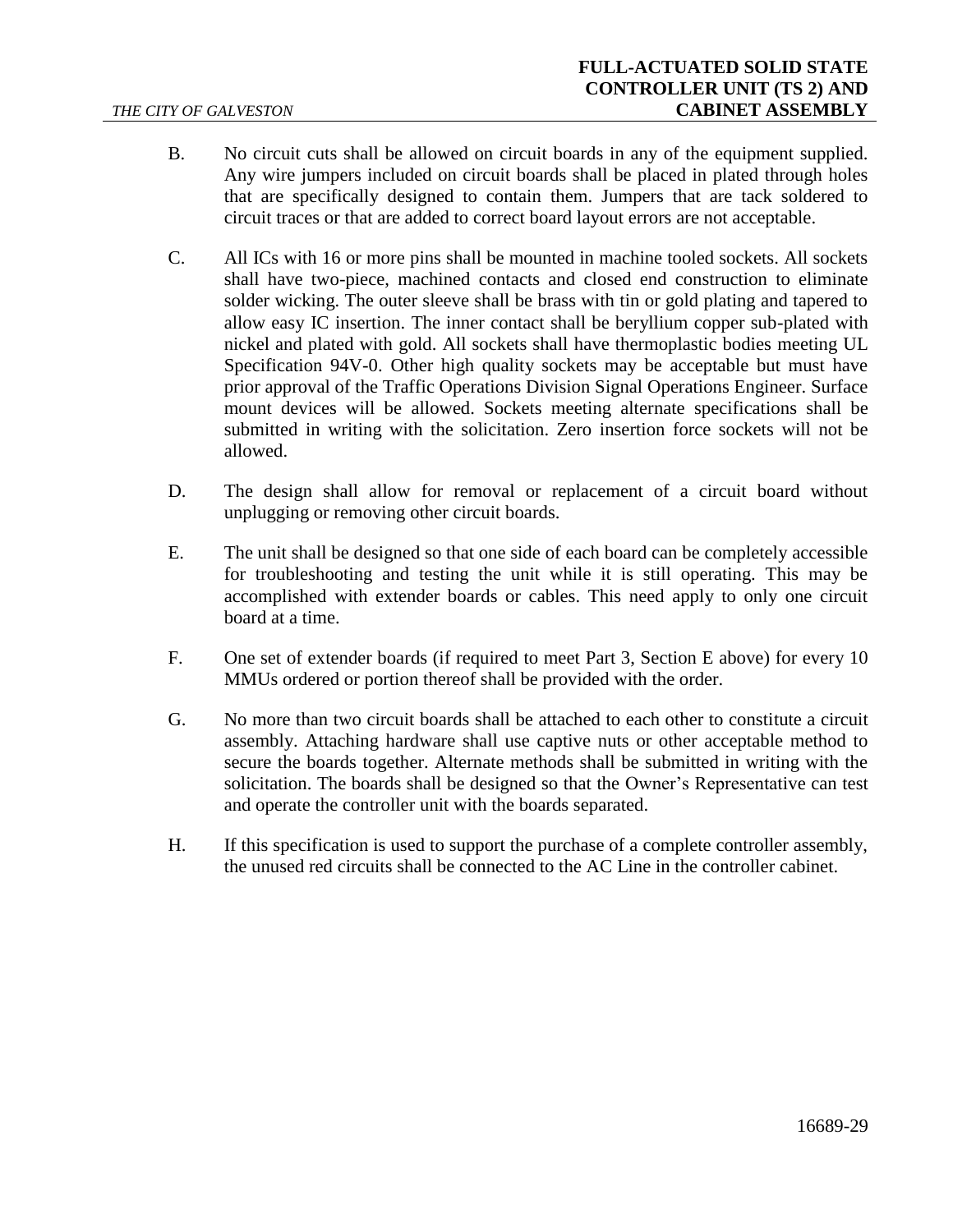I. The MMU shall be pre-programmed according to Table 3-1.

| Channel   | Load Switch   | Phase           |
|-----------|---------------|-----------------|
| Channel 1 | Load Switch 1 | Phase 1 Vehicle |
| Channel 2 | Load Switch 2 | Phase 2 Vehicle |
| Channel 3 | Load Switch 3 | Phase 3 Vehicle |
| Channel 4 | Load Switch 4 | Phase 4 Vehicle |
| Channel 5 | Load Switch 5 | Phase 5 Vehicle |
| Channel 6 | Load Switch 6 | Phase 6 Vehicle |
| Channel 7 | Load Switch 7 | Phase 7 Vehicle |
| Channel 8 | Load Switch 8 | Phase 8 Vehicle |

## **Table 3-1**

- J. The MMU shall display the active or inactive state of each circuit on all 16 channels using one of the two following methods:
	- 1. The MMU shall provide 3 LEDs per channel for all 16 channels on the unit. A colored red, yellow or green LED shall be used corresponding to the appropriate circuit output for each channel. The LEDS shall illuminate to indicate the active status for each circuit.
	- 2. The MMU shall provide a liquid crystal display showing the status of each circuit for all 16 channels on the unit. The active or inactive state for each circuit shall be indicated on the display. An icon shall be used representing the red (Don't Walk), yellow and green (Walk) circuit for each channel.
	- 3. Each MMU shall have a unique serial number that is permanently and neatly displayed on the face of the unit. If this serial number is located elsewhere on the unit then an additional temporary label that is neatly printed or typed shall be affixed to the MMU face.

#### PART 4 TS 2 CABINET ASSEMBLY

A. This specification describes the minimum acceptable requirements for a TS 2 cabinet assembly to house a NEMA TS 2 Type 1 solid state full-actuated controller unit. The assembly shall include the cabinet, flasher, card rack(s), a MMU, an external power supply, and 6 flash transfer relays. For cabinet assemblies of configuration 4 (16 position), the assembly shall include 16 load switches and for cabinet assemblies of configuration 3 (12 position), the assembly shall include 12 load switches. All cabinets shall include appropriate mounting hardware.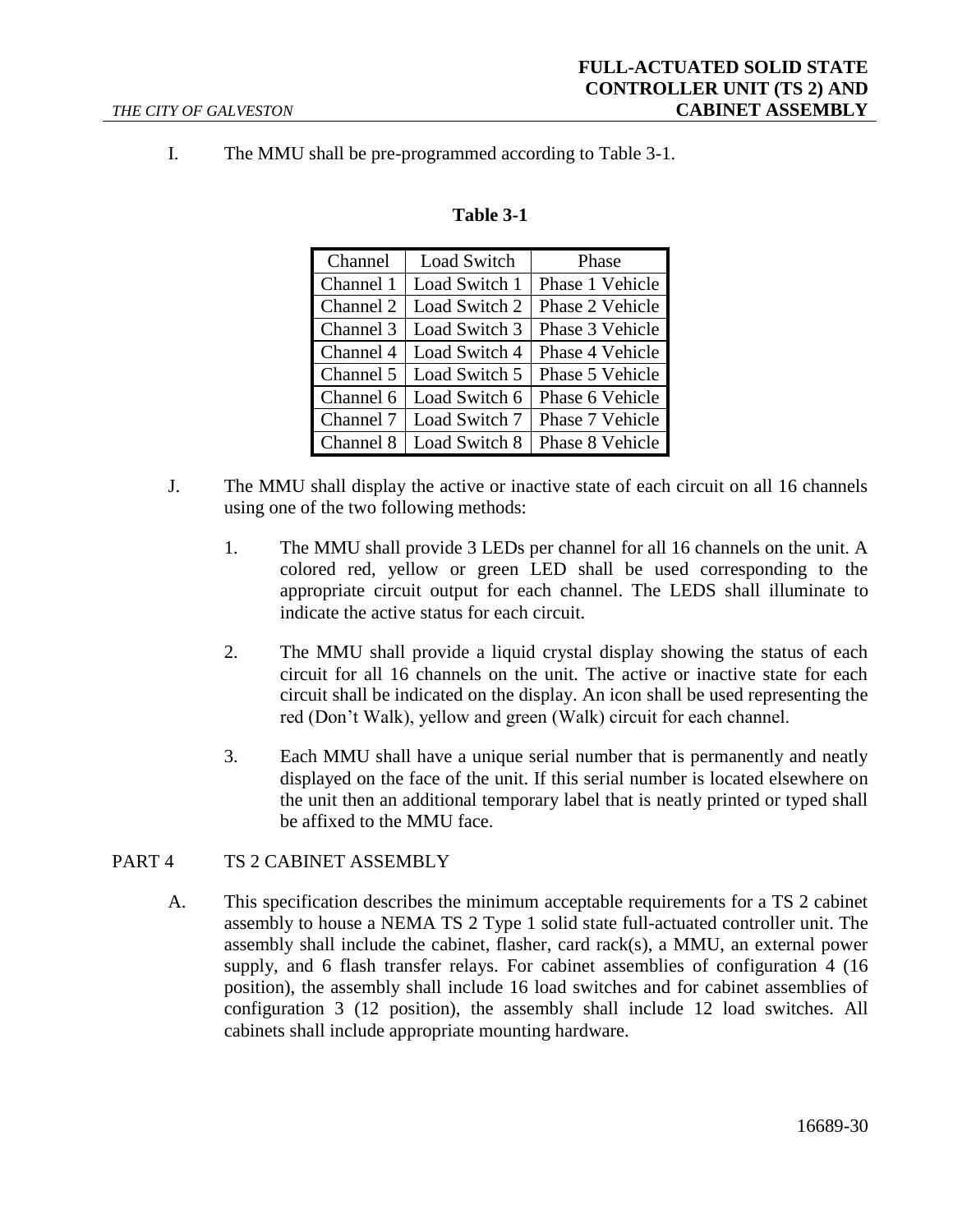## 4.01 CABINET DESIGN REQUIREMENTS

- A. The cabinet shall be constructed using unpainted sheet aluminum with a minimum thickness of 1/8 inch. No wood, wood fiber products or other flammable material shall be used in the cabinet. All welds shall be neat and of uniform consistency.
- B. The size of the cabinet shall be size 5 or size 6 as defined by TS 2 Clause 7.3 of the NEMA Standard Publication TS 2 2003, or latest revision, as specified by the plans. The load bay shall be configuration 3 (12 position) or configuration 4 (16 position) as defined by TS 2 Clause 5.3, as specified by the plans.

| Cabinet Options | Size of Cabinet        | <b>Backpanel Configuration</b> | Size of Load Bay     |
|-----------------|------------------------|--------------------------------|----------------------|
| Option 1        | Pole Mount TS 2 Size 5 | Configuration 3                | 12 position load bay |
| Option 2        | Base Mount TS 2 Size 5 | Configuration 3                | 12 position load bay |
| Option 3        | Base Mount TS 2 Size 6 | Configuration 3                | 12 position load bay |
| Option 4        | Base Mount TS 2 Size 6 | Configuration 4                | 16 position load bay |

- C. Two aluminum-lifting eyes or ears shall be attached to the cabinet with a single carriage bolt or dual carriage bolts each to permit lifting the cabinet with a sling. The corners of each eye or ear shall be rounded and in the down position when shipped.
- D. Vertical shelf support channels shall be provided to permit adjustment of shelf location in the field. The channels shall have a single continuous slot to allow shelves to be placed at any height within the cabinet. Channels with **fixed notches** or **holes** are **not acceptable**.
- E. Each cabinet shall be equipped with an extra set of unistrut channels or a keyhole panel on either side of the front section of the cabinet to permit mounting of additional equipment as necessary.
- F. Shelves shall be at least 13 inches deep and be located in the cabinet to provide a 0.5 inch clearance between the back of the shelf and the back of the cabinet. A 1.5 inch drawer shall be provided in the cabinet, mounted directly beneath the controller support shelf. The drawer shall have a hinged top cover and shall be capable of storing documents and miscellaneous equipment. This drawer shall support up to 50 pounds in weight when fully extended. The drawer shall open and close smoothly. Drawer dimensions shall make maximum use of available depth offered by the controller shelf and be a minimum of 24 inches.
- G. Two shelves shall be provided in the cabinet and shall be at minimum 12 inches apart. There shall be sufficient shelf space to accommodate a controller unit 13 inches high, an MMU, one 8 position card rack and external power supply. An additional space at least 12 inches high, 13 inches wide, and 12 inches deep shall be provided. The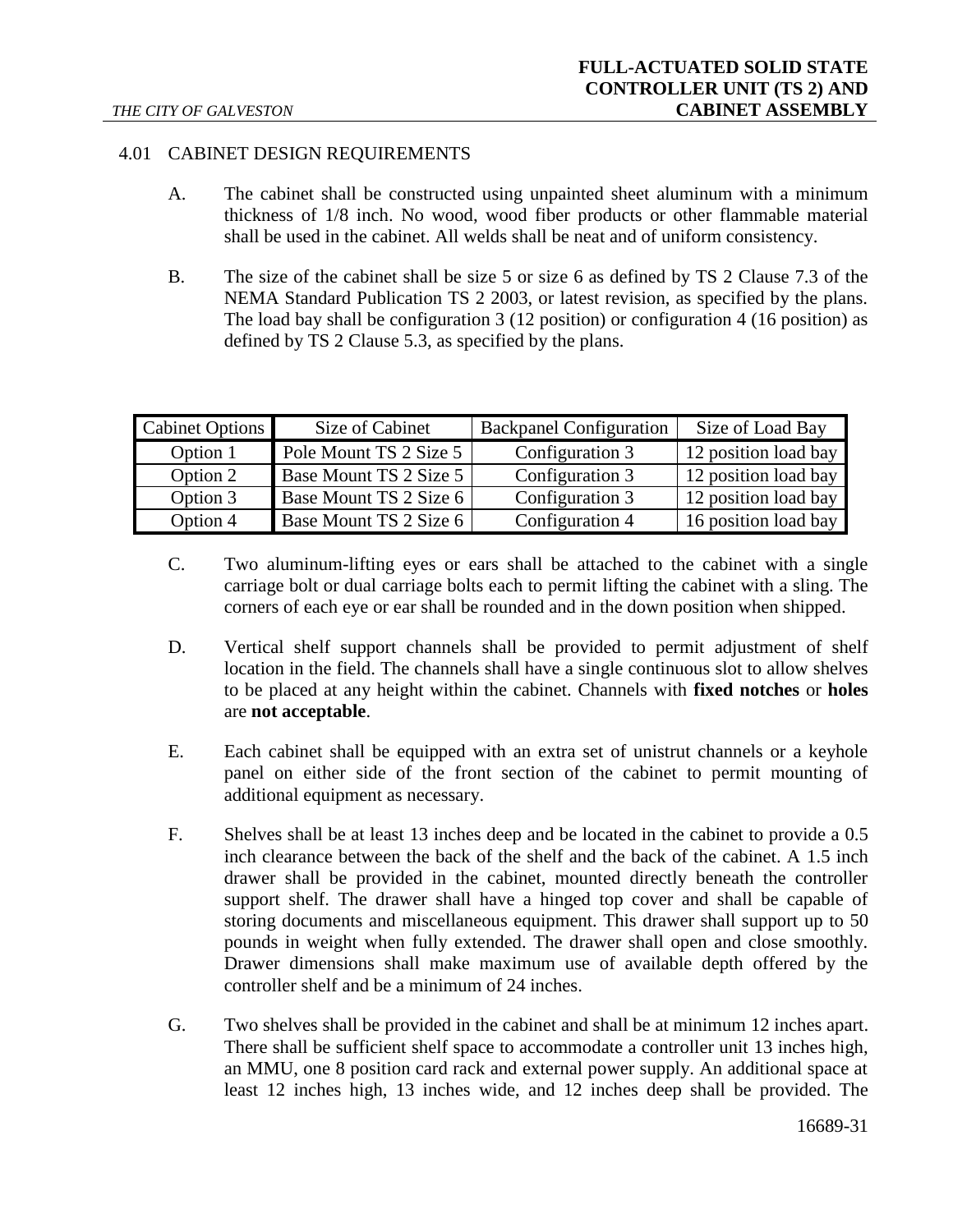controller unit, MMU, card racks, and power supply shall be placed on the shelves in such a manner that sufficient ventilation is provided to all components. Labels showing the proper placement of each component shall be provided along the shelves to ensure proper placement.

- H. The cabinet shall be vented and cooled by 2 thermostatically controlled fans. The fans shall be a commercially available model with a capacity of at least 95  $\text{ft}^3/\text{minimum}$ . The thermostats shall be adjustable range of 68*°*F to 109*°*F. A press-to-test switch shall be provided to test the operation of the fans.
- I. The cabinet shall be provided with a unique 5 digit serial number which shall be stamped directly on the cabinet or engraved on a metal or metalized mylar plate, epoxied or riveted with aluminum rivets to the cabinet. The digits shall be at least 0.2 inch in height and located on the upper right sidewall of the cabinet near the front.

## 4.02 CABINET DOOR

- A. The cabinet shall be provided with one door in front that will provide access to the cabinet. The door shall be provided with 3 hinges with non-removable stainless steel pins, or a full-length piano hinge with stainless steel pins spot welded at the top of the hinge. The hinges shall be mounted so that it is not possible to remove them from the door or cabinet without first opening the door. The bottom of the door opening shall extend at least to the bottom level of the back panel. The door and hinges shall be braced to withstand  $\frac{1}{2}$  = 5050 pounds per vertical foot of door height load applied to the outer edge of the door standing open. There shall be no permanent deformation or impairment of any of the door or the cabinet body when the load is removed.
- B. The cabinet door shall be fitted with a Number 2 Corbin lock and a cast aluminum or chrome plated steel handle with a minimum 0.6 inch diameter shaft (or equal crosssectional area for a square shaft) and a 3 point latch. The lock and latch design shall be such that the handle cannot be released until the lock is released. One key shall be provided for each cabinet. A gasket shall be provided to act as a permanent dust and weather resistant seal at the controller cabinet door facing. The gasket material shall be of a nonabsorbent material and shall maintain its resiliency after long term exposure to the outdoor environment. The gasket shall have a minimum thickness of 0.25 inch. The gasket shall be located in a channel provided on the cabinet or on the door(s). An "L" bracket is acceptable in lieu of this channel if the gasket is fitted snugly against the bracket to insure a uniform dust and weather resistant seal around the entire door facing. Any other method is subject to written purchaser approval during inspection of an order.
- C. A locking auxiliary police door shall be provided in the door of the cabinet to provide access to a panel that shall contain a signal shutdown switch, a signal flash switch, a manual-automatic switch, and a manual advance push-button switch on a 6 foot retractable cord. Manual control of the controller unit from the police door shall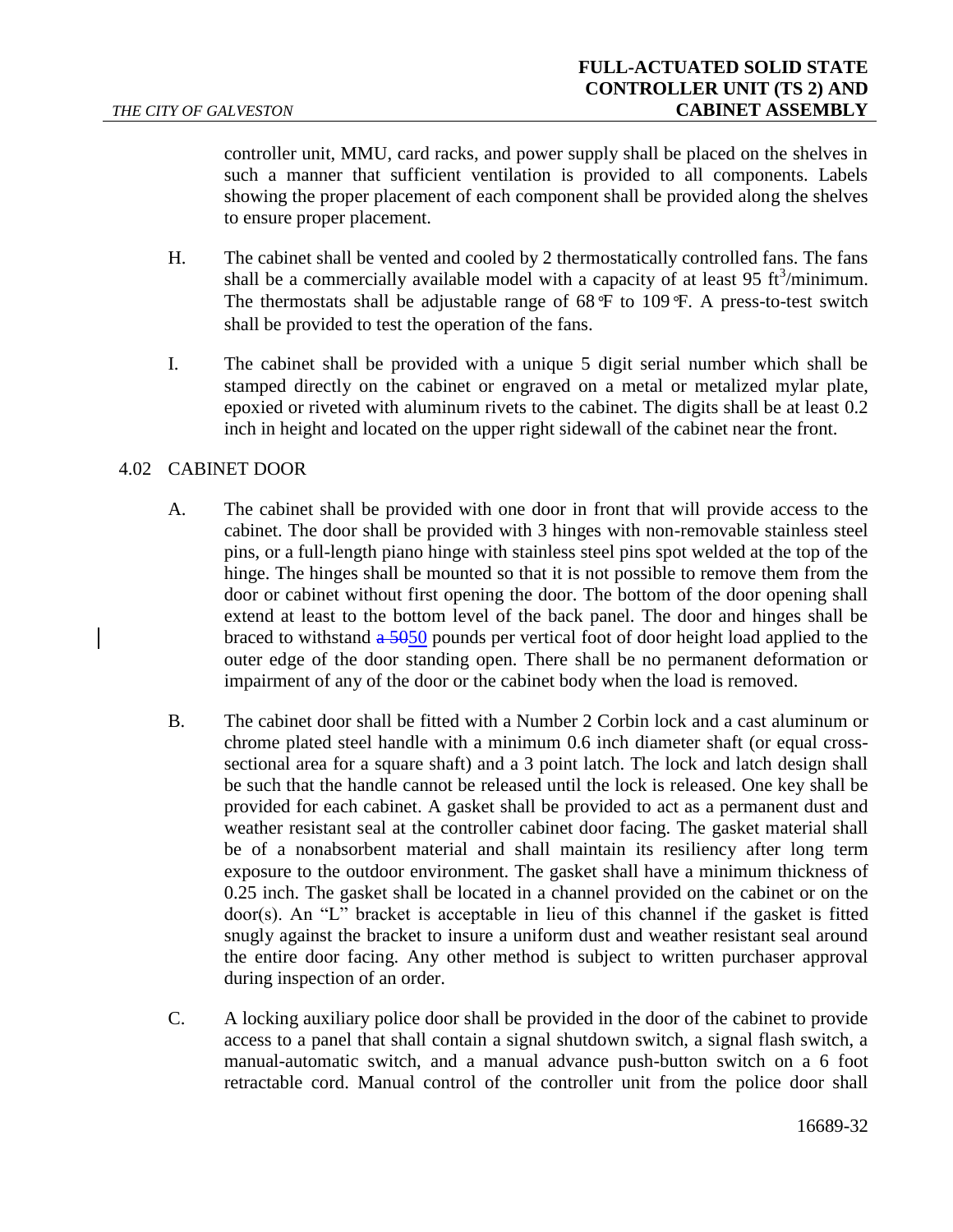override any external control (external logic, etc.) in effect when the manualautomatic switch is in the manual position. Each actuation of the manual advance push-button switch shall advance the controller to the next interval. Manual control shall not override any calls for preemption. The police door shall be gasketed to prevent entry of moisture or dust and the lock shall be provided with one brass key.

D. The intake for the vent system shall be filtered with a permanent air filter. The minimum filter dimensions shall be 16 inches wide by 12 inches high by 1 inch thick. The filter shall be securely mounted so that any air entering the cabinet must pass through the filter. The cabinet opening for intake of air shall be large enough to use the entire filter. The air intake and exhaust vent shall be screened to prevent entry of insects. The screen shall have opening no larger than  $0.1 \text{ in}^2$ . The total free air opening of the exhaust vent shall be large enough to prevent excessive back-pressure on the fan.

## 4.03 WIRING

- A. All wiring within the cabinet shall be neat and routed such that opening and closing the door or raising or lowering the back panel will not twist or crimp the wiring. All wiring harnesses shall be braided, sheathed in nylon mesh sleeving, or made of PVC or polyethylene insulated jacketed cable. Wiring leading to the cabinet door shall be sheathed in nylon mesh sleeving or be PVC jacketed cable only. All SDLC cabling shall be Belden 7203A or approved equal.
- B. Size
	- 1. All conductors between the main power circuit breakers and the signal power bus shall be a minimum size 10 AWG stranded copper. All conductors carrying individual signal lamp current shall be a minimum size 16 AWG stranded copper. All AC service lines shall be of sufficient size to carry the maximum current of the circuit or circuits they are provided for. Minimum cabinet conductor wire size shall be 22 AWG stranded copper. All wiring and insulation shall be rated for 600V or greater.
	- 2. Conductors for AC common shall be white. Conductors for equipment grounding shall be green. All other conductors shall be a color different than the foregoing.
- C. A barrier terminal block with a minimum of three compression fitting terminals designed to accept up to a #4 AWG stranded wire shall be provided for connection of the AC power lines. The block shall be rated at 50A.
- D. All terminals shall be permanently identified in accordance with the cabinet wiring diagram. Where through-panel solder lugs or other suitable connectors are used, both sides of the panel shall have the terminals properly identified. Identification shall be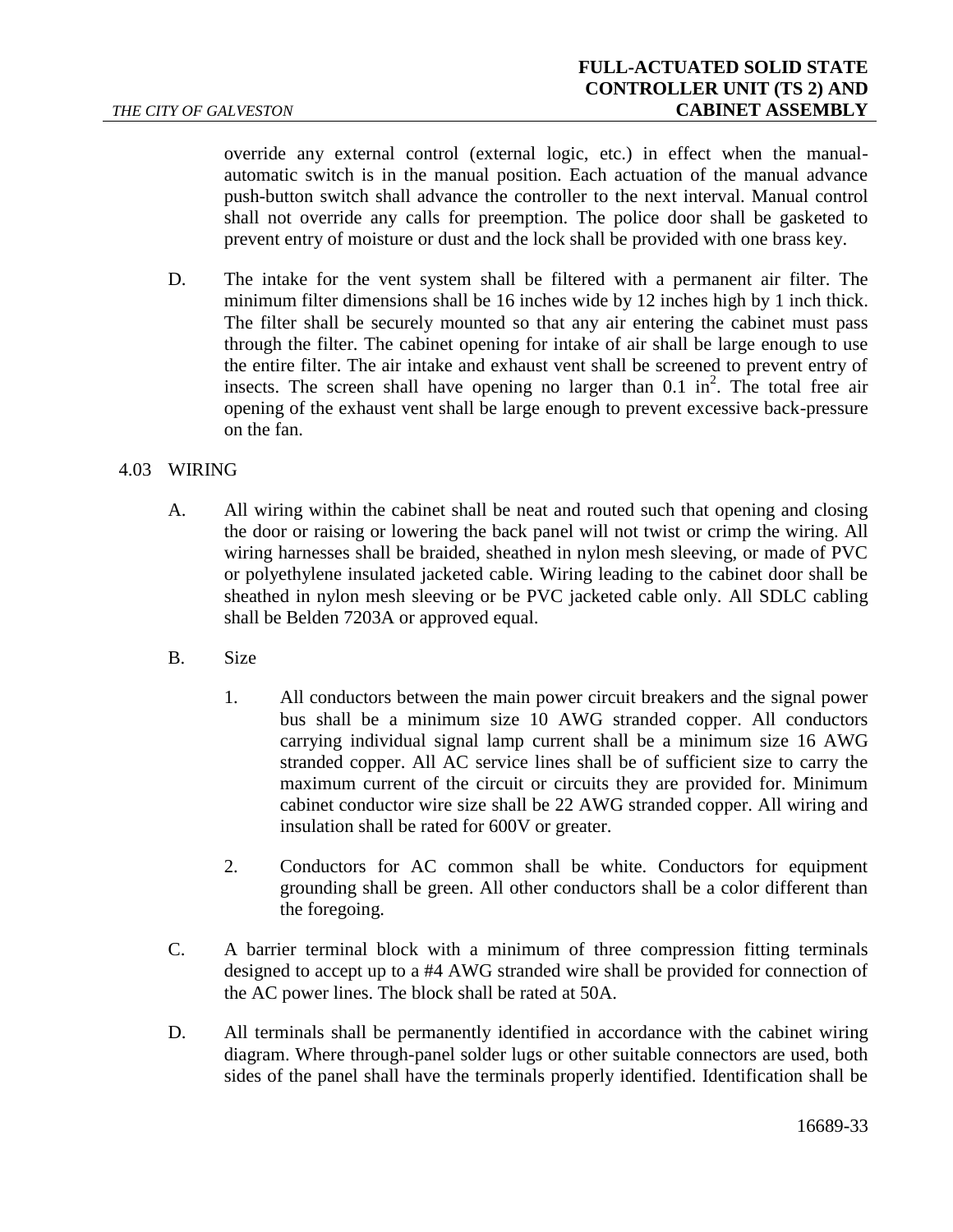permanently attached and as close to the terminal strip as possible and shall not be affixed to any part which is easily removable from the terminal block panel.

- 1. Each controller input and output function shall be distinctly identified with no obstructions, at each terminal point in the cabinet, with both a number and the function designation. The same identification must be used consistently on the cabinet wiring diagrams.
- 2. Each load switch socket shall be identified by phase number, overlap number, and pedestrian phase number as applicable. No cabinet equipment, including the load switches themselves, may obstruct these identifications.
- 3. Each flash transfer base and power relay base shall be properly identified with no possible obstructions.
- 4. Each harness within the cabinet shall be distinctly identified by function on the connector end.
- 5. The flasher socket shall be distinctly identified with no possible obstruction.
- 6. All other sockets needed within the cabinet to fulfill the minimum requirements of the solicitation, or attachments thereof, shall be distinctly identified.
- E. The controller unit harness (a plug) shall be long enough to reach any point 16 inches above the timer shelf. The MMU harness and any required auxiliary harness shall reach 24 inches from the MMU shelf.
- F. An unused, spare terminal block providing 10 terminals shall be provided. This block shall be double 8-32 X 5/16 inch binder head screw design with shorting bars. These terminal strips shall be located on the lower third of either side of the cabinet.
- G. Copper ground buses shall be provided for both the power supply neutral (common) and chassis ground. Each bus bar must provide a minimum of 10 unused terminals with  $8-32 \times 5/16$  inch or larger screws. The AC neutral and chassis ground buses shall be jumpered together with a minimum #10 AWG wire.
- H. Two 20A and one 30A thermal type circuit breakers shall be mounted and wired in the cabinet. One 20A breaker shall protect the base light, trouble light, GFCI receptacle, modem duplex receptacle, and fans. The other 20A breaker shall be for the two-circuit flasher. The 30A breaker shall protect the signal load circuits, controller circuits, MMU, and card rack detector power supply. The breakers shall be Square "D" QUO 150 Series, or approved equal.
- I. The circuit breakers shall be equipped with solderless connectors and installed on the right side wall (facing the cabinet) or lower right hand side of the back panel inside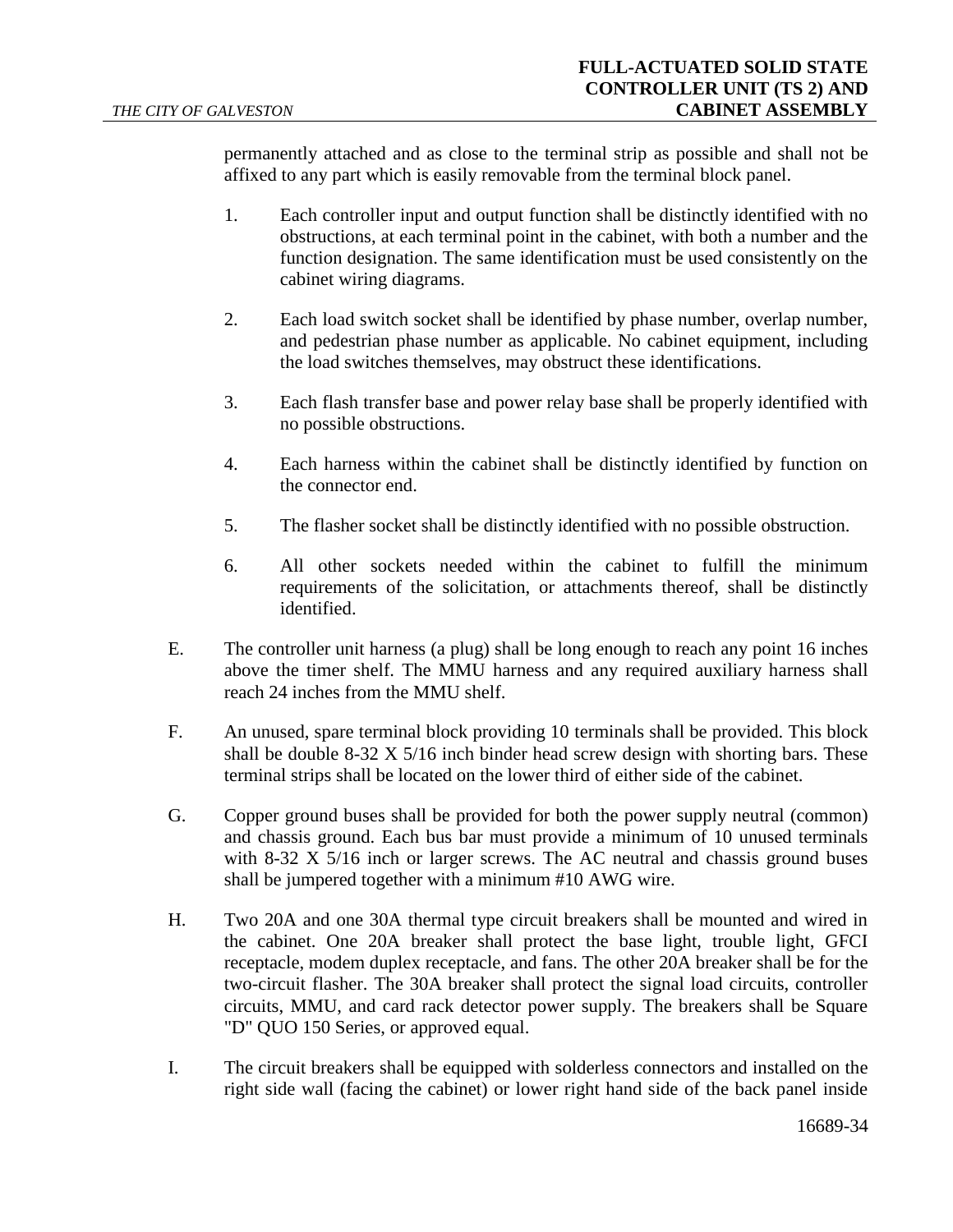the cabinet. The breakers shall be easily accessible. The breakers shall be positioned so that the rating markings are visible.

- J. A Ground Fault Circuit Interruption (GFCI) type duplex receptacle shall be mounted and wired in the lower right side wall of the cabinet. An additional duplex receptacle (for use with communications modems) shall be mounted and wired in the upper left side of the cabinet behind the preempt/interconnect panel. These receptacles shall be wired on the load side of the 20A circuit breaker.
- K. The above breakers are in addition to any auxiliary fuses that may be furnished with the controller to protect component parts, such as transformers, etc.
- L. The cabinet shall include a surge protection device (SPD) on the AC service input that meets or exceeds the following requirements: The SPD shall be installed on the load side of the cabinet over current device. The SPD shall be equipped with a light or indicator to indicate when a failure has occurred in the surge protection circuitry and have NO/NC contacts for remote alarm. The SPD shall conform to the following.
	- 1. Withstand a peak surge current for an 8 X 20 microsecond waveform; minimum 20,000A for 15 occurrences at 3 minute intervals between surges without damage or degradation to the SPD (less than a 10% change in operating parameters).
	- 2. Suppressed Voltage Rating as defined by UL1449,  $2<sup>nd</sup>$  edition or latest revision, shall be 400V maximum.
	- 3. Devices that are wired in series shall be rated for 30A maximum continuous operating current at 120V/60 Hz.
	- 4. Nominal line or system voltage shall be 120V AC.
	- 5. Minimum short circuit current rating shall be 20 kA.
	- 6. Maximum continuous operating voltage (rms) shall be a minimum of 135V AC.
	- 7. Meet or exceed a temperature range of -86*°*F to +158*°*F.
	- 8. The SPD unit shall be tested by a nationally recognized test lab for compliance with current UL 1449,  $2<sup>nd</sup>$  edition or latest revision. A copy of the test results shall be provided upon request.
	- 9. Protected modes shall be L-G, L-N & N-G.
	- 10. Be provided with documentation listing the following information: product/model number; circuit description; nominal operating voltage; maximum continuous load current; maximum continuous operating voltage, modes of protection, connection means, maximum surge current, and suppressed voltage rating, and installation instructions.
	- 11. Shall be provided in an enclosure suitable for the temperature range and outdoor environments.
	- 12. Shall be provided with mounting hardware, be surface mountable and fit into a space 6 inches long X 5 inches wide X 4 inches deep or less.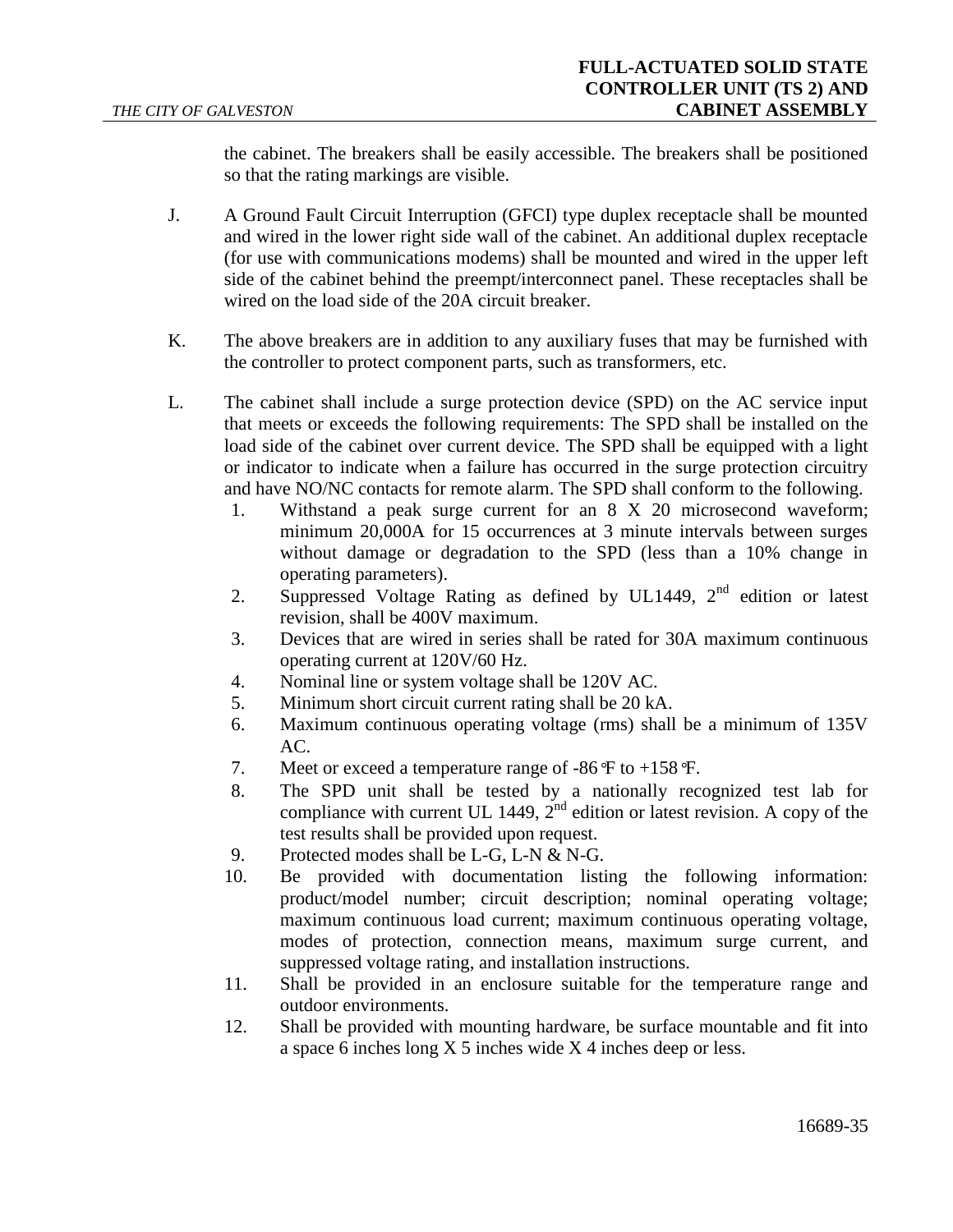- 13. Connections shall be either wire clamping box terminals, lugs, or minimum #12 AWG wire. Connections for NO/NC contacts shall accept or be minimum stranded #18 AWG wire.
- M. The SPD ground connection shall be connected to the cabinet ground bus by means of a short, copper ground strap or minimum #10 AWG insulated conductor.
- N. If connected in series, the SPD shall be connected to the line filter. Number 10 AWG or larger wire shall be used for connections to the SPD, line filter and load switch bus.
- O. A fluorescent light, with switch and rapid start ballast, shall be installed in the cabinet. This light shall turn on when the cabinet door is opened, and turn off when the cabinet door is closed. An MOV or other such transient suppression device shall be placed across the AC power input to the light.
- P. A radio frequency interference (RFI) suppresser shall be provided and installed on the load side of the signal circuit breaker and shall be protected by the surge protector. This filter shall be rated at 50A and shall provide a minimum attenuation of 50 decibels over the frequency range of 200 Kz to 75 Mz.
- Q. Surge suppression devices shall be placed on the coil side of all relays in the cabinet. DC relay coils shall have, as a minimum, a reversed biased diode across the coil. AC relays shall have MOV's or equal suppression across their coils. RC networks are acceptable. One suppression device shall be supplied for each relay.
- R. Except where soldered, all wires shall be provided with lugs or other approved terminal fittings for attachment to binding posts. Insulation parts and wire insulation shall be insulated for a minimum of 600V.
- S. The outgoing traffic control signal circuits shall be of the same polarity as the line side of the power source.
- T. A switch shall be provided on the inside face of the cabinet door that shall be labeled "Test-Normal" When the switch is in the Normal position, the call for flashing operation shall remove the power from the controller unit. When the switch is in the Test position, the call for flashing operation shall permit the controller unit to continue to run so that its operation can be observed.
- U. A switch shall be provided near the "Test-Normal" switch to cause the controller unit, and any auxiliary equipment, to stop timing. It shall be labeled "Stop Timing"
- V. The cabinet shall be wired so that activation of the MMU will cause the controller unit, and any auxiliary equipment, to stop timing.
- W. Conflict and manual flash shall be wired for all red.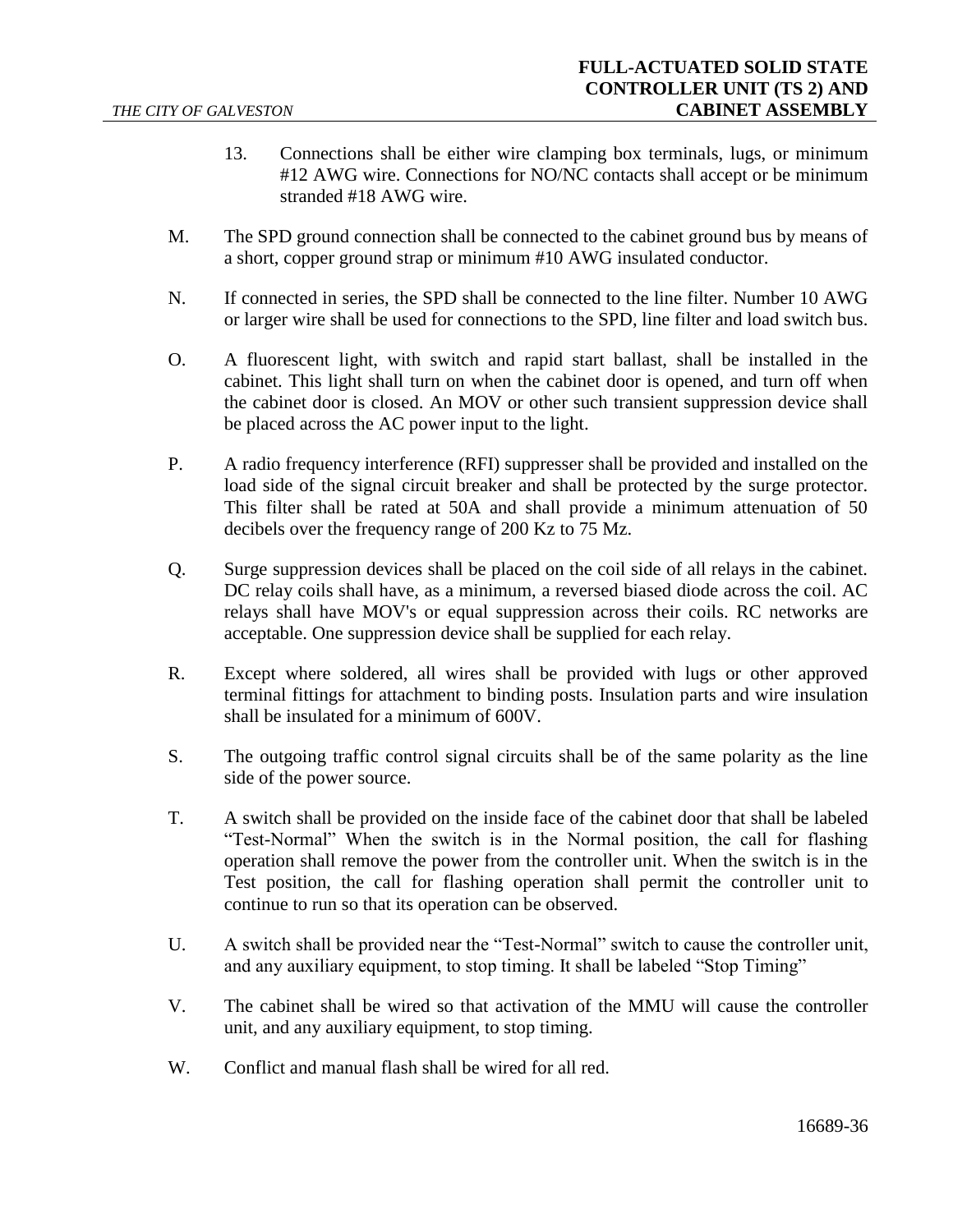- X. The cabinet shall be designed and equipped with enough transfer relays for changing any main street indications (movements 2, 6, and/or 1, 5) to amber for the conflict and/or manual flash operation on the face of the back panel or a side panel, using only simple tools.
- Y. Transfer relays shall be the plug-in type manufactured by Midtex (Part No. 136- 62T3A1) or AEMCO (Part No. 136-4992), or approved equal. The relays shall have contacts a minimum of 3/8 inch diameter in size and shall be rated at a minimum of 30A/102/240V AC, 20A/28V DC.
- Z. The red enable and remote reset from the MMU shall be terminated on the face of the back panel.
- AA. A 75A, solid state relay shall be wired between the RFI filter output and the load switch power bus. The relay shall be controlled by the signal shutdown switch and the flash switch. The relay shall be mounted to a heat sink designed to allow maximum current flow at 74*°*C without damaging the relay.
- AB. All exposed AC wiring points, including the RFI filter, surge suppresser, and solid state relay shall be covered with a clear non-conductive plastic cover to prevent accidental contact. Unless otherwise noted in this specification, wiring at terminal strips is exempt from this requirement.
- AC. The load switch outputs shall be brought out through posted 10-32 X 5/16 inch binder head screw terminals. Field wiring for the signal heads shall be connected at this terminal strip.

# PART 5 DETECTOR PANEL AND CARD RACK

A. The cabinet shall have a loop detector panel mounted on the left side of the cabinet. This panel shall provide for all connections between loops at the street and the detector amplifiers as described in the following sections.

# 5.01 DETECTOR CARD RACK

- A. The card rack for cabinet configurations 1, 2, and 3 (12 position back panel) shall be TS 2 detector rack configuration 2 and shall accommodate up to 8 each 2 channel or four each 4 channel TS 2 detector units. Two card racks, one TS 2 detector rack configuration 1 and one TS 2 detector rack configuration 2, shall be provided for cabinet configuration (16 position back panel) and shall accommodate up to 12 each 2 channel or six each four channel TS 2 detector units.
- B. The detector card rack shall have a rigid frame and shall be fabricated from aluminum and shall have slots set in a modular fashion such that the PCB edge connectors shall plug into the rear while sliding between top and bottom card guides for each module. Mounting flanges shall be provided and be turned outward for ease of access. The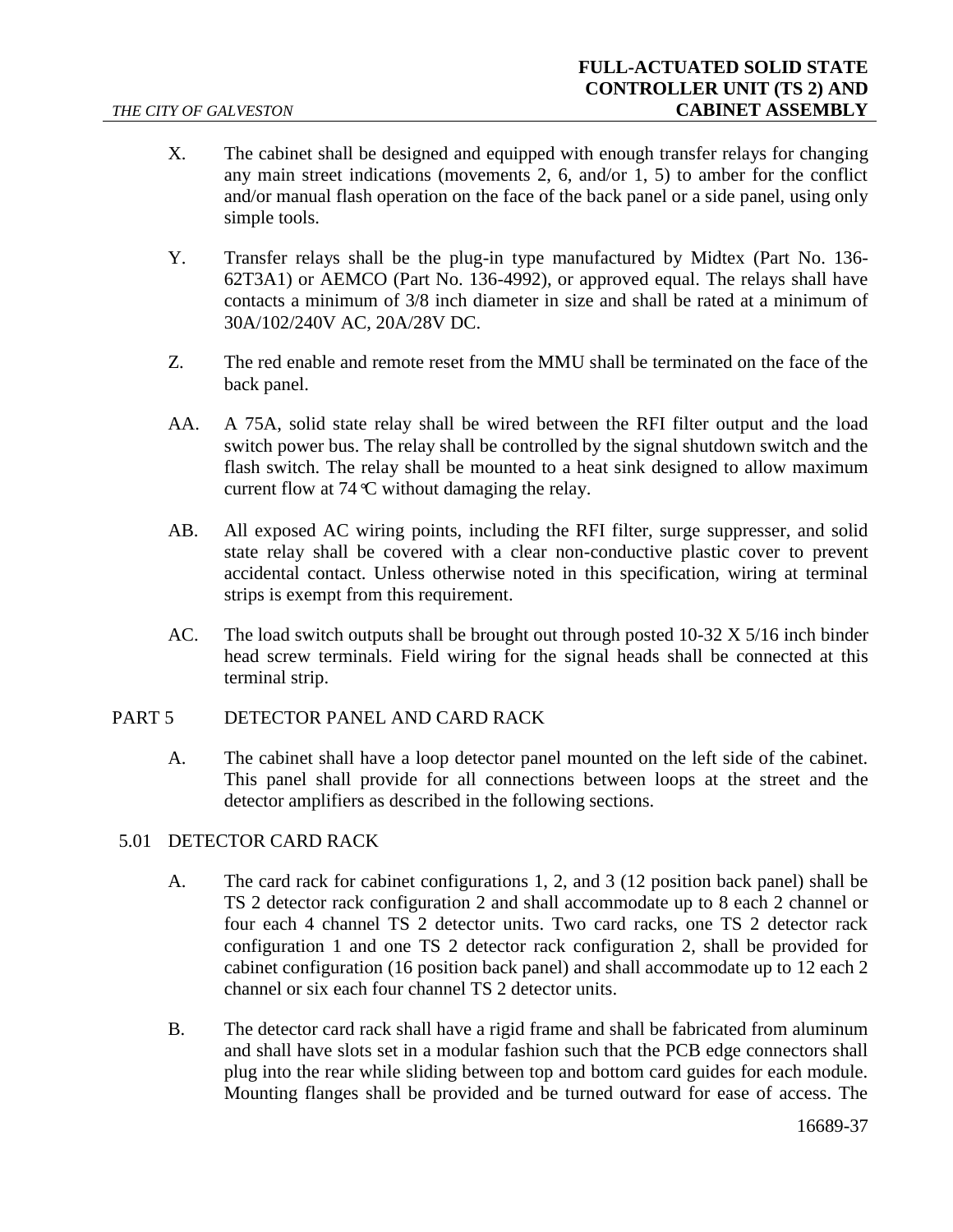detector card rack shall be bolted to a cabinet shelf. It shall be possible to unbolt the rack using simple tools.

- C. All wiring to the rack shall be labeled and neatly run to other parts of the cabinet and detector termination panel. All loop inputs shall be wired with shielded twisted pair leads (Beldon 9451, 2 conductor, 22 AWG with 24 AWG drain wire, shielded cable or approved equal) to improve signal isolation. All grounds within the twisted pair leads shall be connected at the detector terminal panel.
- D. The slots shall be numbered 1 to 8 left to right when viewed from the front of the rack. A flange shall be provided on the top and the bottom of the rack to label each individual channel.
- E. The detector DC supply shall be bussed to a common point and wired to the intersection detector panel.
- F. The chassis ground shall be bussed to a common point and wired to the detector panel.
- G. The logic ground shall be bussed to a common point and wired to the detector panel.
- H. The data address for the detector channels shall be according to TS 2.

### 5.02 DETECTOR PANEL

- A. The detector panel shall provide all connections between the detector loops and the detector amplifiers.
- B. The panel shall be constructed of 1/8 inch aluminum.
- C. The panel shall contain a 3.0 inch horizontal slot in each corner to accommodate 1/4 inch mounting bolts.
- D. All inputs from the loops shall be brought through posted 10-32 X 5/16 inch binder screw terminals or 8-32 X 5/16 inch binder screw terminals.
- E. Each loop pair shall be protected by lightning surge suppressers preapproved for use on loop detector inputs by the Owner's Representative. The suppressers may be mounted either on the front or behind the panel.
- F. The detector panel for cabinet configurations 1, 2, and 3 (12 position) shall provide the following connection points as a minimum for 16 detectors:

| <b>Connection Point</b>   | Number of Connection Points |
|---------------------------|-----------------------------|
| External 24V Power Supply |                             |
| Loop Inputs               | 32, 2 for each Detector     |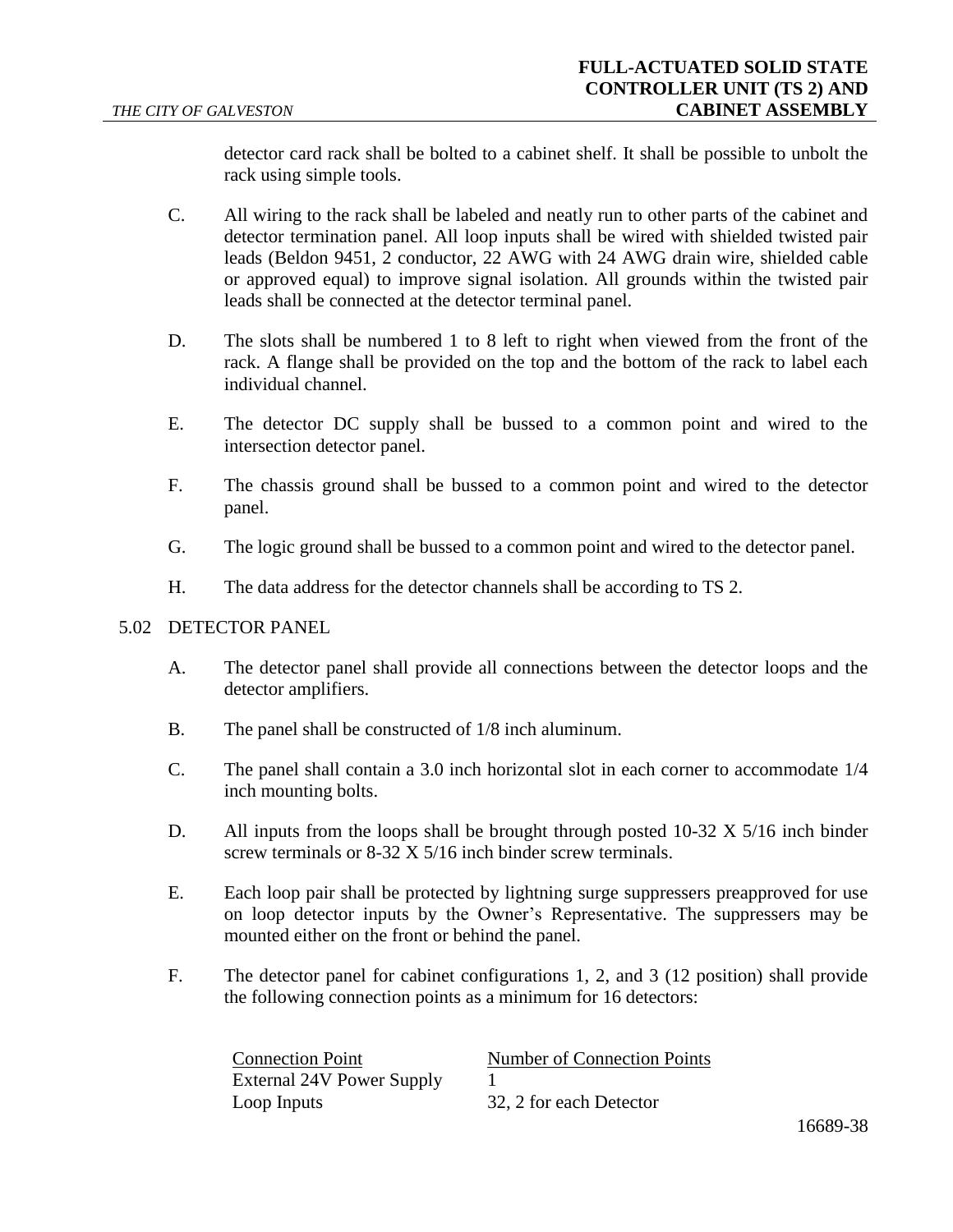| Logic Ground              |       |
|---------------------------|-------|
| <b>Spares</b>             | h     |
| <b>Chassis Ground Bus</b> | 1 Bus |

G. The detector panel for cabinet configuration 4 (16 position) shall provide the following connection points as a minimum for 24 detectors:

| <b>Connection Point</b>   | <b>Number of Connection Points</b> |
|---------------------------|------------------------------------|
| External 24V Power Supply |                                    |
| Loop Inputs               | 48, 2 for each Detector            |
| Logic Ground              |                                    |
| <b>Spares</b>             |                                    |
| <b>Chassis Ground Bus</b> | <b>Bus</b>                         |

- H. A chassis ground bus bar shall be provided on the panel and connected to the cabinet by an insulated braided copper ground strap and shall be tied to the loop lead-in grounds. The strap shall be bonded to the cabinet.
- I. An additional neutral bus bar shall be provided on the panel and tied to the pedestrian commons.
- J. Toggle switches shall be provided to permit the user to input a vehicle or pedestrian call to the control unit. Switches will be provided as follows:
	- 1. 16 vehicle and 8 pedestrian switches shall be provided on 12 position cabinets.
	- 2. 24 vehicle and 8 pedestrian switches shall be provided on 16 position cabinets.

### PART 6 PREEMPT/COMMUNICATION PANEL

- A. A preempt/communication panel shall be provided that contains all interface circuits and wiring for preemption and communication functions. The panel shall be located on the left side of the cabinet interior.
- B. Three input relay circuits, with 120V AC coil and contacts rated for the application, shall be provided on the preempt panel. These circuits shall be used to isolate the incoming preempt commands from the controller unit logic circuitry. The circuits shall be programmable to operate with either a normally open or normally closed relay contact by jumpers on a terminal strip. A barrier strip protected from accidental contact by service personnel shall be supplied to connect the external input. It shall be possible to use either a neutral or hot 120V AC input. Relays used shall be plug-in Potter Brumfield K10P series/Magnecraft W-78 series or interchangeable approved equal. The relays shall be mounted in relay sockets.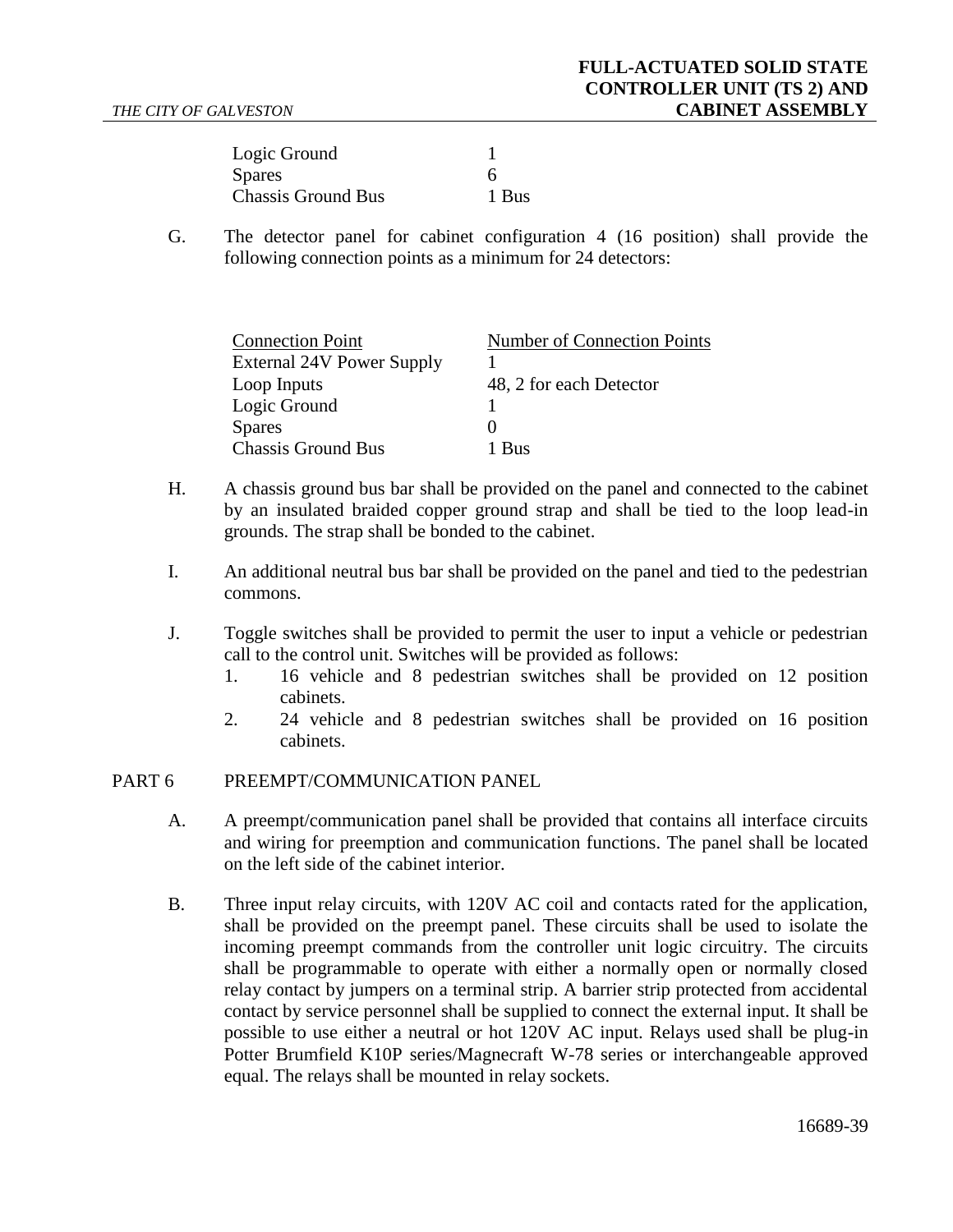- C. Adequate protection of the input relay circuits as well as the preemptor circuitry shall be provided to eliminate damage or false preemption commands caused by line transients or lightning surges. The devices shall have a minimum rating of 20 Joules.
- D. Three momentary test switches, one for each preempt circuit, shall be provided on the preempt panel. The operator shall not be exposed to hazardous voltages during operation of the test switches.
- E. All necessary interconnection cables and mounting hardware shall be provided.
- F. There shall be a switch on the preempt/communication panel which shall release the local controller to operate in an isolated, full-actuated manner, when necessary for maintenance purposes. The switch positions shall be labeled "System" and "Free".
- G. Terminal connections for 2 twisted pair communication lines shall also be provided with a coordinated 4 stage electrical protection; including primary overvoltage protection, resettable over current protection, secondary clamping voltage protection, and fast transient filtering. The secondary overvoltage stage shall allow peak voltages of no more than 250V. The fast transient filtering stage shall provide no less than 40 dB/decade of attenuation to transients above the required pass band. The 4 stage protection shall be provided in an integrated closure with input/output terminations and ground connection.

## PART 7 POWER SUPPLY

- A. The power supply shall be a shelf mounted, enclosed, 24V DC power supply in accordance to Clause 5.3.5 of the NEMA Standards Publication TS 2 2003, or latest revision.
- B. One power supply cable per power supply shall be furnished and installed in each cabinet. The wires shall be terminated to bus bars, terminals on the front of the back panel, detector panels, or connector as appropriate. The connections shall be with forked spade lugs or otherwise as needed. Each individual wire shall be cut to the length required to reach the point at which it is to be connected.
- C. Electrical requirements for the power supply shall be in accordance with Clause 5.3.5 of the NEMA Standards Publication TS 2 1998 or latest revision as stated above, except that the minimum average continuous capability shall be as shown below with DC voltages having less than 0.5 volts peak to peak ripple:

| $+12V$ DC | 5.0A  |
|-----------|-------|
| $+24V$ DC | 2.0A  |
| 12V       | 0.25A |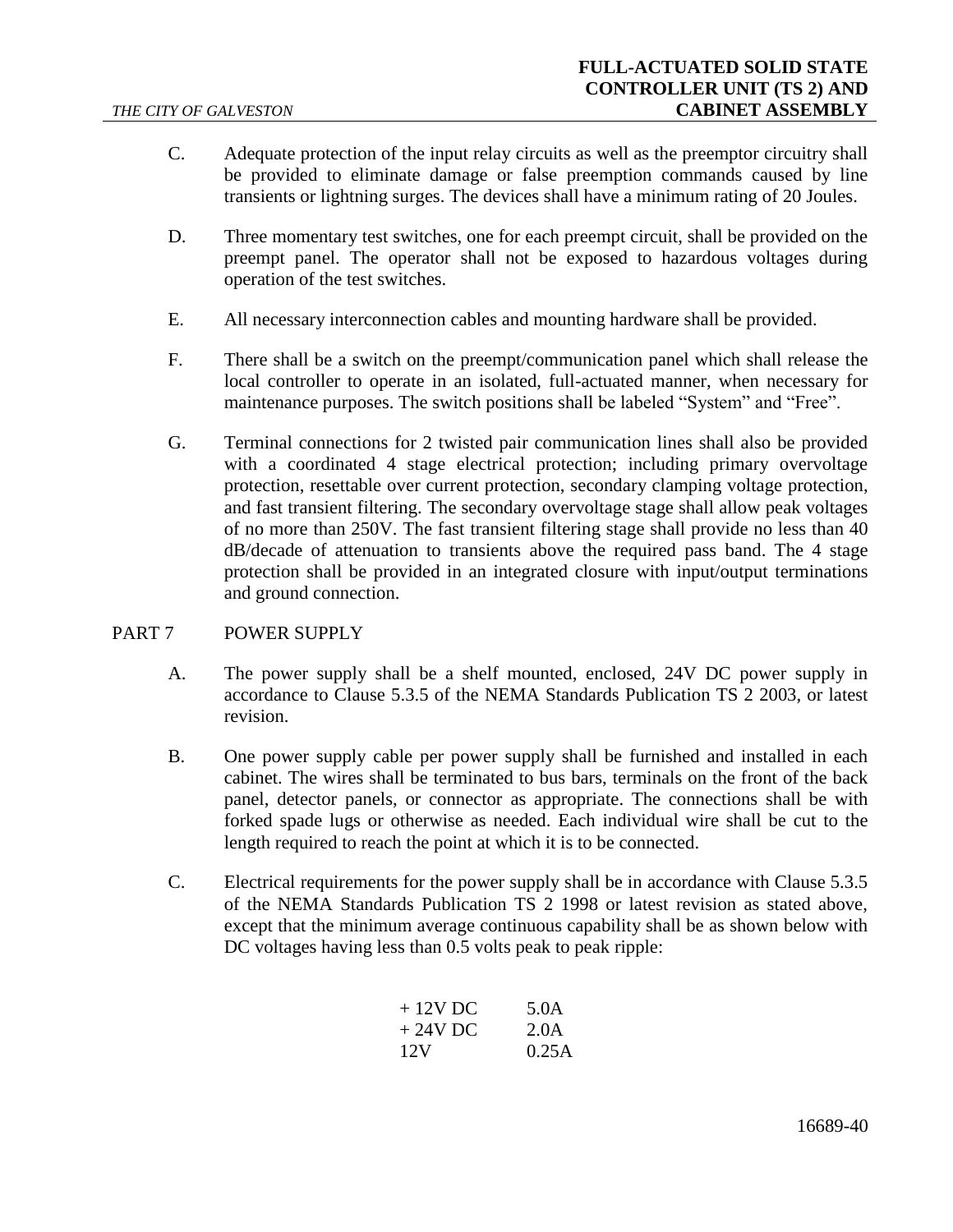## PART 8 TWO CIRCUIT SOLID STATE FLASHER

- A. The solid state, two circuit flasher shall meet the electrical and physical characteristics described in Clause 6.3 of the NEMA Standards Publication TS 2 2003, or latest revision. The flasher shall be Type III (dual circuit rated at 15A per circuit) unit and so constructed that each component may be readily replaced if needed.
- B. The two-circuit flasher shall be of solid state design and contain no electromechanical devices.

#### PART 9 LOAD SWITCH

- A. The solid state load switches shall meet the requirements set forth in Clause 6.2 of the NEMA Standards Publication TS 2 2003, or latest revision, and shall be "Triple-Signal Load Switch" type.
- B. An indicator light for each circuit shall be provided in each load switch. The indicator light shall be on when a "Low Voltage Active" input to the load switch is present.

### PART 10 DOCUMENTATION

- A. Each cabinet shall be provided with the following documentation:
	- 1. Three complete, accurate, and fully legible diagrams and one schematic for every electronic device. This shall include but not be limited to cabinet wiring, back panel, detector panel, power panel, preempt panel, flasher circuit, load switch, card rack power supply, bus interface unit, and power supply diagrams.
	- 2. Complete parts list including names of vendors for parts not identified by universal part numbers such as JEDEC, RETMA, or EIA.
	- 3. Manufacturer's specifications for cooling fans which includes the CFM rating of fans.
- B. Each controller unit shall be provided with the following documentation:
	- 1. One service manual per unit which includes description of controller unit, description of its operation, and basic maintenance and troubleshooting information.
	- 2. Two complete, accurate, and readable schematic diagrams for all circuitry in the controller unit. One set of these diagrams may be included in the service manual.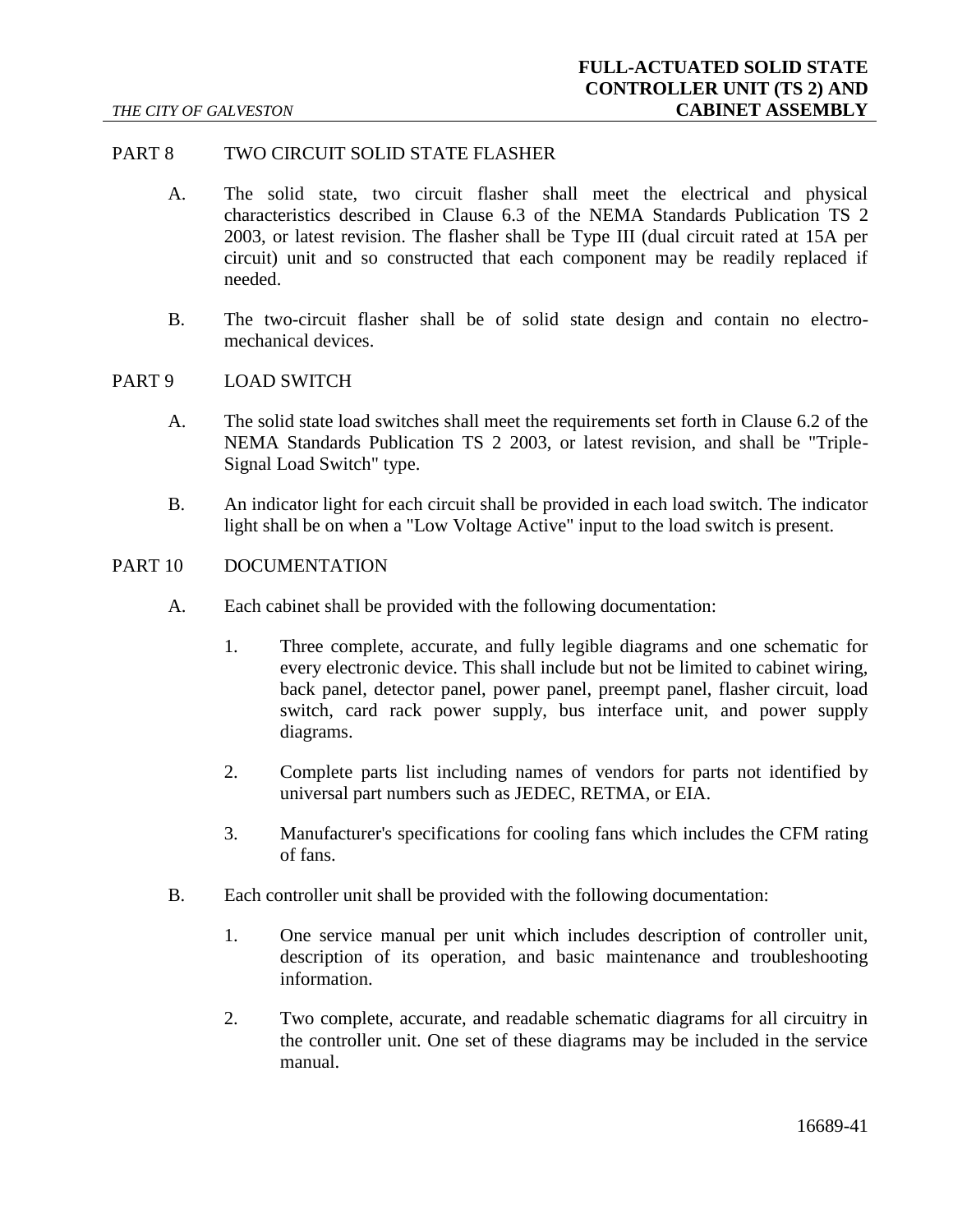- 3. Complete parts list including names of vendors for parts not identified by universal part numbers such as JEDEC, RETMA, or EIA. This may be included in the service manual.
- 4. Pictorial of components layout for each circuit board or individual component identification permanently printed on each circuit board. Regardless of which of the above is provided, each electronic component on the board will need to be clearly identified or labeled. This may be included in the service manual.
- C. Each MMU shall be provided with one each of the following documentation:
	- 1. Complete and accurate schematic diagram.
	- 2. Complete parts list including names of vendors for parts not identified by universal part numbers such as JEDEC, RETMA, or EIA.
	- 3. Pictorial of component's layout on circuit board(s).
	- 4. One service manual per unit, which includes description of MMU unit, description of its operation and basic maintenance, and troubleshooting information.
- D. Respondent shall be prepared to furnish NEMA certification for the complete cabinet assembly from an independent laboratory.

### PART 11 SOLICITATION REQUIREMENTS

- A. The supplier's facilities shall be of sufficient size and staffing that any and all warranty repairs to the cabinet assembly provided can be made on a timely basis. Timely return of equipment is interpreted as a period of time no longer than 18 calendar days from the date of receipt by the supplier to the return receipt of the equipment at the specified location. This requirement may be met by field service. Failure to meet these requirements may result in rejection of future solicitation.
- B. The controller cabinet shall be delivered on 4 inch  $X$  4 inch runners covered with  $1/2$ inch plywood to facilitate handling. Runners consisting of stacked 2 inch X 2 inch boards are not acceptable.
- C. For ventilation purposes while testing, no cabinet components shall be packaged in boxes or bubble wrapped when shipped.
- D. Polypropylene strapping material shall be used to secure all cabinet components for shipping. All load switches and flash transfer relays must also be secured, but glass filament tape may be used for these components. Other means of securing components are acceptable but require written approval by the Owner's Representative.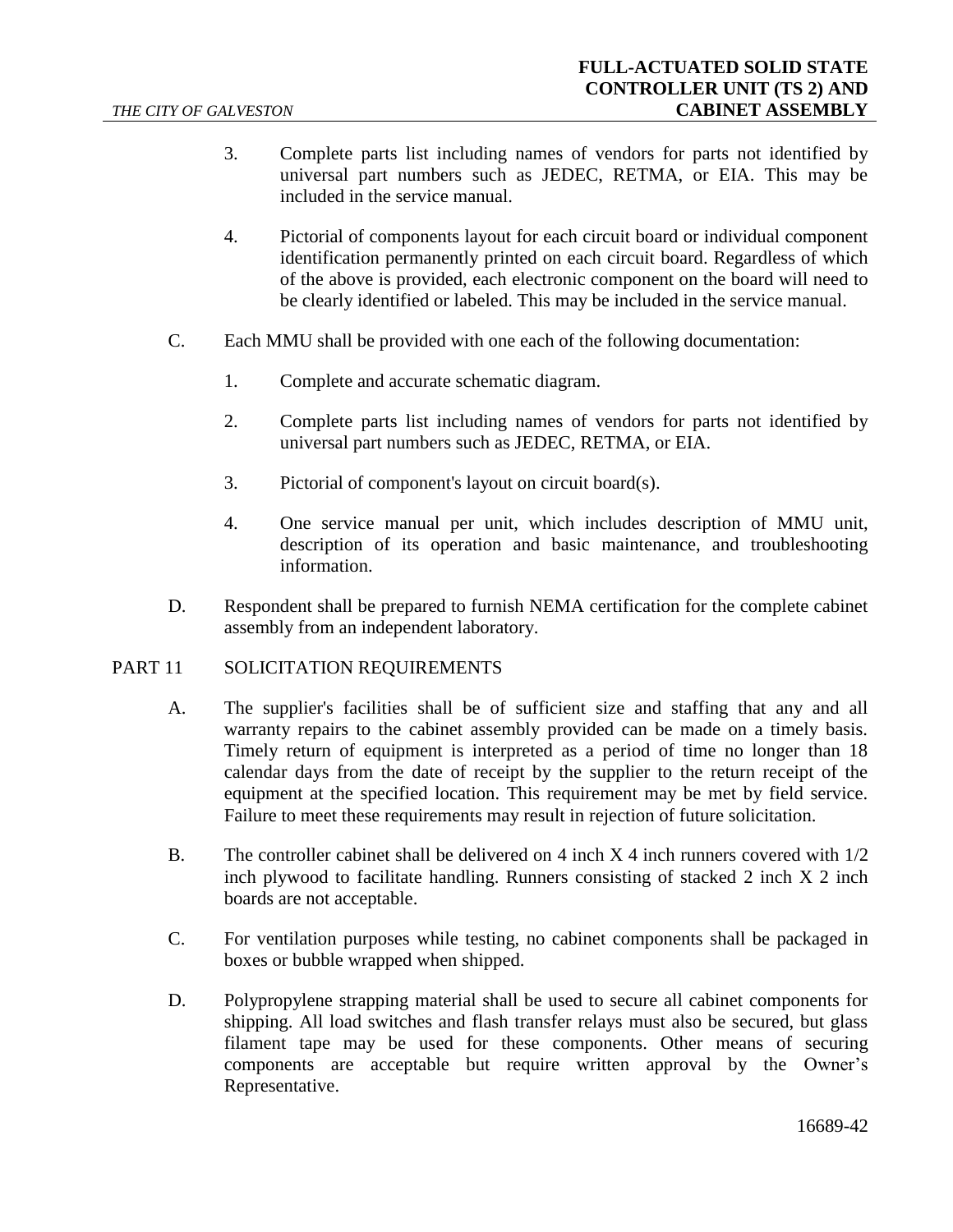## PART 12 TEST AND ACCEPTANCE OF CONTROLLER CABINET ASSEMBLY

- A. The supplier shall burn in each controller cabinet assembly for a period of 48 hours at a temperature of 140*°*F or for a period of 96 hours at a temperature of 73*°*F. A certification shall be included with or attached to each controller cabinet indicating the dates of the burn in period, number of hours, burn in temperature, and results.
- B. The Owner's Representative may test any controller cabinet assembly under load in a shop environment for a period of at least 120 hours. During this time, the entire controller cabinet assembly will be inspected for compliance with the specifications.
- C. The Owner's Representative may then perform any or all tests described in NEMA Standard Publication TS 2 2003, or latest revision on one or more complete controller cabinet assemblies on a random sample basis. Testing will be performed in the normal operating (i.e. non-flashing) range of 95-135V AC. All traffic signal cabinet assembly components shall operate normally at 95V AC as the unit would operate at 120V AC. If any of the assemblies fail any of the tests, the supplier will be permitted to make one complete repair of the order on a timely basis which will be determined by TxDOT and the testing will be redone. The supplier shall reimburse the Owner's Representative for any retesting required during acceptance. The cost for each retest will be based on time and charges and is estimated at \$1,500.00 per test.
- D. Minor discrepancies noted in sampling and test of this item received shall be corrected within a maximum of 30 days of written notice of the discrepancies or as stated in the notice. Major discrepancies that in the opinion of the Owner's Representative will substantially delay receipt and acceptance of the item will be cause for cancellation of the purchase order. Discrepancies found in partial shipments shall be corrected prior to the delivery of subsequent shipments.
- E. The traffic signal controllers and cabinets shall be identical to the approved preshipment sample. Any deviations from the approved sample shall be submitted for evaluation and approval before any shipment is accepted for payment.
- F. Deviations from the approved sample after shipment of any parts of the order shall be cause for rejection and non-payment of the remainder of the order. Excessive delays or noncompliance by the vendor at any point in the approval process may be cause for cancellation and nonpayment.
- G. Date of acceptance will be the date that the Owner's Representative approves the controller cabinet assembly.
- H. The Owner's Representative shall be provided closed loop software to monitor controller operations during testing.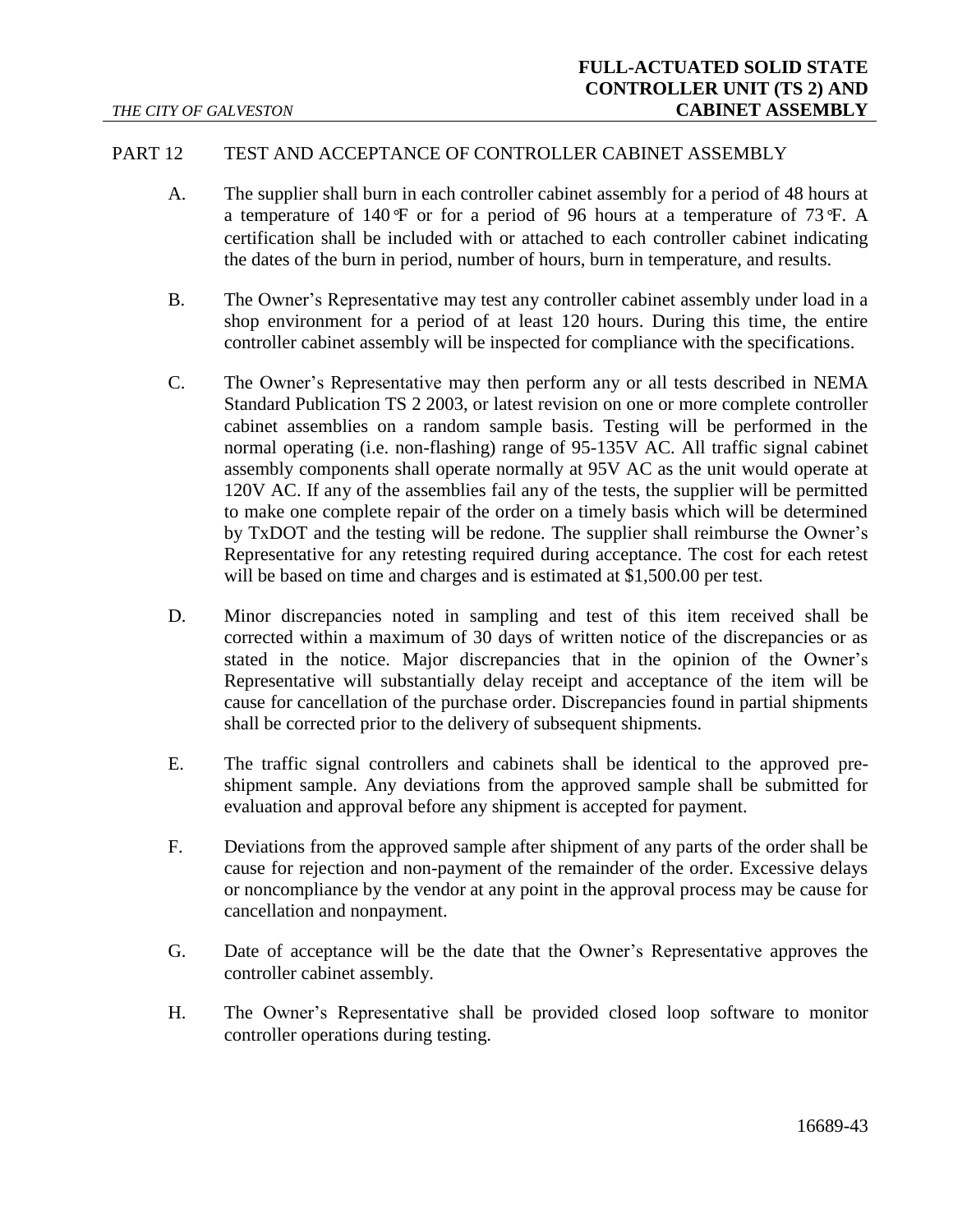## PART 13 MEASUREMENT

A. Measurement shall be made of each controller cabinet assembly with components required to make a complete assembly as specified in solicitation.

#### PART 14 WARRANTY

- A. The cabinet assembly including all contents shall be fully warranted for parts and labor for a minimum of 5 years from the date of acceptance.
- B. Software/firmware updates shall be included as part of the warranty.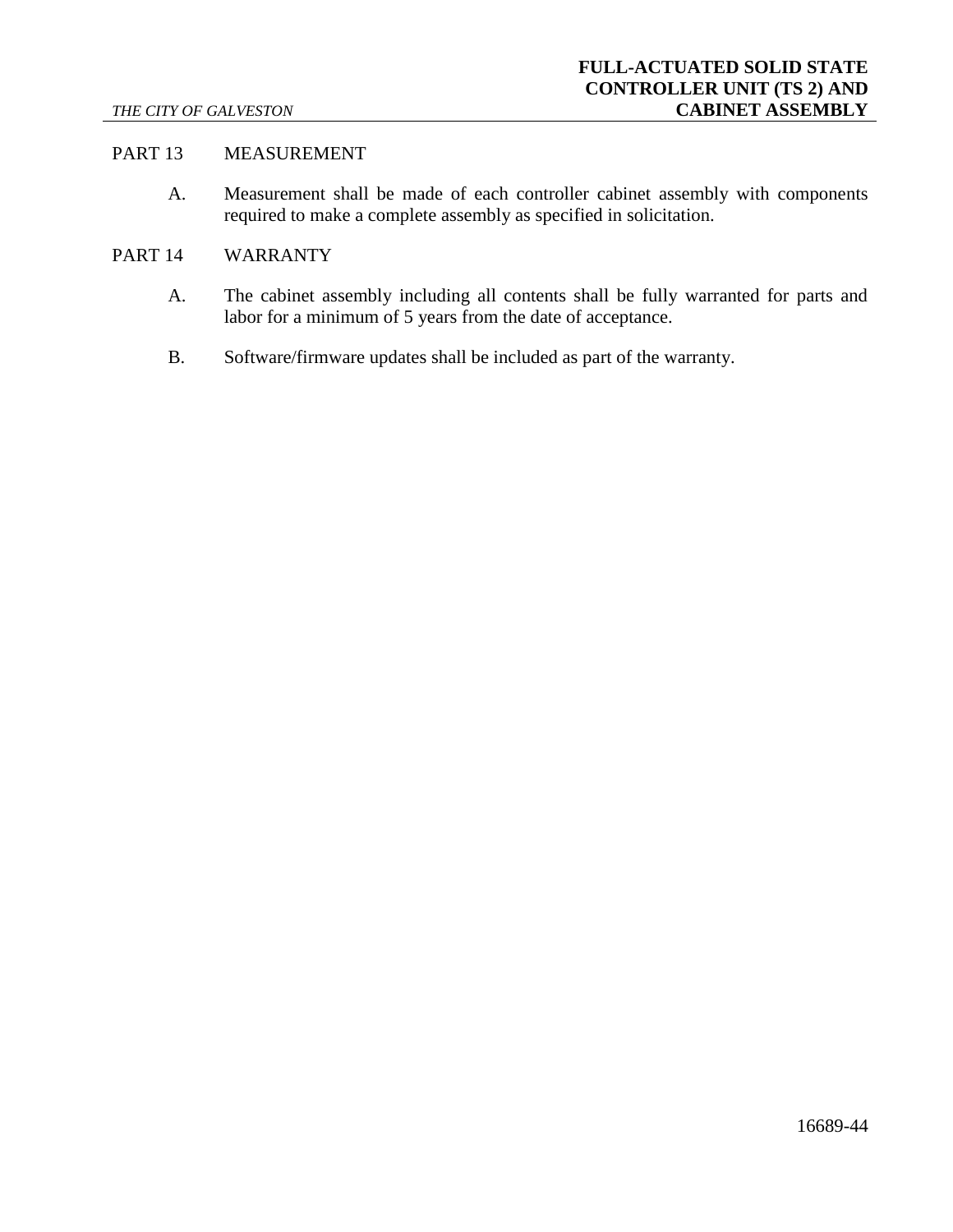## APPENDIX A

Each table will designate the options and quantity for each type of cabinet and controller. Check only one box per section.

| <b>QUANTITY</b>        |                                                                         |  |
|------------------------|-------------------------------------------------------------------------|--|
| <b>Controller Type</b> |                                                                         |  |
|                        | Type 1 - SDLC                                                           |  |
|                        | Type 2 - SDLC and A, B, C connectors                                    |  |
| <b>Cabinet Size</b>    |                                                                         |  |
|                        | Size $5$ Pole mount – Back panel Configuration $3(12 \text{ position})$ |  |
|                        | Size 5 Base mount – Back panel Configuration 3 (12 position)            |  |
|                        | Size 6 Base mount - Back panel Configuration 3 (12 position)            |  |
|                        | Size 6 Base mount – Back panel Configuration 4 (16 position)            |  |
| <b>NTCIP</b>           |                                                                         |  |
|                        | NTICP compliant                                                         |  |
|                        | Downward compatible with existing system                                |  |
| <b>QUANTITY</b>        |                                                                         |  |
| <b>Controller Type</b> |                                                                         |  |
|                        | Type 1 - SDLC                                                           |  |
|                        | Type 2 - SDLC and A, B, C connectors                                    |  |
| <b>Cabinet Size</b>    |                                                                         |  |
|                        | Size 5 Pole mount – Back panel Configuration 3 (12 position)            |  |
|                        | Size 5 Base mount – Back panel Configuration 3 (12 position)            |  |
|                        | Size 6 Base mount – Back panel Configuration 3 (12 position)            |  |
|                        | Size 6 Base mount – Back panel Configuration 4 (16 position)            |  |
| <b>NTCIP</b>           |                                                                         |  |
|                        |                                                                         |  |
|                        | NTICP compliant                                                         |  |